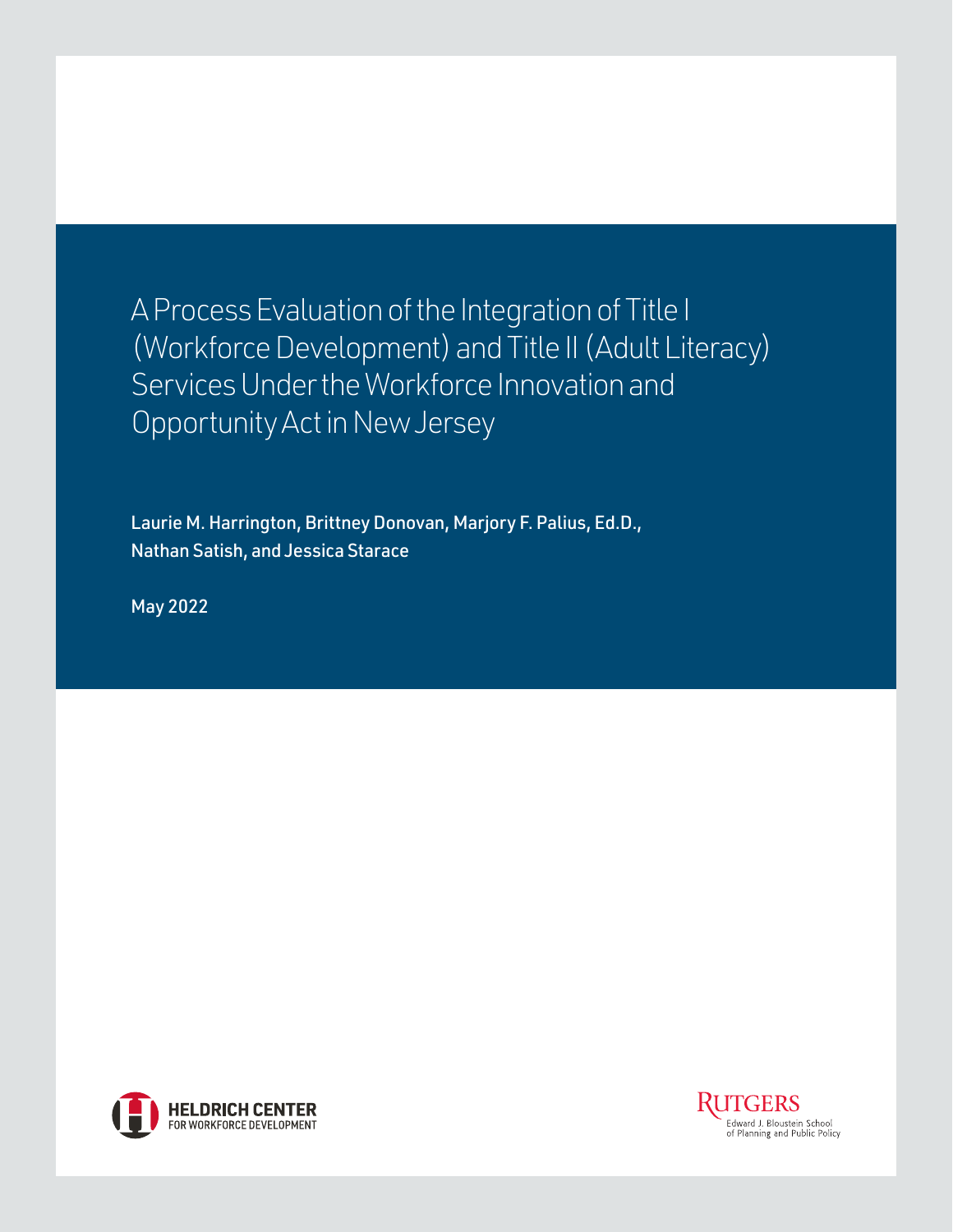# **Contents**

| <b>Executive Summary</b>                                             | 1  |
|----------------------------------------------------------------------|----|
| <b>Introduction</b>                                                  | 3  |
| <b>Literature Review</b>                                             | 4  |
| <b>Research Questions</b>                                            | 10 |
| Methodology                                                          | 10 |
| <b>Findings</b>                                                      | 12 |
| Recommendations for Programmatic and/or Policy Changes in New Jersey | 26 |
| <b>Conclusion</b>                                                    | 28 |
| Acknowledgments                                                      | 29 |
| <b>About the Heldrich Center</b>                                     | 29 |
| <b>Bibliography</b>                                                  | 30 |
| <b>Appendix A: List of Preliminary Expert Interviewees</b>           | 32 |
| <b>Appendix B: Survey Instrument</b>                                 | 32 |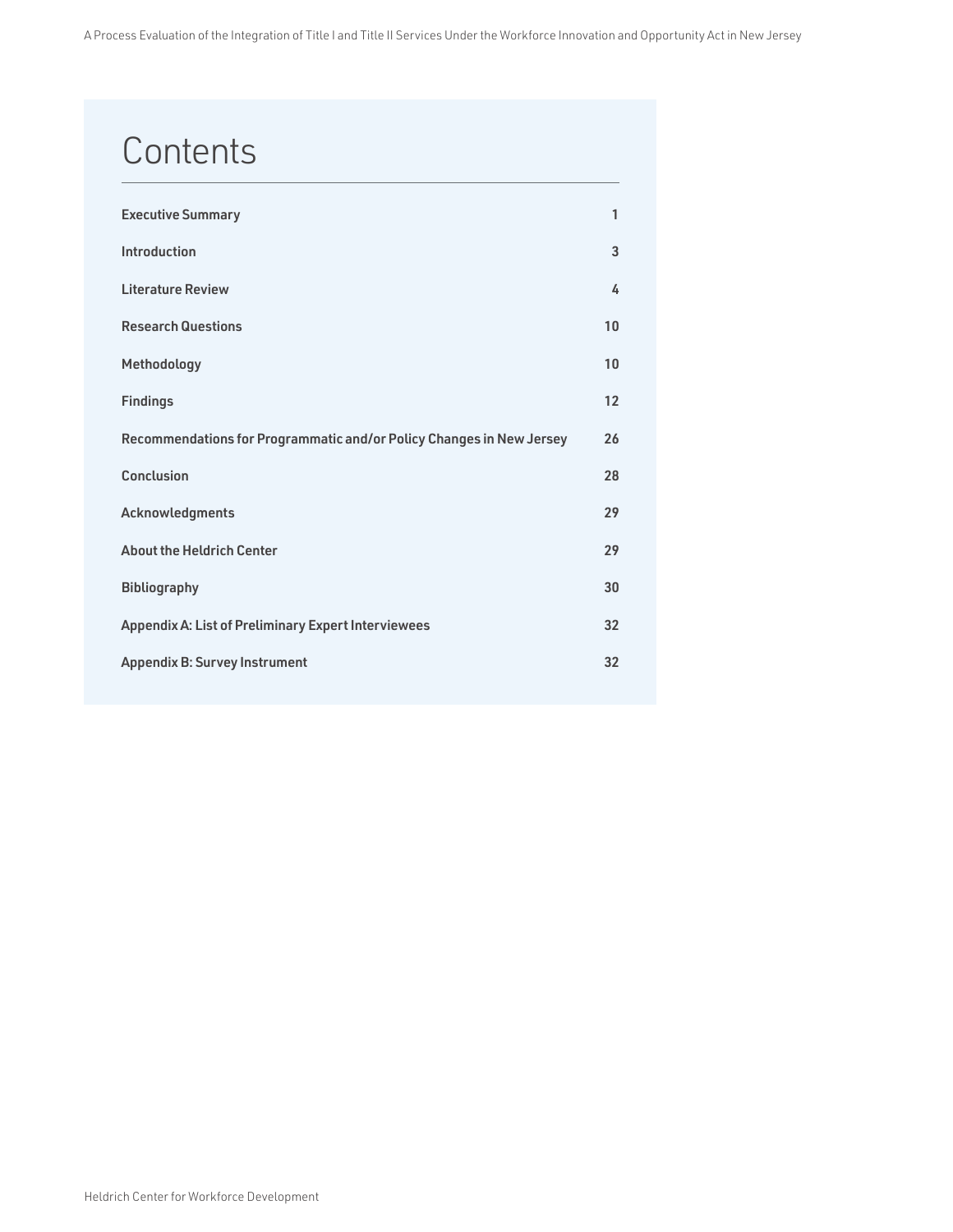# <span id="page-2-0"></span>Executive Summary

The Workforce Innovation and Opportunity Act (WIOA), the primary legislation that addresses workforce, educational, and training programs, requires that an independent evaluation of Title I programs and activities be carried out annually. These evaluations may jointly examine activities under Titles II to IV (Legal Information Institute, n.d.; U.S. Department of Labor, Employment and Training Administration, 2014). This evaluation report fulfills New Jersey's WIOA evaluation requirement for Program Year 2019 and examines the services in two programs: WIOA Title I, which covers workforce development activities (job training and services to unemployed or underemployed individuals) and WIOA Title II, which addresses adult educational and literacy services (covering basic skills, secondary education, and literacy) (Bradley, 2015).

The goal of this study was to obtain a comprehensive understanding of the degree to which services under WIOA Title I and Title II are integrated in New Jersey. The process evaluation also sought to identify the challenges local areas face when implementing various forms of Title I and Title II services integration. WIOA broadly defines integration between Title I and Title II as a service approach in which adult educational and literacy activities are provided concurrently and contextually with workforce preparation activities and training for a specific occupation or occupational cluster for the purpose of educational and career advancement (WIOA, 2014a).

The evaluation included preliminary work to unpack the significance of the WIOA requirement that adult literacy education and job training be "concurrent and contextual," even though the two Title areas are rooted in divergent agendas, have separate funding streams, and differ in eligibility criteria. Preliminary steps also included developing a working definition of what it means for Title I and Title II services to be integrated in practice. That definition categorized ways in which curriculum can be integrated and ways in which service delivery to consumers can be integrated. Based on defining the problem in this manner, evaluators investigated what local areas in New Jersey are doing to integrate WIOA Title I and Title II services.

# **Research Questions**

To identify the extent of Title I and Title II integration in New Jersey, and to guide the research for this process evaluation, the study team developed the following research questions:

- 1. What are the most promising strategies to WIOA Title I and Title II services integration in local New Jersey workforce development areas and literacy consortia and what are the key components needed for those integration strategies to be implemented statewide?
- 2. What are the most common challenges to integrating WIOA Title I and Title II programs in New Jersey?
- 3. How has the COVID-19 public health crisis affected local WIOA Title I and Title II service integration strategies and what do local areas need in order to implement them during the current COVID-19 public health circumstances?
- 4. What programmatic or policy changes are needed, at the local and state levels, to facilitate better integration of WIOA Title I and Title II services in New Jersey to make a more seamless service delivery system for the consumer and achieve improved educational and employment outcomes?

# **Methodology**

The research team used a mixed-methodology approach to collect the data for this study, which occurred between September 2019 and September 2020. Researchers conducted a literature review to shed light on the ways other states have integrated the service areas, and gathered input from multiple interviews with national experts in adult literacy and with frontline practitioners serving customers in New Jersey. Thematic analysis of these data informed the working definition for integrated services under WIOA, which guided investigation of practices in New Jersey's 17 local areas. Researchers also conducted an historic analysis of legislative actions regarding the promotion and funding of adult literacy and workforce development to gain understanding and context of the current state of the integration of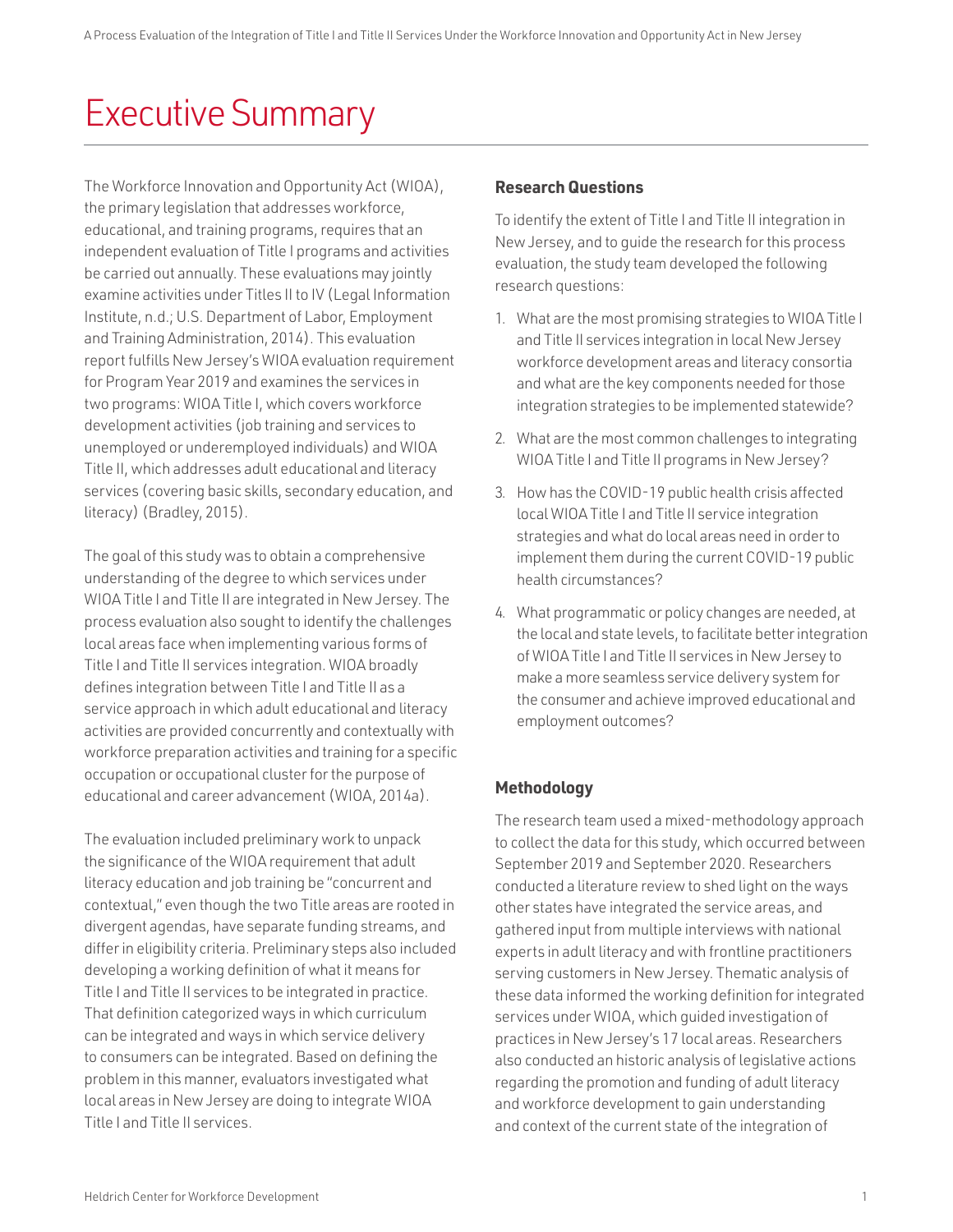Title I and Title II services. Researchers then collected data by fielding an in-depth survey to adult literacy and workforce development professionals in local areas around the state. Survey data yielded topline findings and open-ended response data. After the survey, followup interviews were conducted with sampling of local staff to gather more details about specific programs and promising practices that illustrate integrated services across adult literacy education and workforce development. Interview and open-ended survey data were analyzed thematically using tenets of grounded theory to address each of the research questions.

# **Key Findings**

Researchers found evidence of promising strategies being used in New Jersey's l7 local areas to integrate WIOA Title I and Title II services, both for integrating curriculum and for integrating aspects of service delivery. Survey data indicated that local staff widely use three strategies for integrating curriculum: incorporating career content into literacy education (93%), aligning adult education with post-secondary program prerequisites (91%), and linking non-credit workforce training content with literacy education (80%). Survey data also yielded seven commonly used strategies to integrate aspects of service delivery, which are listed with respective percentages of their use:

- ► Co-enrollment in Title I and Title II services (71%)
- ► Orientation/introduction of Title I services to all adult learners in Title II programs (68%)
- ► Shared intake assessment/testing across WIOA programs (68%)
- ► Input from business, industry, and nonprofit organizations (68%)
- ► Established data sharing policies between Title I and Title II (65%)
- ► Common case management for individuals who are enrolled in Title I and Title II (48%)
- ► Single point of entry for all WIOA services (48%)

The challenges identified by personnel seeking to integrate WIOA Title I and Title II services in New Jersey mirror the concerns discussed in the literature review of this report

and echo the findings of the investigation conducted a few years ago by New Jersey's State Council for Adult Literacy Education Services (SCALES) subcommittee. Survey data captured the views of local area staff on six categories of challenges, asking them to indicate by category whether it was a major problem, a minor problem, or not a problem at all. The six categories were "funding or resource issues," "policy issues, such as lack of policy, outdated policy, or bureaucratic inertia," "lack of leadership," "collaboration issues, such as coordination and communication," "logistical issues, such as technology," and "other service priorities taking precedent."

Survey responses from local area Title I staff and Title II staff point to two, nearly ubiquitous challenges; both funding/resource issues and logistical/technological issues were identified by 97% of respondents as being either a major or a minor challenge. Of the two, funding/ resource issues were deemed a bigger problem with 71% reporting it as a major challenge, whereas only 52% indicated that logistical/technological issues were a major problem. In addition, three quarters of local area personnel identified policy-related issues as problematic, with 29% of them viewing it as a major problem and 45% seeing it as more of a minor concern. Seventy-four percent (74%) of respondents reported that "other service priorities" presented a challenge. This category was the most commonly reported minor challenge (55%) among all the options; it refers to service issues other than the mandate to integrate Title II adult education with Title I workforce development, in acknowledgment of the other work that local staff perform.

Evaluators sought to determine whether the source of challenges could be pinpointed by asking local staff to select their single biggest challenge to integrating Title I and Title II services from among the six categories. Among the three "biggest" challenges that local area staff confront to integrating adult literacy education and workforce development services are (1) resources/ funding (32%), (2) policy-related issues (19%), and (3) logistical/technological issues (13%). But instead of thinking about them as separate matters, it is useful to consider them to be an interrelated set of challenges: Policy, and how individuals interpret policy, governs their decision making about funding and other resources, which are necessary to address the logistical and technology-related problems being encountered.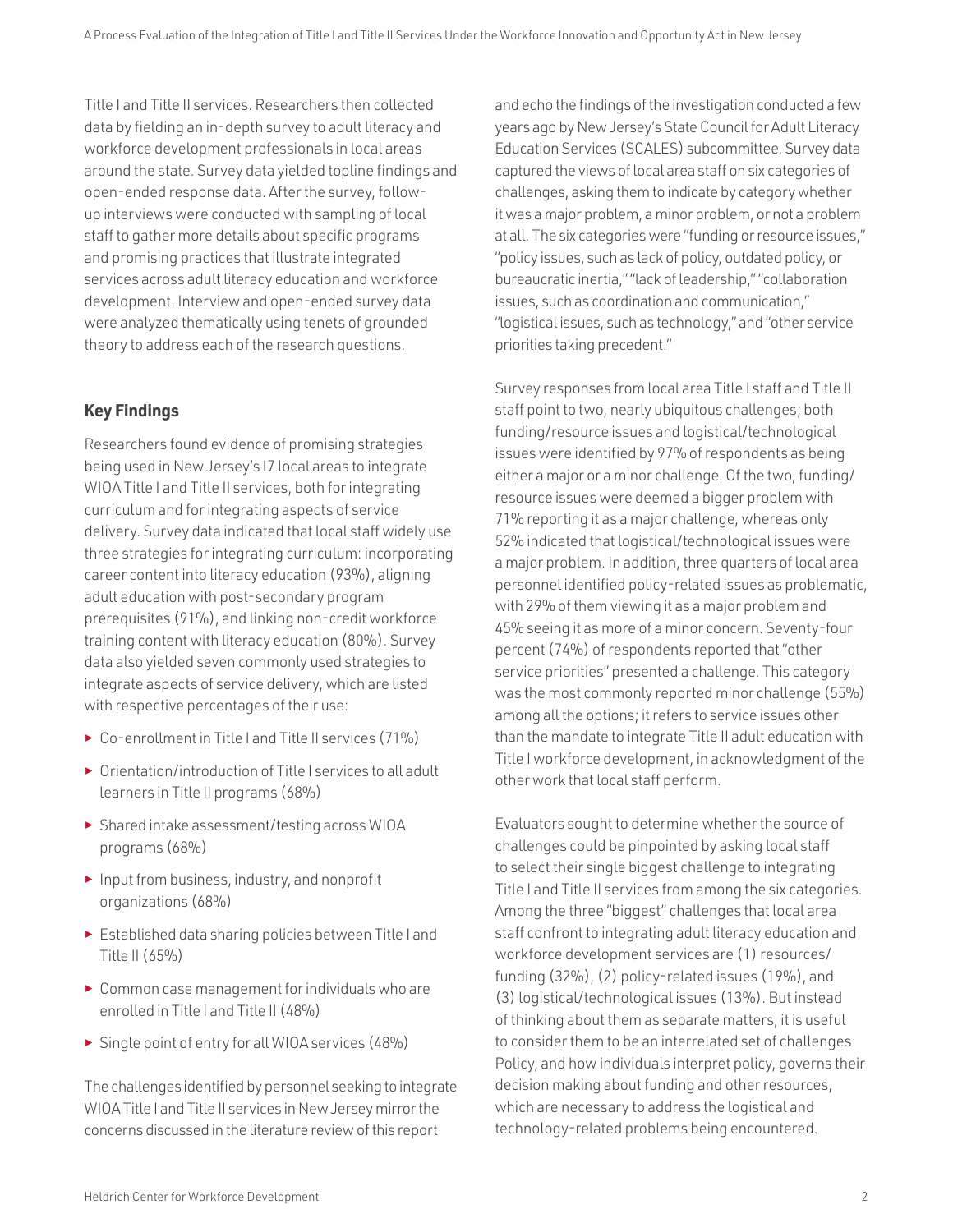<span id="page-4-0"></span>Declaration of a public health crisis at the onset of the COVID-19 pandemic in March 2020 shut down everything in New Jersey (and the nation) and plunged everyone into a virtual world — ready or not. All aspects of WIOA Title I and Title II operations were adversely affected. Major issues were technology for engaging in remote learning, including the capacity of instructors to teach in online settings, and the functional capacity of local sites to operate under conditions that preclude face-toface interactions; constrain access to services, tools, and data systems; and otherwise limit actions. Local staff expressed discomfort with or inadequacy of virtual services for providing the personal touch with their customers. Staff described the transition to virtual as "the most difficult barrier to overcome" because, as one staff member reported, "We are at a standstill. We are a community where email and voicemail messages do not effectively work with our clients. We need face-to-face time." Moreover, the requirement to have fully remote operations limited the forms of instruction that could be implemented. One local area responded that the hands-on, work-related training pieces to its integrated education and training (IET) programs became impossible. The most pervasive impact was the inability of local areas to conduct their intake processes with new clientele without physical access to their office locations.

Based on a thorough analysis of the data collected through this process evaluation, researchers distilled the many suggestions from various stakeholders and compiled a set of recommendations for programmatic and policy changes at the state and local levels to facilitate better integration of WIOA Title I and Title II

services. The recommendations are aimed at making a more seamless service delivery system for consumers of WIOA services and engaging appropriate stakeholders to focus on achieving improved educational and employment outcomes.

Recommendation #1. The New Jersey Department of Labor and Workforce Development (NJDOL) should examine the quantitative data to search for evidence of workforce-related outcomes that resulted in local areas utilizing integrated services and for tracking participants through the WIOA system.

Recommendation #2. NJDOL should invest in the professional development of staff for vital skill sets, including service delivery in virtual settings and strategic planning.

Recommendation #3. Statewide, more emphasis and effort should be directed toward increasing engagement of business/industry to obtain their input into programming for both adult literacy education and workforce development to ensure that relevant skills are being developed and training programs are being funneled into workplace opportunities.

Recommendation #4. There is a role for the State Employment and Training Commission (SETC) and its subcommittee, SCALES, to play in facilitating the sharing among local areas of useful tactics for integrating WIOA service delivery, engaging the business community, finding ways to braid funding, and other promising strategies that emerge in local area operations.

# Introduction

# **Purpose of the Evaluation**

The purpose of this report is to fulfill a required independent evaluation of Title I programs and services under WIOA, the primary legislation that addresses workforce, educational, and training programs. Such evaluations, which must be carried out at least once every four years, may jointly examine activities under Titles II to IV (Legal Information Institute, n.d.; U.S. Department of Labor, Employment and Training

Administration, 2014). This evaluation report meets New Jersey's WIOA evaluation requirement for Program Year 2019 and examines the services in two programs: WIOA Title I, which covers workforce development activities (job training and services to unemployed or underemployed individuals) and WIOA Title II, which addresses adult educational and literacy services (covering basic skills, secondary education, and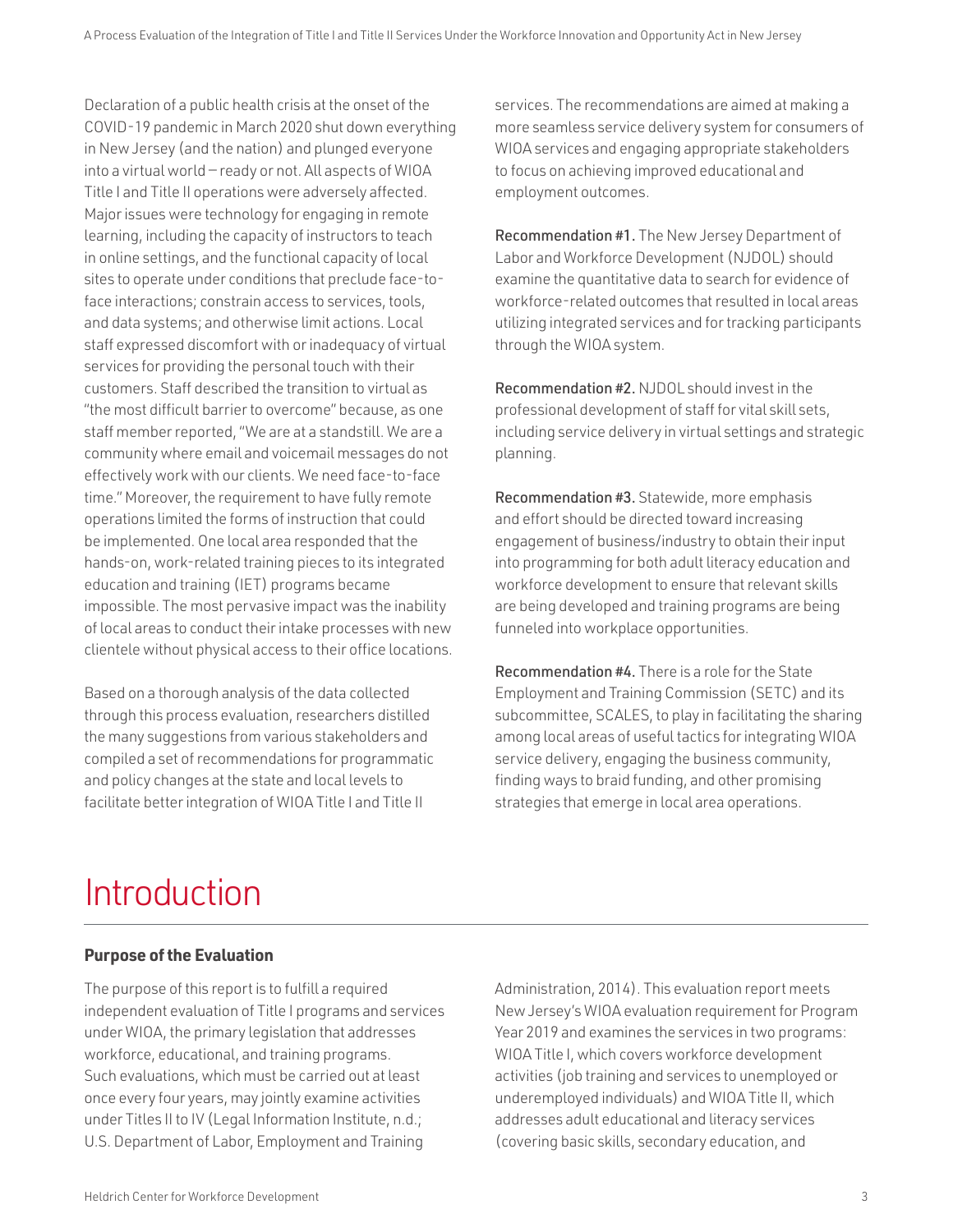<span id="page-5-0"></span>literacy) (Bradley, 2015). The WIOA legislation broadly defines integration between Title I and Title II as a service approach in which adult educational and literacy activities are provided concurrently and contextually with workforce preparation activities and training for a specific occupation or occupational cluster for the purpose of educational and career advancement (WIOA, 2014a).

The goal for this study is to generate a better understanding of the degree to which services under WIOA Title I and Title II are integrated in New Jersey. This investigation builds on prior work done by SETC's SCALES subcommittee, which examined the relationship between Title II adult literacy programs and Title I job training and workforce development programs. That work from 2017 identified several key issues warranting further investigation, offered suggestions for enhancing integration between the two Title areas, and found job placement to be a rare outcome measured under Title II. Among the concerns was a fragmented process of referring applicants across Title II and Title I programs that caused individuals to be entered into the system multiple times as they progressed through programs, rather than flowing through one cohesive system (State Employment and Training Commission, 2017). The SCALES subcommittee's work thus informed the design for this evaluation and, in particular, fueled desire for a deeper investigation of the connections, or lack thereof, between adult literacy educational providers and One-Stop Career Centers.

This evaluation seeks to identify the promising strategies being deployed by local areas as well as the challenges that they face when implementing various forms of Title I and Title II services integration. Under WIOA, a local area is designated by the governor of the state based on the following considerations: (1) the extent to which the area is consistent with labor market areas in the state, (2) the area is consistent with regional economic development areas in the state, and (3) the areas have available federal and non-federal resources necessary to effectively administer services under the law (State of New Jersey, 2016, p. 53). County area and population size are also taken into consideration, but local areas may span county borders. New Jersey has designated 18 local areas and 17 local Workforce Development Boards for the administration of services under WIOA.

# **Problems Being Addressed**

There are two problems that must be addressed when thoughtfully evaluating the integration of Title I and Title II services. One involves unraveling the impact that layers of related legislation passed over many years' time have had on the current WIOA requirement that adult literacy education and job training be "concurrent and contextual," even though the two Title areas are rooted in divergent agendas, have separate funding streams, and differ in eligibility criteria. The other entails developing a working definition of what it means for Title I and Title II services to be integrated in practice. Both are national issues that merit discussion in the literature review to provide crucial context for this evaluation that focuses on WIOA implementation in New Jersey.

# Literature Review

While the WIOA mandate to have integration between the adult educational and literacy activities of Title II and the workforce development activities of Title I is clearly stipulated by the law, implementation of this integration is understudied. Literature on this topic focuses primarily on descriptions of programs that have achieved such integration, and from such results it is possible to discern the benefits of programs that yield successful employment outcomes for participants.

Descriptions of exemplar programs from across the nation, to be shared later in this literature review, offer an existence proof that adult education can be melded with workforce development training and some additional supports in integrated programs that help people obtain credentials and jobs. Yet, from a process perspective, little documentation exists that describes the specific actions that various state and local entities have taken to deliberately integrate the activities under these two Titles.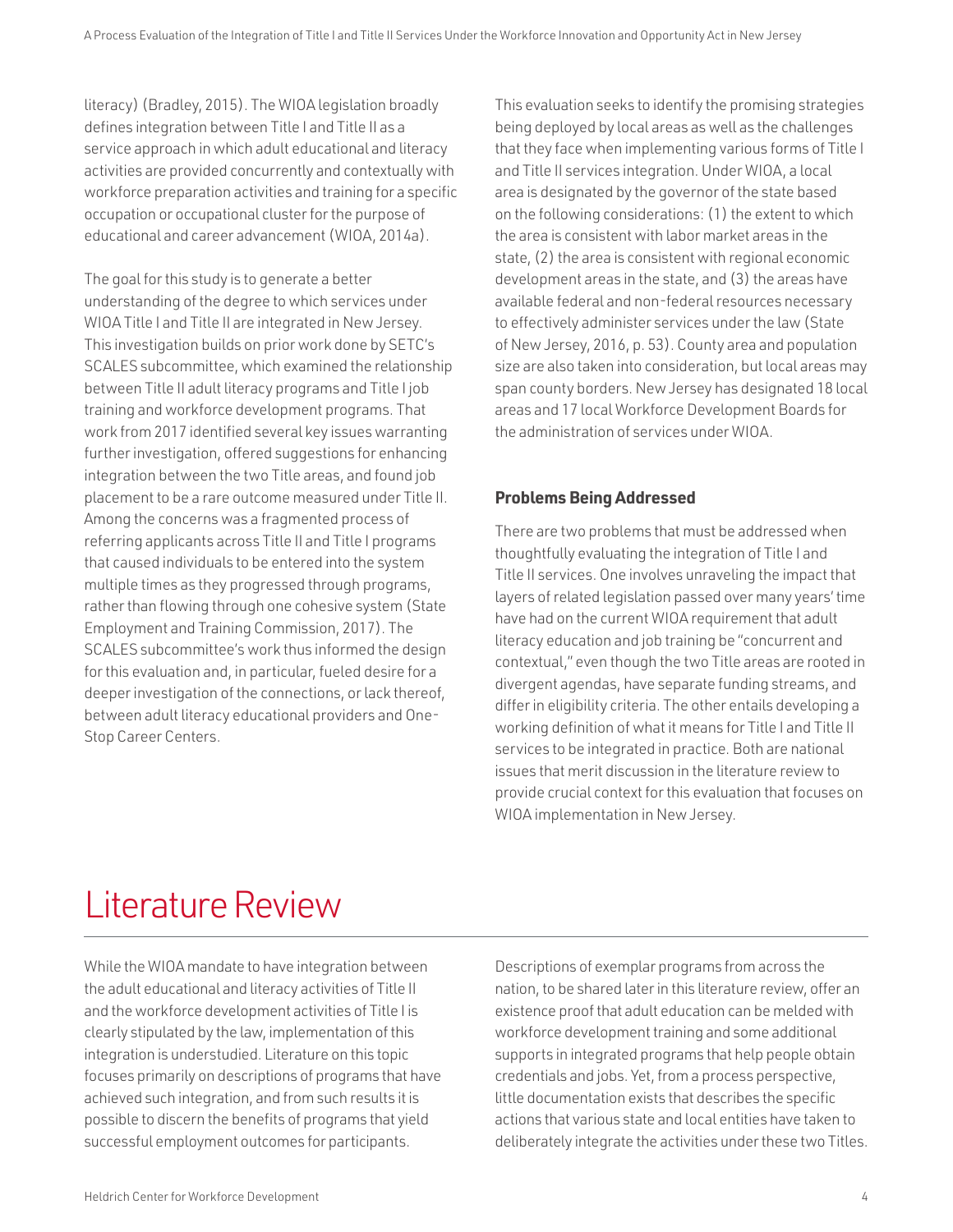In other words, there is not much in the way of guidelines for how to integrate Title I and Title II services that states can adhere to as they make their state plans that strive to overcome challenges and attain improved outcomes. Heldrich Center researchers sought to address this gap by confronting the thorny issues that underlie the legal mandate for service integration, namely the legislative backstory that complicates matters and the need for a working definition to evaluate integration in practice. Addressing these issues begins with clarifying the focus of each Title area under the law, and then each issue is discussed to provide crucial context for this evaluation before introducing research questions and methods.

# **The Current Legislation and its Inherent Challenges**

The intent of WIOA is to strengthen and improve the nation's workforce system and to help Americans, including those who face significant barriers to employment, secure high-quality jobs and careers while also helping employers hire and retain skilled workers (U.S. Department of Labor, Employment and Training Administration, n.d.). The law is divided into five main sections, referred to as Titles, and establishes six core programs across the first four titles, each focused on providing workforce and related services to different subpopulations in the nation. The fifth title, General Provisions, focuses on governance of the law. This report focuses on the programmatic activities of Title I, which has three core programs, and Title II, which has one core program.

- ► Title I: Workforce Development Activities core programs (3):
	- ► Adult Program
	- ► Youth Program
	- ► Dislocated Worker Program
- ► Title II: Adult Education and Literacy core program (1):
	- ► Adult Education and Family Literacy Program

Workforce development activities under Title I include a suite of services that begins with intake, initial assessment, and development of an individualized plan followed by engagement in job training programs, ongoing assessment, and support services for finding employment. Under WIOA Final Rules, the full array of Title I services is provided through a more integrated and coordinated one-stop service delivery system in each

state, branded as the American Job Center system. In New Jersey, the local sites within this system are known as One-Stop Career Centers.

Adult literacy educational activities under Title II of WIOA are strengthened, according to WIOA Final Rules, by positioning those services "as a key component of the workforce development system in local communities and improving alignment among adult education programs, postsecondary education providers, and employers." However, historically, adult educational services emphasized basic education to learn the English language and tended to focus on high school completion as the outcome goal. With the expansion of services under WIOA, Title II adds mathematics learning, as well as civics education and workforce training to the scope of English language learning services. Other programmatic activities under this Title include educational services for incarcerated individuals and supports to involve parents and family members in the educational development of their children. Looking at this broad scope of services, it becomes clear that individuals could be applying to get services under Title II with personal goals that do not result in employment outcomes.

A further, and very important, complicating factor for integration of Title I and Title II services is that each Title area has different criteria for who is eligible to receive services. WIOA Section 188 (a) (5) states:

*Participation in programs and activities or receiving funds under [Title I] shall be available to citizens and nationals of the United States, lawfully admitted permanent resident aliens, refugees, asylees, and parolees, and other immigrants authorized by the Attorney General to work in the United States*  (U.S. Department of Labor, Office of the Assistant Secretary for Administration & Management, n.d.).

In practice, this means that anyone seeking Title I services must provide documentation verifying citizenship or legal alien status and authorization to work in the United States. Undocumented immigrants, along with student visa holders and most tourist or visitor visa holders, are not eligible for Title I services; they are only eligible to seek services through Title II. While there is a historical basis for this distinction, as will be explained later, differences among needy individuals' eligibility to participate in programs or activities presents a barrier to the full integration of Title I and Title II service delivery.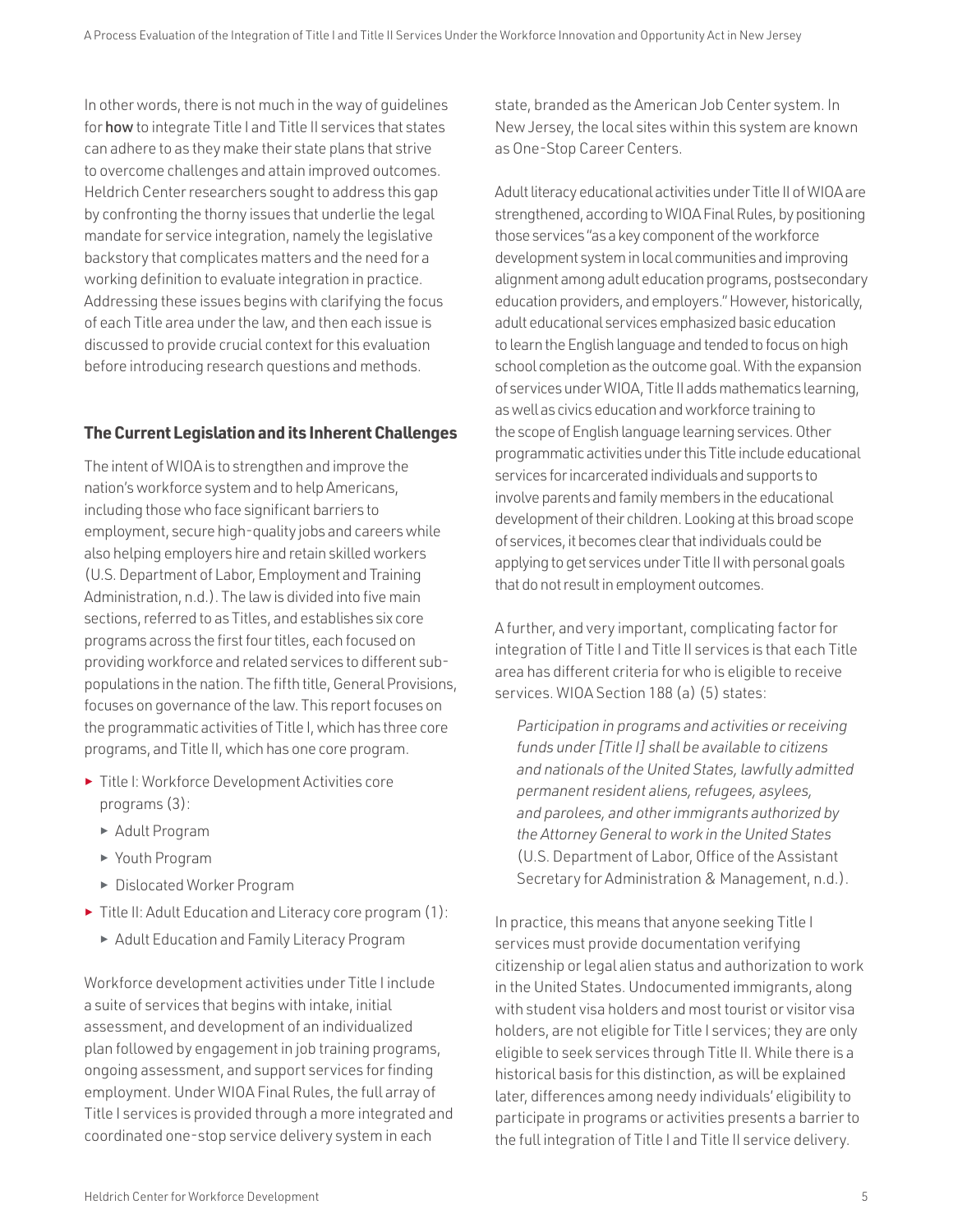# **Understanding the Impact of Layers of Legislation**

## Amendments to the Economic Opportunity Act

Consulted with business, industry, labor unions, and workforce training agencies in the development of state plans for adult basic and secondary-level educational programs for the first time

1978

# Workforce Investment Act of 1998

Consolidated adult basic education and workforce and required adult literacy programs to have workforce-related performance goals for the first time

1998

#### 1964 j

## **Economic Opportunity Act of 1964**

Provided grants to state educational agencies for basic educational programs to help adults obtain and retain employment

# 1991 **National Literacy Act of 1991**

Provided funding for the National Workforce Demonstration Programs, which called for the formation of partnerships between educational organizations and business and industry entities to serve adults in need of improved literacy skills to improve job performance

# 2014

# **Workforce Innovation** and Opportunity Act

Required Title I (Workforce) to integrate services with Title II (Adult Literacy) and further expanded workforce accountability outcomes for adult educational programs

A key factor complicating the issue of integrating Title I and Title II services under WIOA is a history of legislative policy with divergent goals for job training services and adult literacy educational services. Prior to the passage of WIOA in 2014, three notable policies focused on adult literacy education: the Economic Opportunity Act of 1964, the National Literacy Act of 1991, and the Workforce Investment Act (WIA) of 1998. Although all three policies were premised on the notion that acquiring a certain level of education is needed to obtain and retain employment, the 1964 and 1991 acts set goals to increase the adult literacy rate and build basic skills to enable entry to the workforce without explicitly holding programs accountable for workforce outcomes. The implication is that while policy shifted over time toward encouraging greater involvement of business and industry in adult literacy educational programs, program outcomes still were being viewed primarily through the lens of educational attainment at the end of the 20th century.

However, that view shifted with the 1998 passage of WIA, which tied the economic needs of the nation to the success of the educational and employmentoriented programs to be supported through the legislation. The law consolidated, coordinated, and improved employment, training, literacy, and vocational rehabilitation programs; it also sought to foster greater cooperation and collaboration among agencies that shared common clients and program funding issues. Notably, Title II of WIA called for a performance

accountability system requiring states to report on five core measures: educational gains, attainment of high school diploma, entry into postsecondary education or training, entry into employment, and job retention. The 1998 legislation governing adult education and literacy thus signaled, for the first time, a shift in outcome goals from what had been purely educational to include workforce-related outcomes. However, with three of five outcome measures being educational, some Title II programs might have retained that emphasis. The 2014 passage of WIOA aimed to further integrate provision of Title I and Title II services. As ideally envisioned, individuals needing to improve their skills and literacy would be referred to the Title II services for which they are eligible before becoming able to participate in Title I training programs or be guided into employment. WIOA's performance-based accountability kept the five core measures from WIA and added credential attainment rate, substituted median earnings for the average earnings common measure, and required the use of statistical modeling for setting performance targets (Negoita, 2015). These adjustments increased use of workforce outcomes as accountability standards for adult educational programs. However, the stipulation in WIOA Section 188 that an individual must present documentation of authorization to work in the United States to become eligible for programs and activities funded through Title I means that this law has the effect of constraining options for providing undocumented immigrants with job training. Furthermore, individuals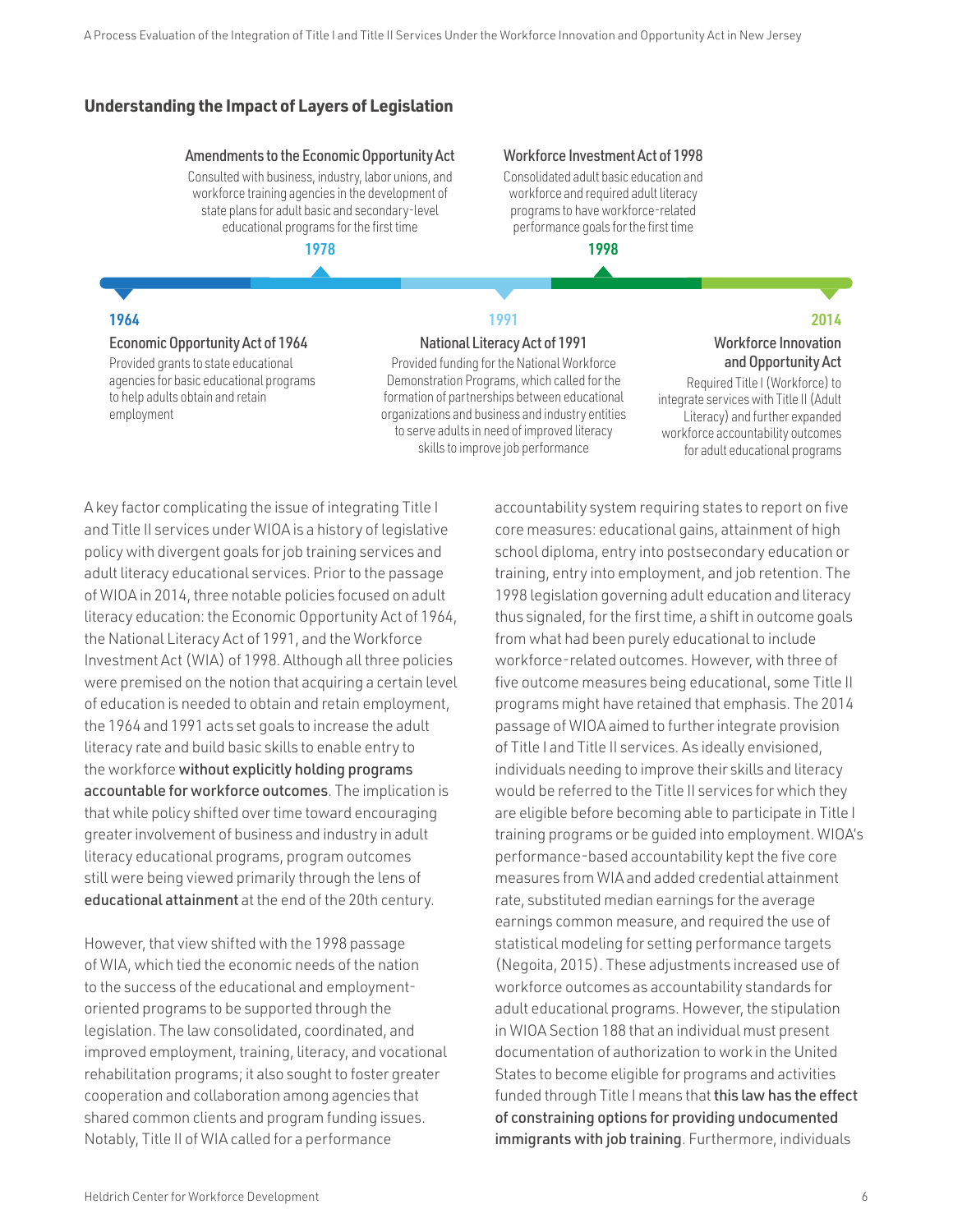may have valid reasons other than job seeking when they pursue Title II services, such as becoming capable of supporting their children's education. An implication is that legislation with increased emphasis on workforce outcomes as a justification for funding programs that integrate adult literacy education with job training generates an enduring source of tension between the intended policy goals and the goals of adult literacy education practitioners and their students. While it is important to acknowledge that this tension endures because of its potential to affect WIOA programmatic outcomes, the legislative mandate to integrate provisioning of Title I workforce services and Title II adult literacy services prompts action to evaluate the extent to which those two service areas are being integrated.

# **Developing a Working Definition of Service Integration**

While WIOA provides a legal definition for Title I and Title II service integration indicating that adult literacy education and workforce development training be concurrent and contextual, the law does not convey the manner in which that is to be accomplished, nor could researchers locate publicly available reports documenting measures of service integration for WIOA programs. Thus, researchers found it necessary to develop a working definition that could be applied to the local area practices for evaluating the extent to which adult literacy education and workforce development are integrated services. While the methods used are described later, the result is that it became clear that the integration of Title I and Title II services can occur at two levels: (1) curricular, which refers to the specific content to be learned and the learning environment, and (2) service delivery, which refers to the various actions taken by people in their efforts to deliver a range of services to the constituents eligible to participate. At each level, there are various ways in which adult literacy education and workforce development services can be provided that conform in some manner to the more generic legal description of concurrent and contextual.

# Ways of Achieving Curricular Integration

A common approach taken to link Title I workforce development programming with Title II adult literacy education is to utilize some kind of integrated or

contextualized learning program. Looking across various program models and descriptions of programs, researchers identified three strategic ways in which curricula unite workforce development with adult literacy education as integrated programming.

- ► Align content of adult education with post-secondary program prerequisites.
- ► Link non-credit workforce training with literacy education and high school equivalency requirements.
- ► Incorporate career content (e.g., work-related vocabulary, résumé writing, work concepts and scenarios) into literacy education.

It should be noted that these forms of curricular integration are not mutually exclusive. A single program could utilize more than one of the above ways to unify its workforce development and adult literacy educational learning goals. As specific programs are discussed in this report, the way(s) in which each achieved curricular integration will be identified to help give meaning to abstract terms by using concrete examples.

# Ways of Integrating Service Delivery

In light of the aspects of WIOA legislation that pose inherent challenges to integrating Title I and Title II services, creative approaches taken to better integrate the delivery of services across Title areas have shown to be an important component of statewide efforts to incorporate workforce development training within adult literacy educational services. There are multiple tactics for integrating service delivery across Title areas, most of which fall under the categories of aligning administrative processes, creating common infrastructure, and establishing guidelines to engage appropriate stakeholders in development of work-based learning activities. Reviewing the literature shows that integrated service delivery manifests in two forms: (1) top-down organizing wherein a state Workforce Development Board (WDB) or governor's office creates industry partnerships for their region, or (2) local-level organizing of processes for joint implementation of referral systems, intake procedures, case management systems, and/or learning opportunities in their region as staff across the Title areas find ways to work together.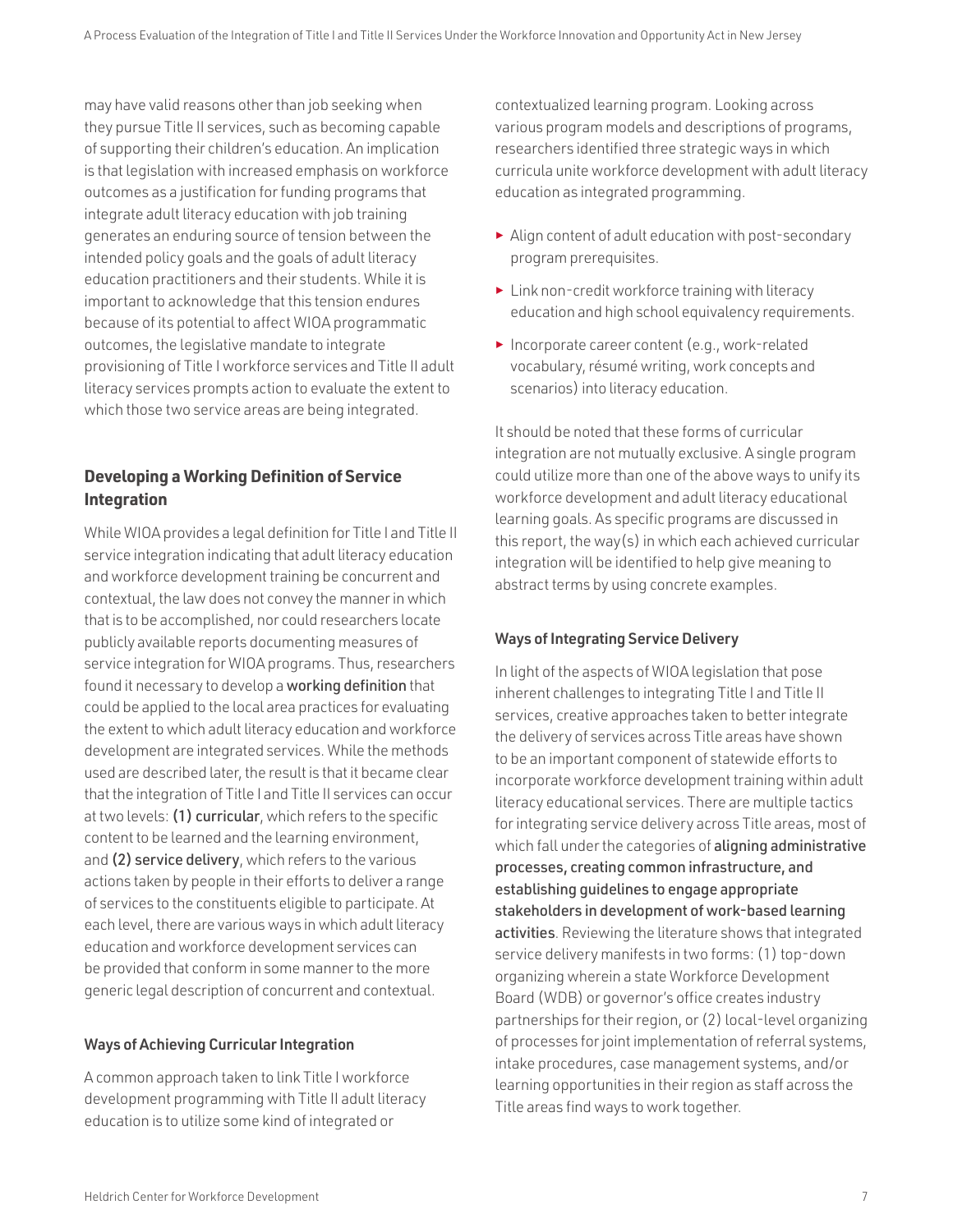Much like curricular integration, integrated service delivery is most clearly understood through examination of specific examples of what has been implemented. Before doing that, however, it is worth reviewing some terminology that describes ways that people work together toward a common end. The terms communication, cooperation, coordination, and collaboration are commonly heard, and those words often get used interchangeably, as if they were synonymous. Yet as Denise (1999) explains, each term is distinct and has its own strengths and limitations for describing communal efforts. When these distinctions are applied to the process of integrating Title I and Title II services under WIOA, the terms reflect differences in what is being shared and what one might reasonably expect to be accomplished through the interaction.

# **Exemplar Program Models for Title I and Title II Service Integration**

Researchers conducted an exhaustive review of adult literacy models that previously have been implemented, in particular looking closely at those models that had a workforce development or job-related focus. Researchers analyzed the structure of program models by attending to aspects of curricular integration, which indicate how the content focus is related to skill development and designed for outcome goals. Researchers also attended to ways in which components of service delivery were integrated across Title areas as intentional features of the program model. Below are brief descriptions of the most notable models that integrated adult literacy education with workforce development

# **The Four C's**

**Communication** opens the door to work together; it is the processes by which people understand each other and transfer information in their organization (Denise, 1999). Good communication can bring synergy, but is not likely to do so when it is mainly understood as sharing or giving out information and not necessarily taking it in and comprehending it. As Denise (1999) cautions, "We also act as if ideal communications will forge agreement. In reality, when people accurately communicate, they can learn just how far apart they really are." Moreover, even where there is excellent communication occurring, there still would be no direct link to getting results.

**Cooperation** is a centralizing behavior that signals all disparate units to "get with the group" and work together toward a shared goal (Denise, 1999). Yet cooperation's strength of groupthink also can be its weakness because it discourages divergent thinking, and thus suppresses creative solutions that might otherwise emerge to resolve disagreement and conflict. Put into the context of integrating Title I and Title II service delivery, common intake protocols might be used in a cooperative effort, but local staff might be disinclined to tell their supervisor what is problematic about following those procedures or to recommend any changes because they do not want to be seen as uncooperative employees. Also, like both communication and coordination, cooperation describes integration as a process not as its results (Denise, 1999).

**Coordination** begins with an assumption of differences to be bridged, such as different personnel in distinct offices who have overlapping missions and need to work together. Coordination occurs when all the disparate units are informed about what they need to do, when they need to do it, and how their respective parts contribute to what the whole effort accomplishes (Denise, 1999). However, coordination only describes a process, not what results from it. As Denise (1999) stated, "Indeed, there can be a weak correlation between coordination and results based on context." When applying the term to the provision of Title I and Title II services, personnel from both areas could be coordinating their actions to provide services across the two systems but those efforts may or may not generate the desired results measured by employment-related outcomes.

**Collaboration** is notably different in that it "anchors not in the process of relationship but in the pursuit of a specific result" (Denise, 1999). More than just the exchanging of ideas, collaboration actively uses information by intentionally gathering diverse viewpoints and igniting sparks of dissent to fuel the creation of something new. Denise (1999) also points out two consequences of collaboration being focused on an outcome. Collaborations are bound by time (they end with completion of the creation), and they are most effective when limited to a small number of people (two to four, ideally) who bring something uniquely valuable to what is being created. However, collaboration can be unpredictable because it relies on the motivation of specific individuals from diverse backgrounds seeking to change how things are done through purposeful innovation. To mitigate unpredictability, collaboration requires clear organizational supports, including defined challenges, defined teams, shared space, sufficient time, and leveraging of results (Denise, 1999). Collaboration has been shown to yield some well-integrated programs.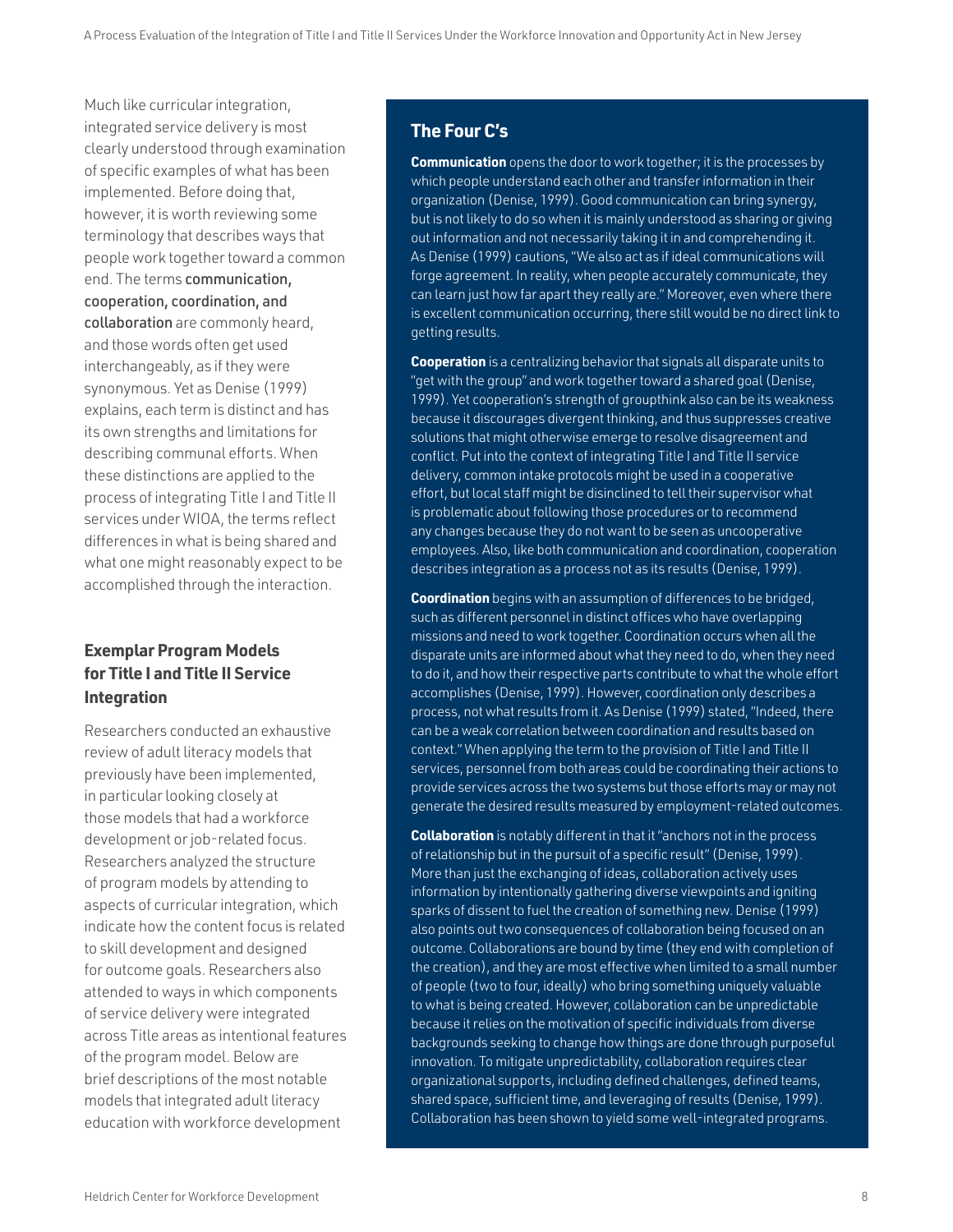as found in the literature. These models were selected because they tangibly demonstrate integration of adult education and workforce development programming, and not necessarily because of their proven successful outcomes, although some of these programs are often highlighted as best practices among policymakers and workforce development leaders. All of these model programs were developed with financial support from various sources that include state funding through community colleges and funding obtained through private foundations.

- ► Breaking Through, developed in 2004, was administered by individual community colleges and piloted in six states: Arkansas, Colorado, Kentucky, New Mexico, Ohio, and Oregon. This program model's subtitle, Helping Low-skilled Adults Enter and Succeed in College and Careers, reflects its goal. Provision of post-secondary occupational or technical training was accomplished by aligning the content of adult education with the prerequisites of postsecondary programs, linking the content of non-credit workforce training with college-level work, and infusing career content into developmental education (Jobs for the Future, 2010).
- ► I-BEST , developed in 2005, was administered in Washington State in conjunction with the state's 29 community colleges and five technical colleges. The goal for this model was increasing the rate at which Adult Basic Education (ABE) and English-as-a-Second-Language (ESL) students advance to college-level occupational programs and complete post-secondary credentials in fields offering good wages and career advancement (Wachen, Jenkins, & Van Noy, 2011). I-BEST programs use an intake assessment aligned to the program, are structured with a pathway to completion and employment for students to follow, provide support services as a means of ensuring student retention, incorporate coteaching by adult literacy educational instructors and professional technical instructors, and feature a defined pathway to completion and employment.
- ► Shifting Gears ran from 2007 to 2014 across the Great Lakes region of Illinois, Indiana, Michigan, Minnesota, Ohio, and Wisconsin. Its goal was to increase the education and skill levels of low-skilled adults to enable them to succeed in the 21st-century economy (Roberts & Price, 2012). Under this initiative, states formed their own programs to incorporate the four

core strategies aimed at improving adult education and skill level: policy change, data utilization, stakeholder engagement, and strategic communications (Bragg, Dresser, & Smith, 2012). Shifting Gears fostered integration at the level of service delivery while allowing each state to develop forms of curricular integration.

- ► Accelerating Opportunity was implemented from 2011 to 2014 and was designed to replicate and scale the best practices from prior initiatives like I-BEST and Breaking Through in order to meet local needs (Anderson et al., 2014). As such, it shares many core principles with I-BEST, including coteaching, comprehensive student support services, and alignment between basic skills instruction and technical concepts.
- $\triangleright$  Accelerating CTE (career and technical education), based in part on Accelerating Opportunity, was implemented as a pilot among four colleges in Kansas and Kentucky from 2015 to 2018. The program sought to increase the number of low-skilled adult learners who were able to earn CTE credentials with strong labor market value by extending an integrated pathway approach to a broader population of low-skilled students and increase the focus on postsecondary pathways (Anderson et al., 2016). Core elements of this program included team teaching, student support services, supplemental instruction, and clearly defined pathways (Smith & Toglia, n.d.). Team teaching allows for both technical instruction and ABE to be covered at the same time by qualified individuals.

In summary, highly regarded program models for integrating Title I and Title II learning opportunities make explicit efforts to align the curricular goals of adult literacy education with workforce development training by involving stakeholders who represent the needs of industries in the region in designing programs and through co-teaching by qualified instructors for their respective content, as well as aligning service delivery components across Title areas so that data collection and utilization are more efficient. While this evaluation is attending to the processes of integration across Title areas, the fact that all of the program models described above have demonstrated that they produce employment-related outcomes is reassuring as the focus of this report shifts to examine what programs were being implemented in New Jersey during the study period.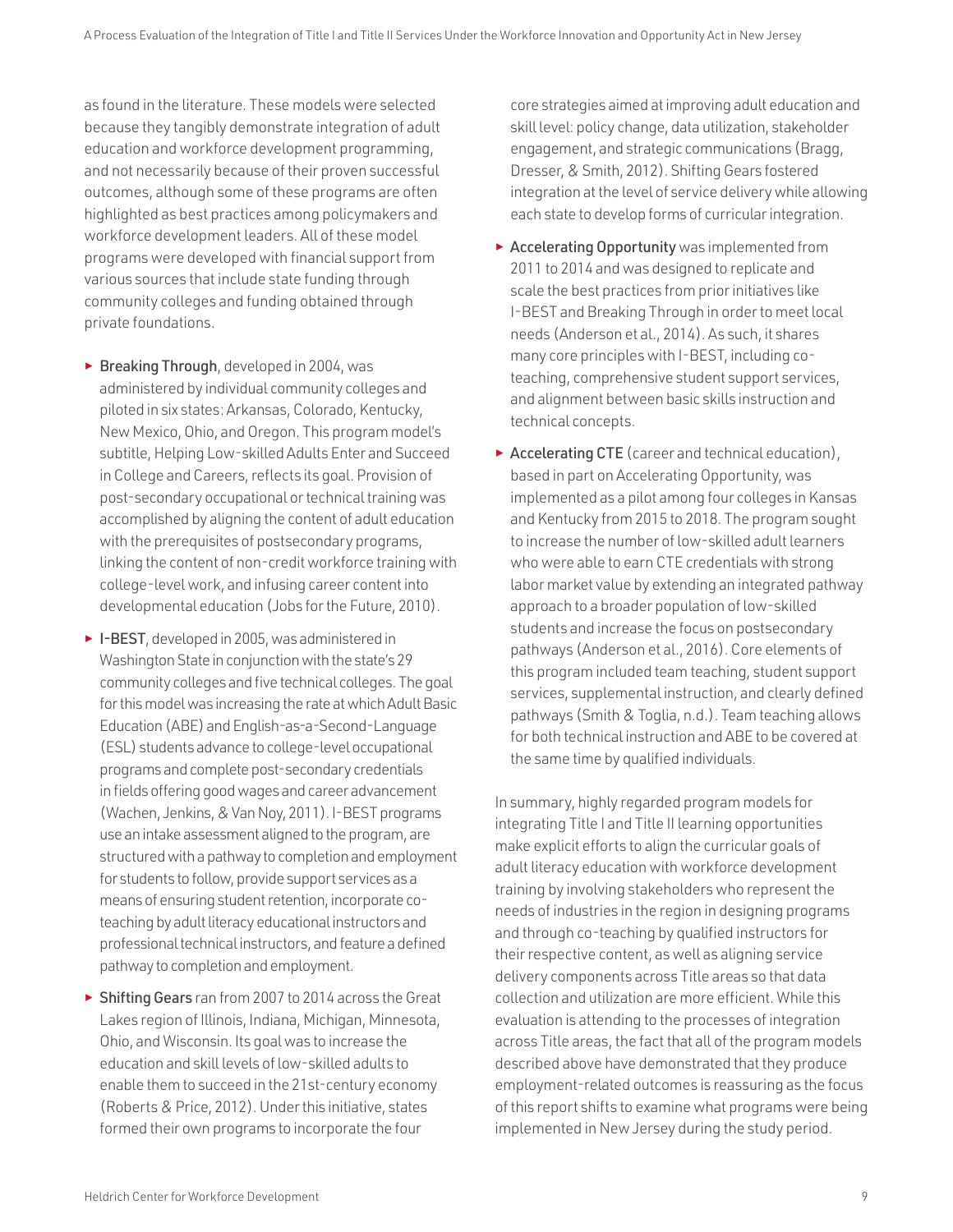# <span id="page-11-0"></span>Research Questions

To frame this process evaluation, which seeks to identify the extent to which Title I and Title II programs and related services under WIOA are being integrated within New Jersey's 18 local areas, the study team developed the following set of research questions:

- 1. What are the most promising strategies to WIOA Title I and Title II services integration in local New Jersey workforce development areas and literacy consortia and what are the key components needed for those integration strategies to be implemented statewide?
- 2. What are the most common challenges to integrating WIOA Title I and Title II programs in New Jersey?
- 3. How has the COVID-19 public health crisis affected local WIOA Title I and Title II service integration strategies and what do local areas need in order to implement them during the current COVID-19 public health circumstances?
- 4. What programmatic or policy changes are needed, at the local and state levels, to facilitate better integration of WIOA Title I and Title II services in New Jersey to make a more seamless service delivery system for the consumer and achieve improved educational and employment outcomes?

# Methodology

The research for this evaluation occurred in two phases during the period of September 2019 through September 2020. Work began with extensive background research to define the nature of integrated programming across the Title I and Title II service areas. Those efforts were followed by exploratory research to measure the perceptions of local practitioners in New Jersey who provide services about the extent of integration across Title areas, their views about the challenges to providing integrated services, which promising strategies they use, and to obtain more details about some specific programs that showcase integrated programming.

# **Background Research**

In approaching this process evaluation, the Heldrich Center research team sought but did not find established metrics for gauging the extent to which Title I and Title II services under WIOA have been integrated. While the prior work of the SCALES subcommittee identified issues and offered suggestions for improvement, their examination used the lens of outcomes to spot obstacles and consider remediation. In this study, evaluators engaged with the messy methodological question of "What does it mean for the two service areas to have

integrated program offerings?" by using the procedures and techniques of grounded theory to build a working definition of "integrated" that could be applied to examining integration of Title I and Title II services under WIOA. Doing so involved an iterative approach to identify various integrative practices through collecting data from multiple, diverse sources and then describing, conceptually organizing, and theorizing about those data (Strauss & Corbin, 1998).

Evaluators used three research methods in conducting the background research. First was to perform an extensive literature review to reveal the history of how adult literacy education came to be integrated with workforce development and to identify program models that were designed to address the legislatively constructed goals for integrated services across Title I and Title II. In addition, researchers reviewed state WIOA plans and annual WIOA report narratives from 18 local areas to obtain an understanding of the ways in which other states have integrated the service areas.

In the next method, researchers conducted telephone and in-person interviews with seven adult literacy and workforce development experts from New Jersey and New York. The purpose was to seek guidance in the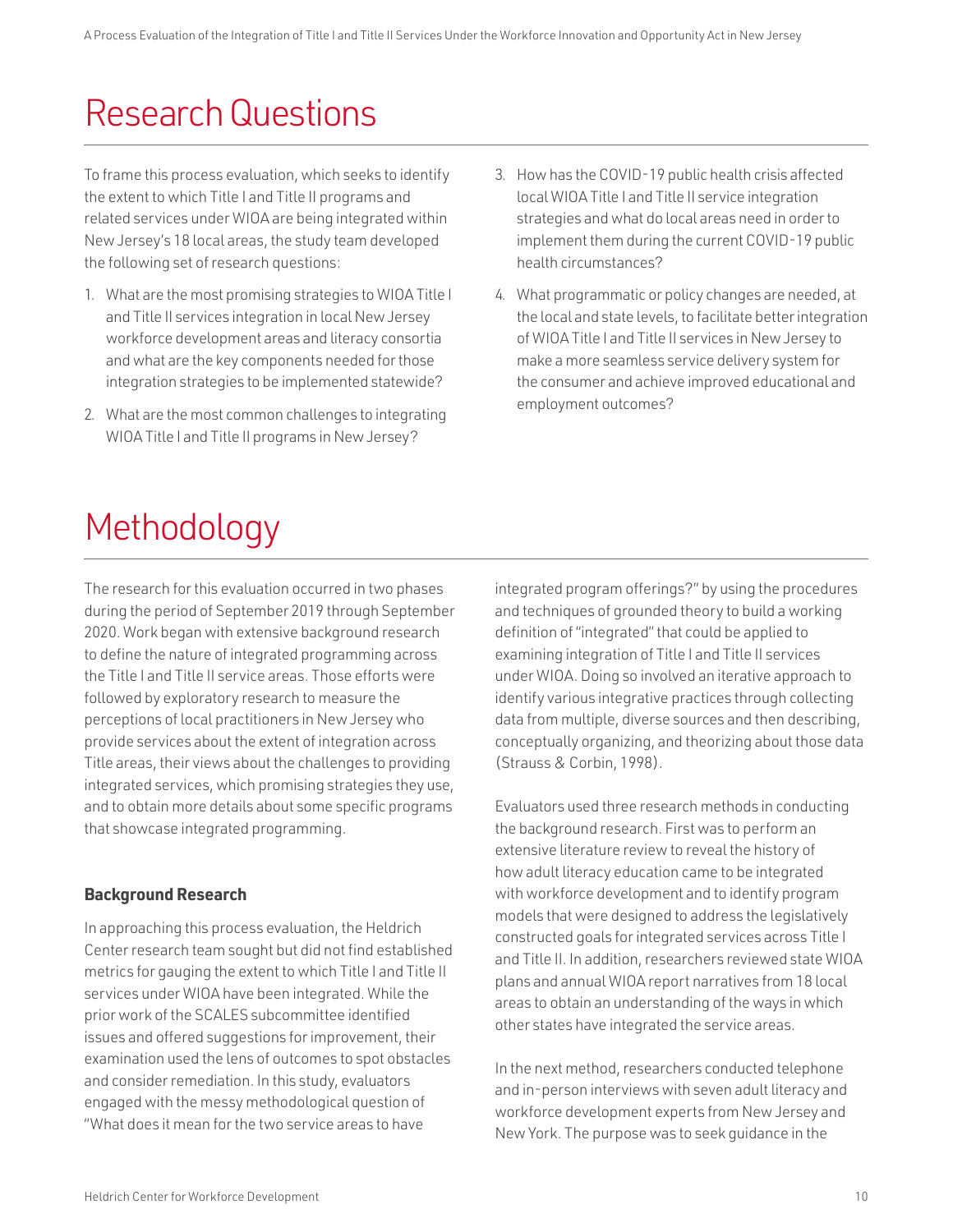design of this evaluation plus their recommendations and insights into the issues, challenges, and important factors to consider for obtaining a thorough understanding of the integration of the two WIOA systems. Two researchers conducted the interviews with experts between December 2019 and June 2020. Each interview lasted approximately one hour and yielded hand-written notes that recorded the conversation for applying open-coding techniques to the data set (Strauss & Corbin, 1998). A list of the experts interviewed for this study appears in Appendix A.

The third method was to conduct preliminary interviews with 10 local Title I and Title II practitioners representing six localities across New Jersey in May 2020. The main purpose was to discuss current integration practices in their local areas, particularly to learn of any uncommon yet promising strategies they use and how those strategies affect outcomes. Researchers also solicited their views more broadly about what local stakeholders regard as promising practices, along with any recommendations they may have for noteworthy programs or policies in other New Jersey localities that could warrant further investigation for this evaluation. Interviews were conducted via telephone and lasted approximately 30 minutes. In most cases, researchers requested permission to conduct follow-up interviews, as necessary, to collect additional information.

Researchers analyzed data collected in this phase to formulate a tentative working definition for integrated services across Title areas, which they sought to refine through further data collection. Applying these methods as background research informed researchers' design of data collection instruments to be administered in the next phase of evaluation research activities.

# **Exploratory Research**

Evaluators used two research methods — surveying and interviewing  $-$  in the exploratory phase. The research team designed and administered an online survey to gather data that addressed the evaluation research questions while enabling more robust theory development through comparative data analysis (Strauss & Corbin, 1998) to refine the working definition of integrated services. Researchers then used open-ended

survey responses regarding promising practices in WIOA Title I and Title II integration to identify some key adult literacy or workforce development staff in selected areas across New Jersey for follow-up data collection through in-depth, structured interviews.

The online survey was fielded to the WDB director and the Adult Literacy Consortium lead in every local area in New Jersey. The final survey consisted of six major sections: study introduction, local area background questions, working relationship between Title I and Title II in the local areas, program implementation, impact of COVID-19 on local programming, and conclusion. The survey consisted of 25 multiple-choice questions and 20 open-ended questions. At the end of each survey, respondents could self-identify if they were willing to participate in further research. Recruitment to encourage participation in the survey was done through a presentation to WDB directors in February 2020 and through emails by the executive director of SETC and the director of NJDOL's adult education and literacy services. The full survey can be found in Appendix B.

The survey was fielded online, in English, from June 30 to July 31, 2020 and distributed to a total of 53 individuals. The research team emailed reminders to complete the survey to all 53 individuals on July 7, 2020 and targeted reminder emails were sent to potential respondents on July 21, 2020 and July 31, 2020. Recipients were instructed to forward the survey to the staff member in their local area that was most knowledgeable about Title I or Title II services. The survey yielded 31 responses with at least one response from each of the 18 local areas across New Jersey, for a combined response rate of 58%. In some cases, the local areas designated one person to respond to the survey on behalf of both Titles across the entire local area.

After collecting survey data, researchers used the process of discriminate sampling to identify interview subjects with strong potential to further illuminate concepts and conditions as an aid in defining thematic categories for integrated services across the two Title areas (Strauss & Corbin, 1998). Researchers applied their coded data, collected and analyzed earlier in the process, to identify four promising practices from three local areas that warranted a structured interview for further study. Interview subjects were selected based on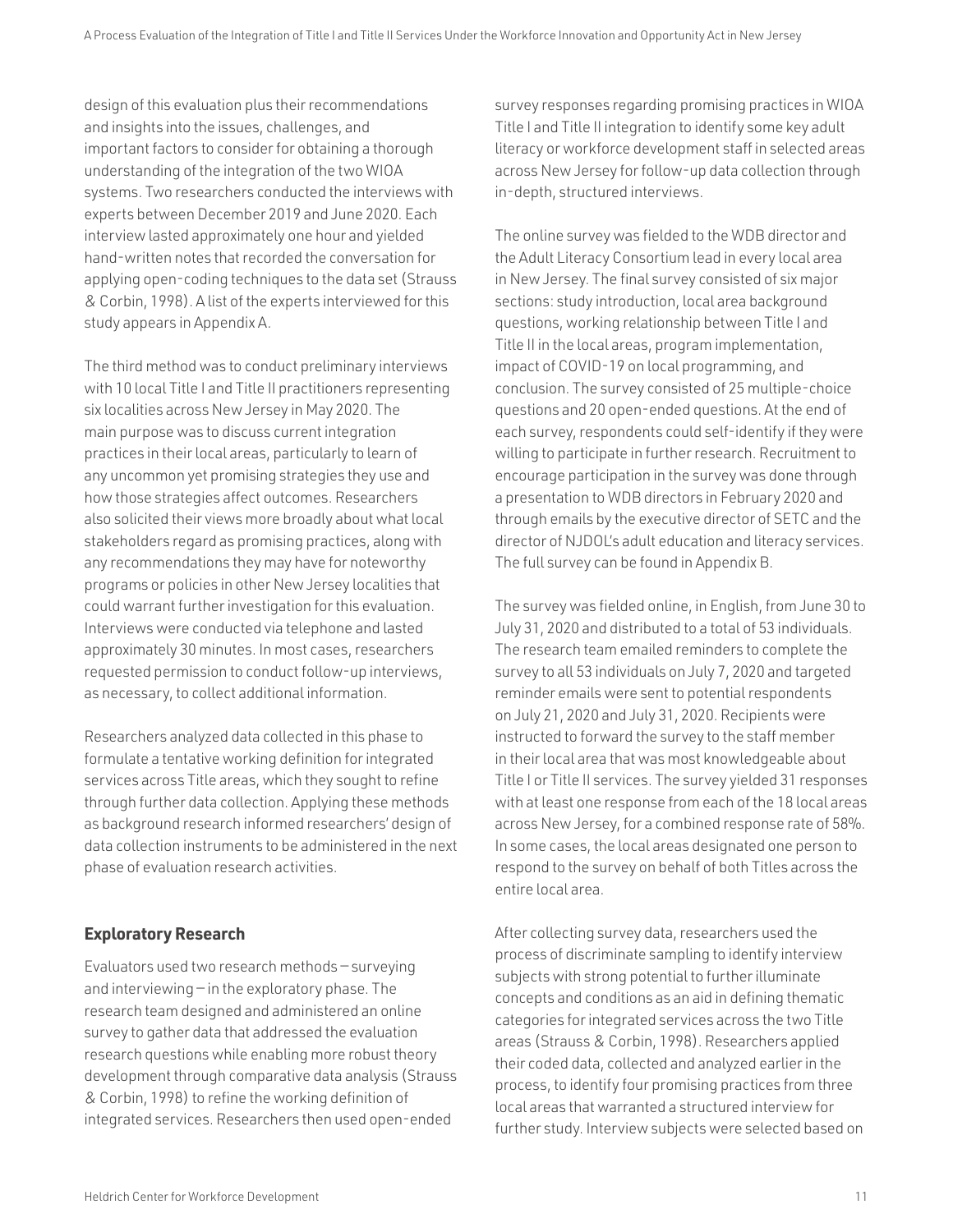<span id="page-13-0"></span>four criteria: (1) the local area had a clearly identifiable and articulated promising strategy in effect, (2) the promising practice clearly illustrated a form of curricular integration across adult literacy education and workforce development, (3) there was variation in local areas (not all examples from the same local area), and (4) frontline staff expressed willingness to be interviewed about a promising practice to be highlighted in the study.

Researchers conducted structured interviews with five staff members from three counties between July 12 and July 18, 2020. The goal was to collect detailed information about promising examples of integrating Title I and Title II services from multiple areas, including information about the practices' key components, challenges to implementation, measures of success, and potential for replicability across other local areas across the state. Practices highlighted in this report's findings have been implemented in Atlantic County, Burlington County, and Ocean County, and were described directly by Title I and Title II staff who have a role in implementing them. The structured interviews were conducted via Zoom teleconferencing and recorded. Interview recordings were transcribed using NVivo software, and analyzed qualitatively throughout August and September 2020.

Researchers analyzed the data collected through the survey and interviews by applying thematic categories (Strauss & Corbin, 1998) to responses for addressing

the research questions about promising strategies, challenges, issues that arose during the pandemic, and suggestions for making improvements that could enhance integration across the two Title service areas. As researchers proceeded with data analysis, they further coded for descriptions reflecting some form of curricular integration or addressing some aspect of the service delivery system, including features of the infrastructure that service providers use as well as ways that they work together.

# Limitations

The two research methods — surveying and interviewing — that researchers used to collect data on the practices being implemented by local area Title I and Title II service providers both rely on self-reporting, which is a limitation of this evaluative study. Related constraints are limiting administration of the survey to two individuals per service area and the limited number of counties in which structured interviews were conducted with staff as a result of applying the selection criteria specified above. Despite the concerns that apply to self-reported data generally, hearing directly from the individuals most knowledgeable about the practices being implemented in their local area provided researchers with the best data that could be obtained to perform this evaluation.

# Findings

# **Promising Strategies Being Used in New Jersey**

Researchers found considerable evidence across the survey and interview data that the 18 local areas within New Jersey use promising strategies to integrate programs and services they provide through WIOA Title I and Title II. Local area practitioners indicated the extent to which they use the three forms of curricular integration in their program offerings, and they indicated which types of actions they take to work together across Title areas. Local staff also responded with their views

about which strategic components are most important for establishing successful integration, which integrative practices are used most, and whether those practices are deemed effective and replicable. Researchers report on this set of findings by first presenting evidence from survey data about curricular integration and integrated service delivery, and then portraying what effective integration looks like in practice through examples of specific programs featuring multiple characteristics of adult literacy education-workforce development integration in their respective programs.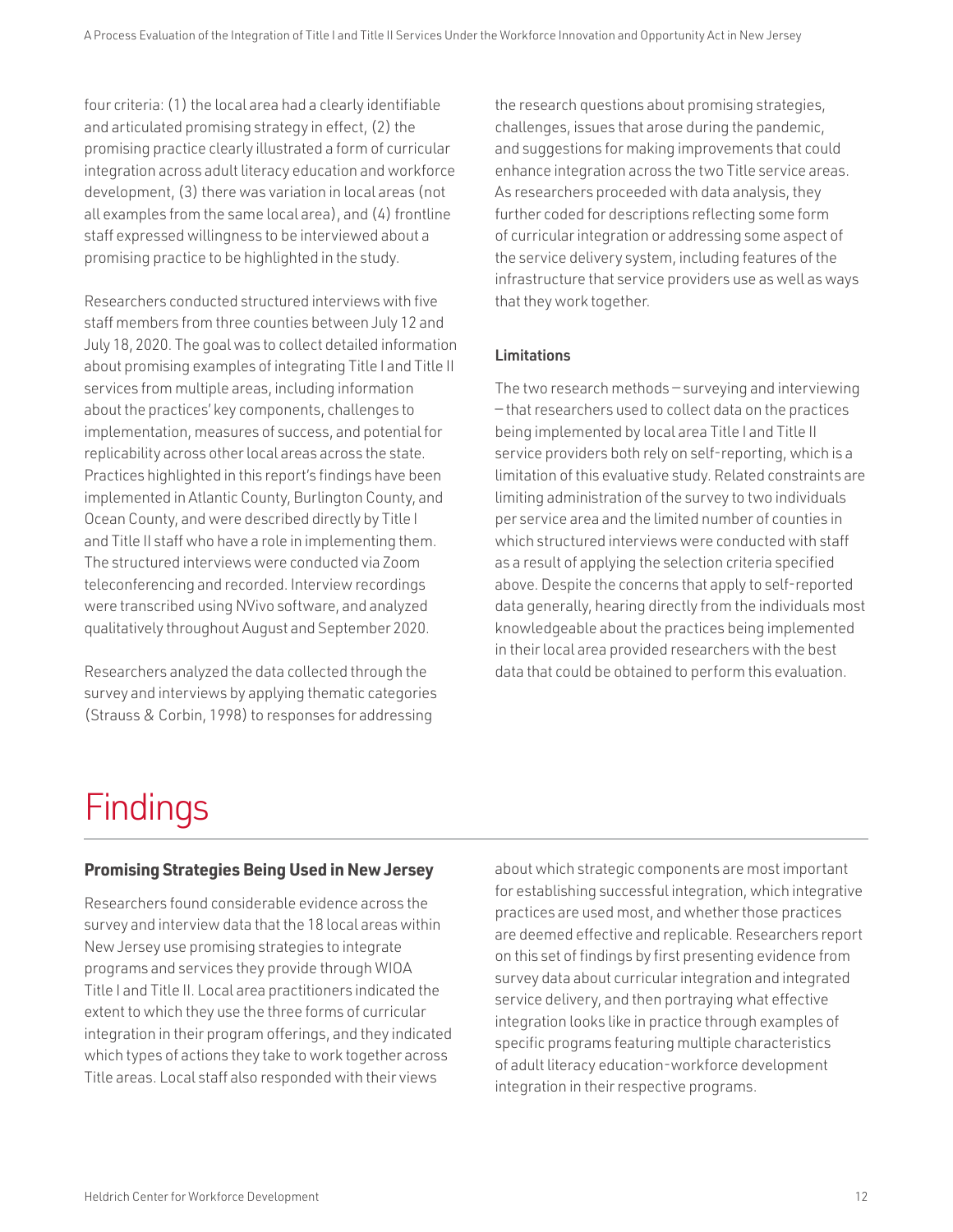# Evidence of Curricular Integration Occurring in More than 80% of Local New Jersey Areas Surveyed

The survey outlined what researchers defined as three forms of curricular integration that local areas could use to integrate Title I and Title II services: incorporate career content into adult literacy education, align adult education with post-secondary program prerequisites, and link non-credit workforce training content with literacy education and high school equivalency requirements. Respondents were asked whether they implement any of these forms of curricular integration, and if they did, whether they perceive it to be beneficial to their customers, difficult to do, and replicable in other local areas. These findings are summarized in Table 1.

Survey results showed that the three ways of integrating curriculum for use in Title I and Title II services were consistently used across all local areas in New Jersey. The most common method for integrating curriculum that local areas use was incorporating career content into literacy education (93%). Aligning adult education with post-secondary program prerequisites was nearly as common (91%), while a large majority (80%) also responded that their local area integrates the two service areas by linking non-credit workforce training content with literacy education.

The vast majority of survey respondents reported perceiving that their customers benefitted from curricular integration across the Title I and Title II service areas. Eighty-four percent (84%) said they perceived incorporating career content into literacy education to

be beneficial to their customers, while 81% asserted viewpoints that both the strategies of aligning adult education with post-secondary prerequisites and linking non-credit workforce training content with literacy education are beneficial to their customers.

In addition, a majority of respondents reported that all three types of curricular integration for Title I and Title II services being used in their local area could be replicated. Seven in 10 (71%) respondents said that incorporating career content into literacy education is replicable while 61% said aligning adult education with post-secondary prerequisites could be replicated in other local areas. More than half (58%) said that linking noncredit workforce training content with literacy education could be replicated across local areas.

While most respondents agreed that all three forms of curricular integration were beneficial to customers and could be implemented by other local areas, local area staff had mixed views on the level of difficulty it would take to implement. More than half (51%) of respondents said that incorporating career content into literacy education was not difficult, which was not surprising since it is the most common form of integration used and is seen as the most beneficial, but 41% said that it was difficult. Respondents were split equally (45% respectively) on the level of difficulty of aligning adult literacy education with post-secondary requirements. They also were split on the difficulty of linking non-credit workforce training content with literacy education, with 45% saying it was difficult and 35% indicating it was not difficult.

| <b>Form of Curricular Integration</b>                                                                           | Reported as<br>Occurring in<br><b>Local Areas</b> | Perceived as<br><b>Beneficial to</b><br><b>Customers</b> | Perceived as<br>Difficult to Do | Perceived as<br><b>Being Replicable</b><br>in Other Areas |
|-----------------------------------------------------------------------------------------------------------------|---------------------------------------------------|----------------------------------------------------------|---------------------------------|-----------------------------------------------------------|
| Align content of adult literacy education with<br>post-secondary program prerequisites                          | 91%                                               | 81%                                                      | 45%                             | 61%                                                       |
| Link non-credit workforce training with adult<br>literacy education and high school equivalency<br>requirements | 80%                                               | 81%                                                      | 45%                             | 58%                                                       |
| Incorporate career content into adult literacy<br>education                                                     | 93%                                               | 84%                                                      | 41%                             | 71%                                                       |

# Table 1: Summarized Local Area Perspectives on Curricular Integration Across Title I and Title II in New Jersey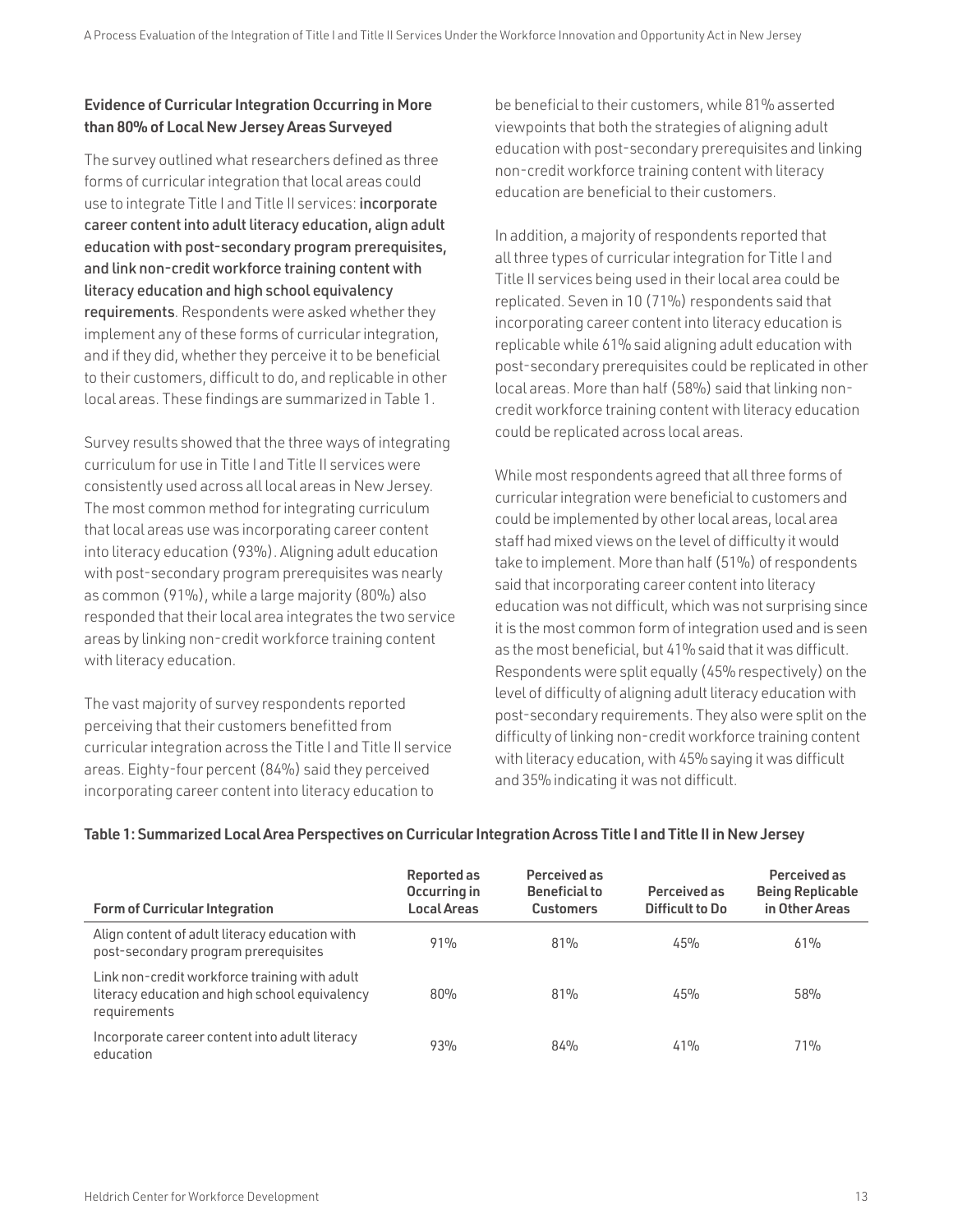# Evidence of Integrated Service Delivery

Evaluators found evidence that the local areas in New Jersey engage in a range of practices that support integrated service delivery across the Title I and Title II service offerings. Moreover, the research revealed that nearly all such practices manifested as local-level efforts to organize personnel, processes, and resources, with leadership from the state being acknowledged as important yet playing a less visible role. While the research identified several, specific tactics for integrating service delivery across Title areas, evaluators determined that the various tactics are in one of three categories: aligning administrative processes, creating common infrastructure, and establishing guidelines to engage appropriate stakeholders in development of work-based learning activities. Because these categories emerged through thematic analysis of the survey and interview data, examples of specific tactics within each of the categories are presented in Table 2. This listing of integrative practices is meant only to be illustrative and is not comprehensive.

# Table 2: Strategic Ways of Integrating Service Delivery by Category (examples of tactics)

| <b>Aligning Administrative Processes</b> | <b>Creating Common Infrastructure</b> | <b>Establishing Guidelines to Engage</b><br><b>Stakeholders</b> |
|------------------------------------------|---------------------------------------|-----------------------------------------------------------------|
| Engage in strategic planning to improve  | Single point of entry for all WIOA    | Involve business/industry in design or                          |
| customer service                         | services                              | delivery of services                                            |
| Co-enrollment in Title I and Title II    | Common case management system         | Co-teaching by workforce developers                             |
| services                                 | (co-enrolled people)                  | and adult educators                                             |
| Shared intake testing across WIOA        | Established data sharing policies     | Leadership from the state that supports                         |
| programs                                 | between Title I and II                | local efforts                                                   |

Having an organizational framework to describe specific actions being taken to integrate adult education and workforce development service delivery facilitates presentation of more detailed findings from this process evaluation about integrative practices. Responses to multiple survey items reveal a range of things that local area personnel are doing to integrate service delivery.

Large majorities of Title I and Title II survey respondents reported that they liaise with each other through communication, most often through regularly scheduled

# Table 3: Ways that Title II Consortia Work with WDB Staff

meetings. As shown in Table 3, nearly all staff members (97%) said that they participate in the local WDB's literacy subcommittee. Eight in 10 (81%) said they arrange meetings with staff and engage in strategic planning to improve services in their local areas. Some communication is occasional, with 71% saying that they keep in touch via email and phone. Six in 10 (58%) indicated that they sponsor events between Title I and Title II programs, showing some coordinated activity. Most of the ways of working together listed in Table 4 describe engagement of stakeholders.

| Engage as a member of their local WDB                                                                                       | 89% |
|-----------------------------------------------------------------------------------------------------------------------------|-----|
| Attend local WDB meetings on a regular basis                                                                                | 89% |
| Participate in the local WDB's literacy subcommittee                                                                        | 97% |
| Engage in formal communication – arrange meetings between local Title II staff and WDB staff                                | 81% |
| Engage in strategic planning on ways to improve customer service in the local area                                          | 81% |
| Engage in informal communication - occasional email and phone conversations                                                 | 71% |
| Participate in a WDB subcommittee (other than a literacy subcommittee) that addresses adult literacy and educational issues | 68% |
| Sponsor events together                                                                                                     | 58% |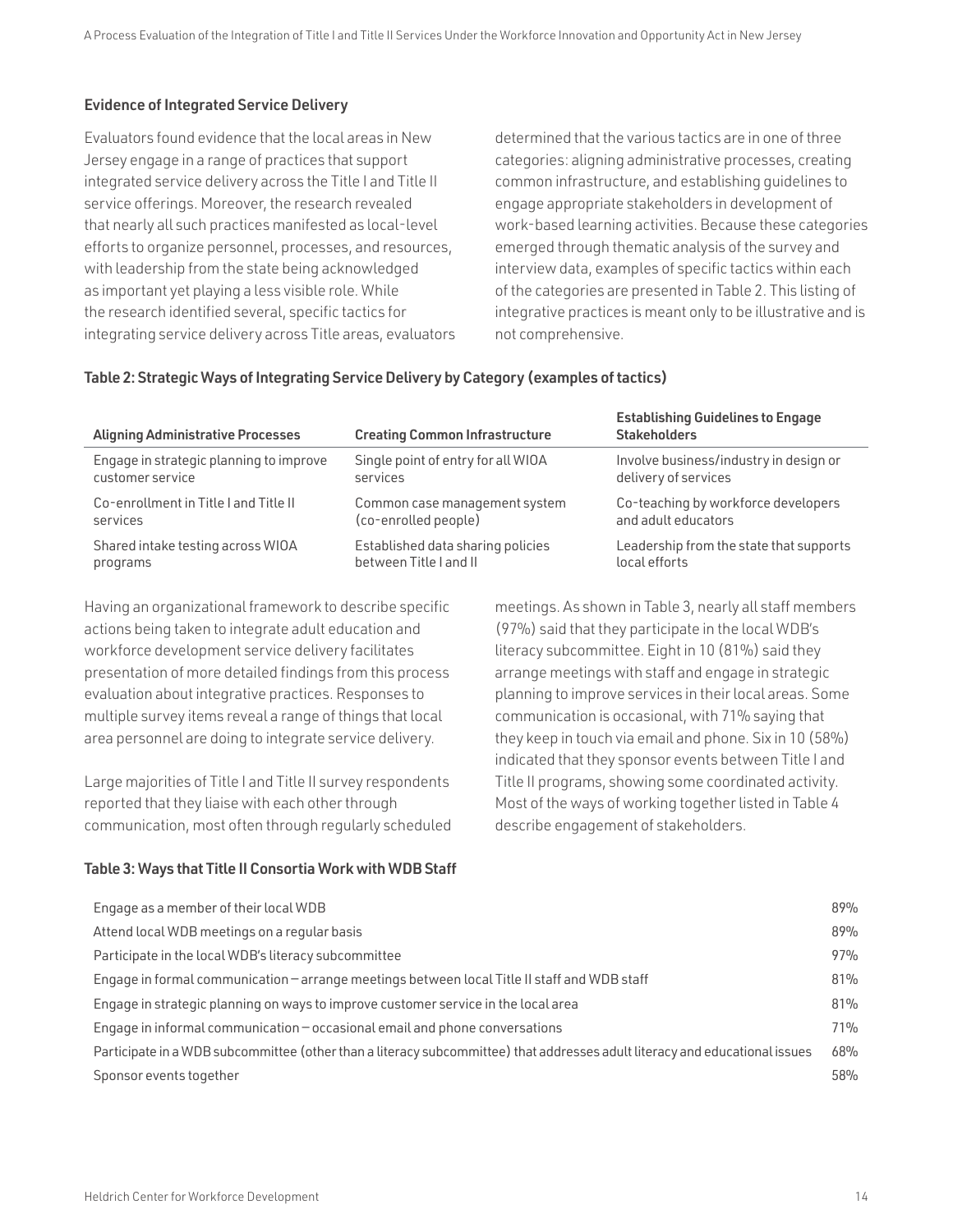When asked to choose among a list of strategic components, respondents overwhelmingly reported that cooperation in the local area and leadership within the local area are "very important" strategic components for establishing successful integration practices between

Title I and Title II services. Table 4 shows that 9 in 10 respondents labeled cooperation and leadership as "very important" (90% and 87%, respectively). This is followed by data collection (77%), input from the private and nonprofit sectors (71%), and leadership from the state (65%).

# Table 4: Strategic Components to Establishing Successful Integration, Rated as "Very Important"

| Cooperation between Title I and Title II service staff     | 90% |
|------------------------------------------------------------|-----|
| Leadership from within your local area                     | 87% |
| Data collection                                            | 77% |
| Input from business, industry, and nonprofit organizations | 71% |
| Leadership from the state WDB/state                        | 65% |
| Funding blending                                           | 48% |
| Co-teaching                                                | 79% |

Evidence from interview data also points to the importance of communication and leadership as critical to the integration of service delivery. One interviewee said it is the "leadership who supports the effort and then it comes down to communication between all parties." Another interviewee explained that open lines of communication (between Title I and Title II staff) enable greater collaboration, which helps partners work together to better meet the needs of the community. In another interview, local staff told researchers that "relationships are critical" and that reliability and trust between the two sides were essential, so that when a student is referred to Title II for the education they may need to succeed in a Title I job training program, staff know they can count on each side to deliver because "there is mutual agreement that (we) can benefit each other." The data are conclusive: effective communication is essential for achieving integration between Title I and Title II services. However, good lines of communication should be considered as the

starting point for cooperating and forming collaborations. The strategic components listed in Table 4 are all cooperative activities, and they span across all three categories of integrated service delivery.

Survey data also captured information about which integrative practices were being used by local area staff, building directly off the earlier work by the SCALES subcommittee. As shown in Table 5, the survey inquired about seven service options. For the option of "input from business, industry, and nonprofit organizations," the survey listed the following as examples of such input: having an employer serve on an advisory committee, reviewing or co-developing a curriculum, assisting with mock interviews, and serving as a guest teacher in an ABE class. Because there were several survey respondents who indicated being unsure of whether a particular integrative practice was being used in their local area, the full range of survey responses are provided in Table 5.

# Table 5: Local Area Acknowledgements of Using Common Practices to Integrate Title I and Title II Services

| <b>Most Commonly Used Integrative Practices</b>                                         | Yes, Use this<br><b>Practice</b> | No, Don't Use<br>this Practice | <b>Unsure</b> |
|-----------------------------------------------------------------------------------------|----------------------------------|--------------------------------|---------------|
| Co-enrollment in Title I and Title II services                                          | 71%                              | 10%                            | 19%           |
| Orientation/introduction of Title I services to all adult learners in Title II programs | 68%                              | 16%                            | 16%           |
| Shared intake assessment/testing across WIOA programs                                   | 68%                              | 19%                            | 19%           |
| Input from business, industry, and nonprofit organizations                              | 68%                              | 16%                            | 16%           |
| Established data sharing policies between Title I and Title II                          | 65%                              | 19%                            | 16%           |
| Common case management for individuals who are enrolled in Title I and Title II         | 48%                              | 16%                            | 35%           |
| Single point of entry for all WIOA services                                             | 48%                              | 39%                            | 13%           |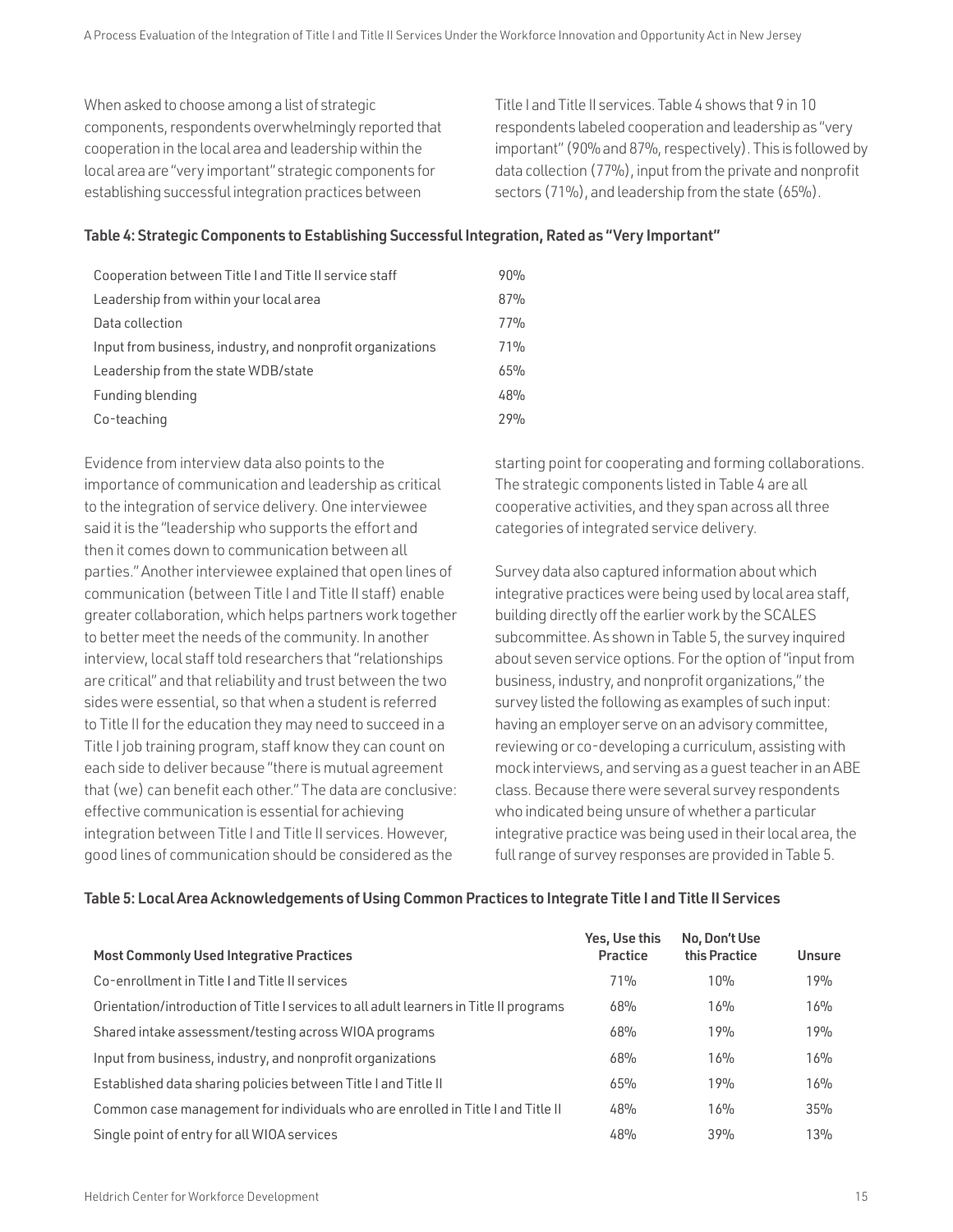As can be seen, co-enrollment in both Title I and Title II programs (71%), orientation of Title I services to Title II customers (68%), shared intake and assessment across programs and service areas (68%), and soliciting input from business into the content of the programs (68%) were among the most commonly indicated practices being implemented across the state, with 7 of 10 local area respondents specifying that they use those practices. For each practice that respondents said they

use, they were asked to indicate whether they believe that those practices contribute to effective service delivery, whether they were difficult to implement, and if they thought that the practice could be replicated in other local areas. The results from those survey items are reported in Table 6. Note that for all of the replicability questions, there were zero respondents who said "no" (i.e., all of the non-affirmative responses were "unsure").

| Table 6: Local Area Perceptions about the Effectiveness, Difficulty, and Replicability of the Integrative Practices that |  |
|--------------------------------------------------------------------------------------------------------------------------|--|
| they Indicated Using                                                                                                     |  |

| <b>Integrative Practice Being Used</b>            | <b>Percentage Using</b><br>the Practice | <b>Said it Contributes</b><br>"a Lot" or "Some"<br>to Effective<br><b>Service Delivery</b> | Said it is "Not too<br>Difficult" or "Not<br>at All Difficult" to<br>Implement | Said it is<br>Replicable in<br><b>Other Local Areas</b> |
|---------------------------------------------------|-----------------------------------------|--------------------------------------------------------------------------------------------|--------------------------------------------------------------------------------|---------------------------------------------------------|
| Co-enrollment                                     | 71%                                     | 77%                                                                                        | 64%                                                                            | 73%                                                     |
| Orientation of Title I services to adult learners | 68%                                     | 81%                                                                                        | 76%                                                                            | 76%                                                     |
| Shared intake testing across WIOA programs        | 68%                                     | 86%                                                                                        | 62%                                                                            | 81%                                                     |
| Input from business                               | 68%                                     | 95%                                                                                        | 81%                                                                            | 95%                                                     |
| Established data sharing                          | 65%                                     | 85%                                                                                        | 85%                                                                            | 60%                                                     |
| Common case management systems                    | 48%                                     | 73%                                                                                        | 66%                                                                            | 67%                                                     |
| Single point of entry                             | 48%                                     | 100%                                                                                       | 86%                                                                            | 80%                                                     |

The two integrative practices used by local areas that are reported to contribute most to effective service delivery across the two Title areas are having a single point of entry for adult literacy education and workforce development (100%) and obtaining input from business, industry, and nonprofit organizations on the development and implementation of programs and services (95%). Moreover, both of those practices were deemed to be not difficult to implement and replicable by 8 or 9 of 10 respondents.

Two other practices used by two thirds of respondents (68%) — provides an orientation to Title I services to their Title II customers and implements a shared intake and testing system across the two service areas — were reported as contributing a lot or some to effective service delivery (81% and 86%, respectively). While three quarters (76%) of respondents said that implementing orientation of Title I services to adult learners was not difficult to do, local staff reported that conducting shared intake across WIOA programs would not be as easy to do, with only 6 in 10 (62%) responding with little or no

difficulty in implementing it. More than three quarters (76% and 81%, respectively) of respondents reported that these practices could be replicated statewide.

The practices that involve creating common infrastructure, through established data sharing and use of a common case management system, also are viewed as contributing to effective service delivery across the Title areas at 85% and 73%, respectively. However, the latter was perceived as more difficult to implement than the former. Both practices are viewed as being replicable, though, with the establishment of data sharing seen as somewhat less replicable (60%) than implementing a common case management system (67%).

During the structured interviews conducted with local area adult literacy education and WDB staff, several interviewees discussed integrative practices in greater detail. In one county, for example, Title II staff want "to increase awareness and make (WIOA services) more accessible" by holding orientation and informational sessions for users of Title I services regularly. In these orientation sessions, a One-Stop Career Center staff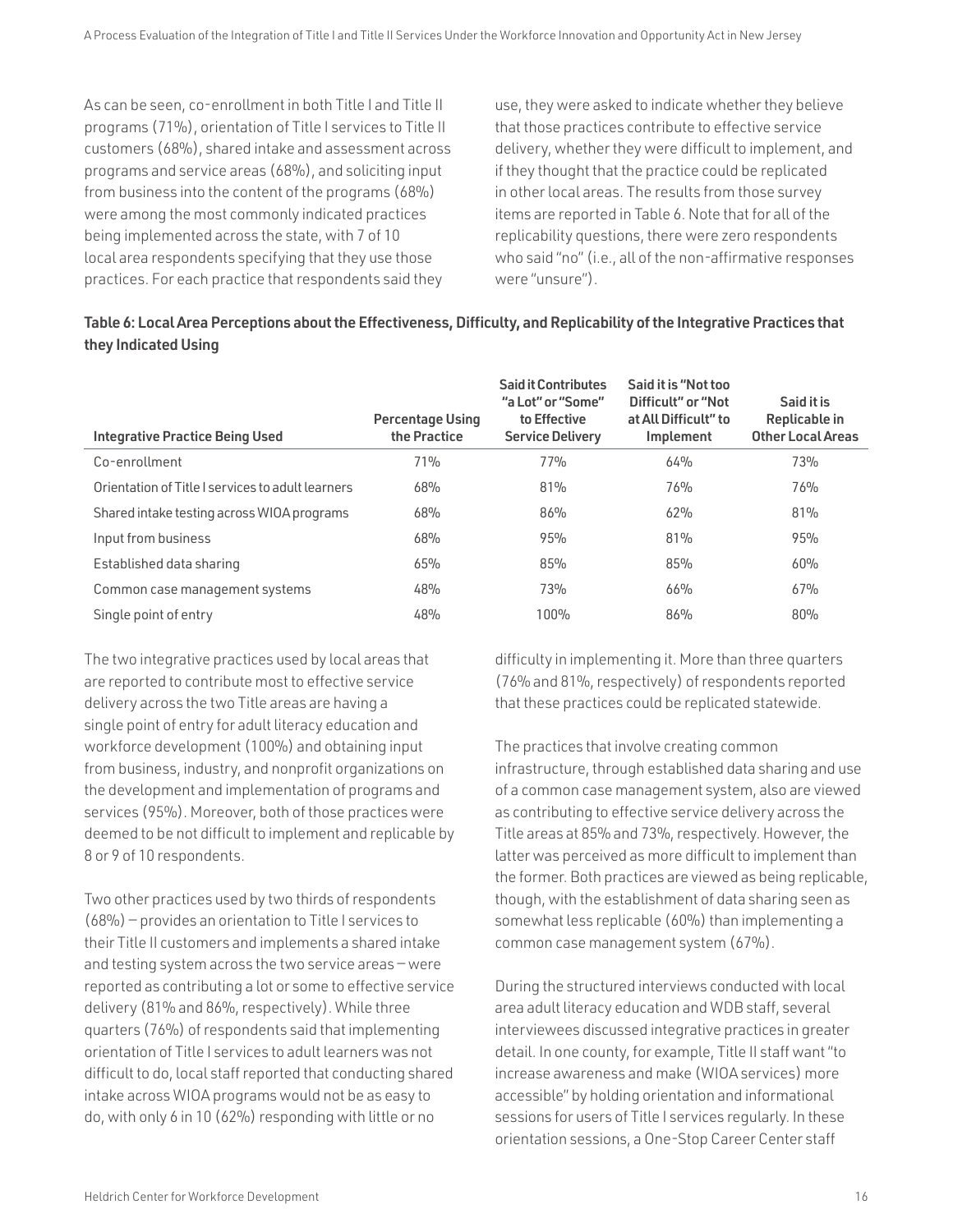member attends a Title II program class and explains the resources and services that are available, including not only Title I services but also other services, such as Food Stamps and Department of Vocational Rehabilitation Services offerings, for students who might qualify.

In another county, local staff described Title II as "very integrated" and "working closely" with staff at the One-Stop Career Center. In that area, Title II manages the Workforce Learning Link and a centralized intake assessment process where Title II administers the testing for all WIOA services in that local area. After completing an assessment, individuals are referred to training, the Workforce Learning Link (funded through Title I), or Title II depending on their skill level. Their system for using a universal intake form was designed with input from all partners. Universal intake enables Title I and Title II staff to be able to quickly refer clientele to the proper system for services, based on their education, employment and training needs, and eligibility for services, thereby contributing to more integrated service delivery.

# Examples of Programs and Models that have Implemented Promising Strategies

As well as investigating the use of specific practices to integrate service delivery and ways that programs can integrate adult education with workforce development training, evaluators took a deep dive into four programs and models for programming that have been implemented in three different local areas. Each specific program or model for developing programs illustrates one or more forms of curricular integration as well as components of integrated service delivery. In the following descriptions of programs and models that implement promising strategies, evaluators highlight salient features of integrative practices that each program or model exemplifies.

# Casino Career Institute as an Integrated Education and Training Program1

The Casino Career Institute (CCI) exemplifies multiple promising strategies for integrating across Title areas, as the history of its development illustrates. CCI was initiated as a pilot program in a cooperative effort with

leadership from NJDOL and leverage from a community college in southern New Jersey with existing robust relationships with Bally's and Caesars casinos that included a track record of those casinos hiring students through the college's programs. In 2018, the college further developed the successful CCI pilot to launch an IET program for CCI that teaches ABE and ESL while providing career training for casino games, such as blackjack and roulette, as well as a guest services (hotel front desk) component. The literacy committee based at the college formed a collaboration with the WDB and the One-Stop Career Center to create the CCI-IET program, which satisfies the funding requirements of the Integrated English Language and Civics Education component of Title II in New Jersey. In addition to getting their gaming license to obtain employment as a blackjack and roulette dealer in a casino, participants who complete the program also receive a guest service certificate from the nationally and industry-recognized American Hotel and Lodging Association. The CCI-IET program illustrates the curricular integration strategy of aligning content of adult education with post-secondary program prerequisites, which typically is driven by Title II and draws on adult educational curricula to provide the foundational learning students need in order to enter job training programs or post-secondary educational courses; yet the program also reflects the strategy of incorporating career content into literacy education by integrating guest services and gaming curricula with existing ABE curricula into a unified instructional program.

The design of the CCI-IET program has features lauded by educators, such as small class size, and aims to reach the employment-related outcomes demanded by the WIOA legislation. Due to limitations imposed by the Casino Control Commission, the class size is limited to 10 students. The program had 24 participants in 2019 and 21 participants in 2020. All students start in the bilingual blackjack curriculum and, upon completion, are offered the opportunity to participate in the bilingual roulette and carnival games curriculum. The blackjack program runs for 12 weeks and consists of three 8-hour days weekly, for 24 hours of instruction per week. The roulette and carnival games program is shorter at eight weeks and consists of three 4-hour days, requiring only 12 hours per week. A majority of participants in the blackjack

<sup>&</sup>lt;sup>1</sup> At the time this report was published, CCI was running two bilingual gaming classes and a certified guest service course.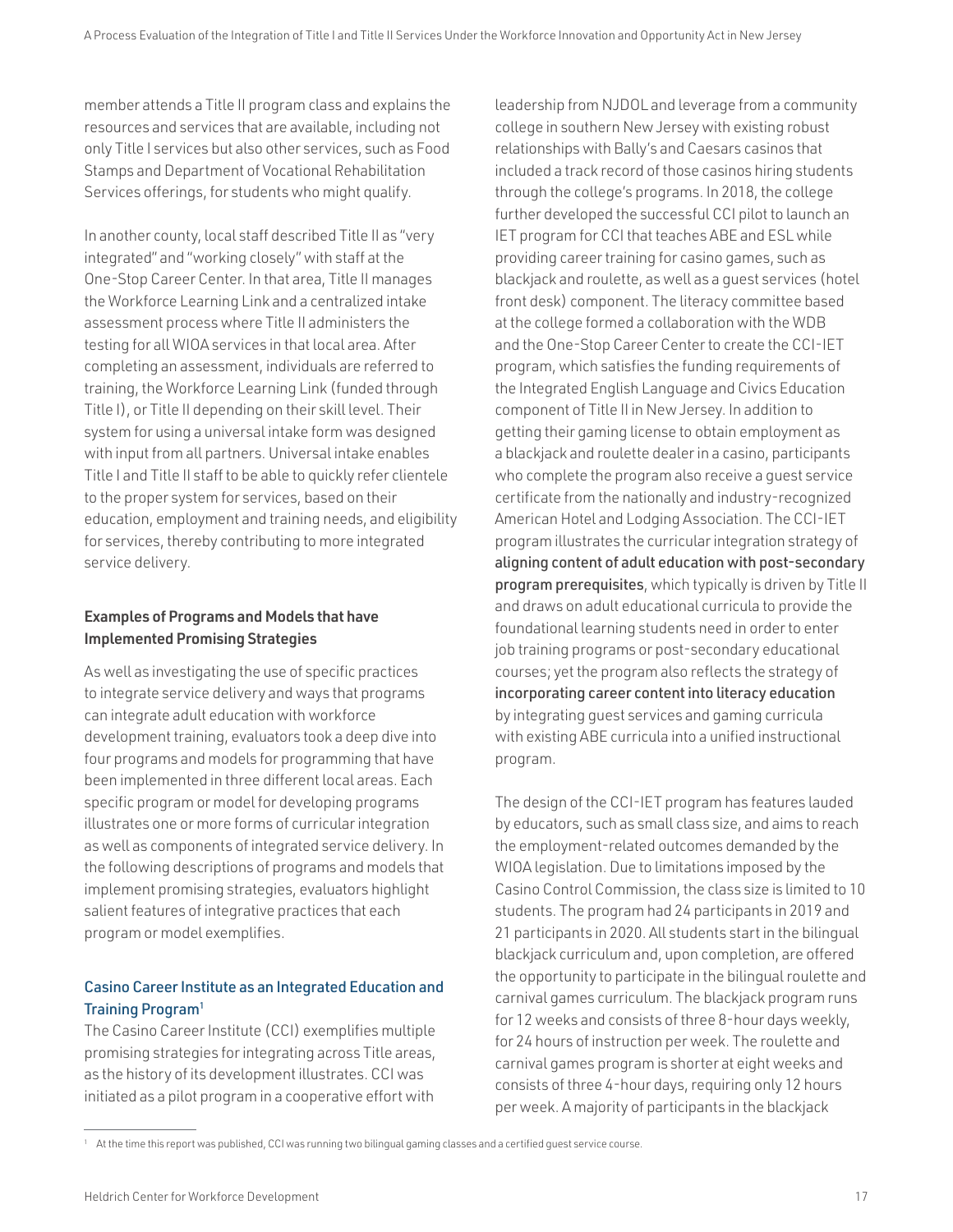curriculum are unemployed, while almost all of the roulette and carnival games curriculum participants are employed and have returned to obtain additional gaming licenses and training.

The CCI-IET program also shows how Title I and Title II service providers worked together to integrate service delivery operations in their local area. Participants can seek entrance to the program either through the community college or through the One-Stop Career Center. Most, approximately 70%, find their way to the program through word-of-mouth referrals. The rest generally get referred via Title I after intake through the One-Stop, which includes screening for their English language skill level; students must achieve a minimum score in English to participate. Participant progress is tracked and reported to One-Stop case managers or Title II staff biweekly. Upon program completion, participants continue to be tracked through the second and fourth quarters after their exit. In 2019, at the second quarter after exit, 83% of participants were employed, and at the fourth quarter after exit, 82% were employed. In addition to employment success, the program tracks other success indicators. In 2020, the program ran three cohorts of students. Eleven of the 21 students made measurable skill gains, 14 passed the occupational skill exam, and 70% passed the credentials exam. By obtaining these outcomes, the CCI-IET program demonstrates successful integration across the two Title areas for concurrent and contextual learning that results in work-based credentials and sustained employment.

## Peer Recovery Specialist Certification Program2

Another program that showcases multiple promising strategies for integrating Title II educational services with Title I job training is the Certified Peer Recovery Specialist (CPRS) certificate program ([https://www.](https://www.rcsj.edu/Workforce-site/Gloucester-site/Pages/PeerRecovery.aspx) [rcsj.edu/Workforce-site/Gloucester-site/Pages/](https://www.rcsj.edu/Workforce-site/Gloucester-site/Pages/PeerRecovery.aspx) [PeerRecovery.aspx](https://www.rcsj.edu/Workforce-site/Gloucester-site/Pages/PeerRecovery.aspx)). This program features curricular integration in the form of linking non-credit workforce training content with literacy education and high school equivalency requirements, which reflects more of a Title I-driven model in which the job training or apprenticeship programs incorporate both the occupational skills training needed for employment and ABE learning into the curriculum. The CPRS program

was developed in a southern county of New Jersey, where the community college that already had a threeyear history of engaging Title II literacy students into its job training programs partnered with the Center for Family Services, a nonprofit organization headquartered in the area. The college's Dean of CTE led the team in establishing the initial program to combine career training, literacy programming, and corporate training, which began in 2019 and was jointly funded through an employer initiative supported by a consortium of local WDBs (i.e., it was funded in part by WIOA Title I funds). CPRS illustrates a promising strategy for coordination of integrated service delivery across Title I and Title II because it has a clear protocol for ensuring that eligible participants from the adult literacy component have timely enrollment in the job training program, as well as protocols for record-keeping across the Title areas. These protocols help to align administrative processes.

In addition to occupational training, CPRS includes 500 hours of field recovery work and/or volunteer experience, 35 hours of a supervised practicum, and the fees for the New Jersey Certification Board application and test. Participants include a mix of unemployed and employed individuals. For appropriate Title II students, the program runs parallel with or immediately following the typical literacy curriculum for the Title II adult educational program, thereby conforming to "concurrent and contextual." The program is designed to meet the CPRS requirements in New Jersey and to result in employment in a non-clinical position that provides assistance to peers in their recovery from drug and alcohol-related problems in a variety of settings, including treatment centers, hospitals, recovery settings, and other community organizations.

Over the course of their participation, the CPRS program instructor monitors students' progress weekly to identify any challenges or barriers that may arise that could inhibit completion and works with the student to eliminate them. Students who finish the program complete both their adult literacy program and a job training program that results in an occupational certificate. Program staff in the college's CTE department track the post-program workforce outcomes of participants. By 2020, the program had trained two students from Title II.

<sup>&</sup>lt;sup>2</sup> At the time this report was published, the Peer Recovery Specialist certification program was still being offered to students.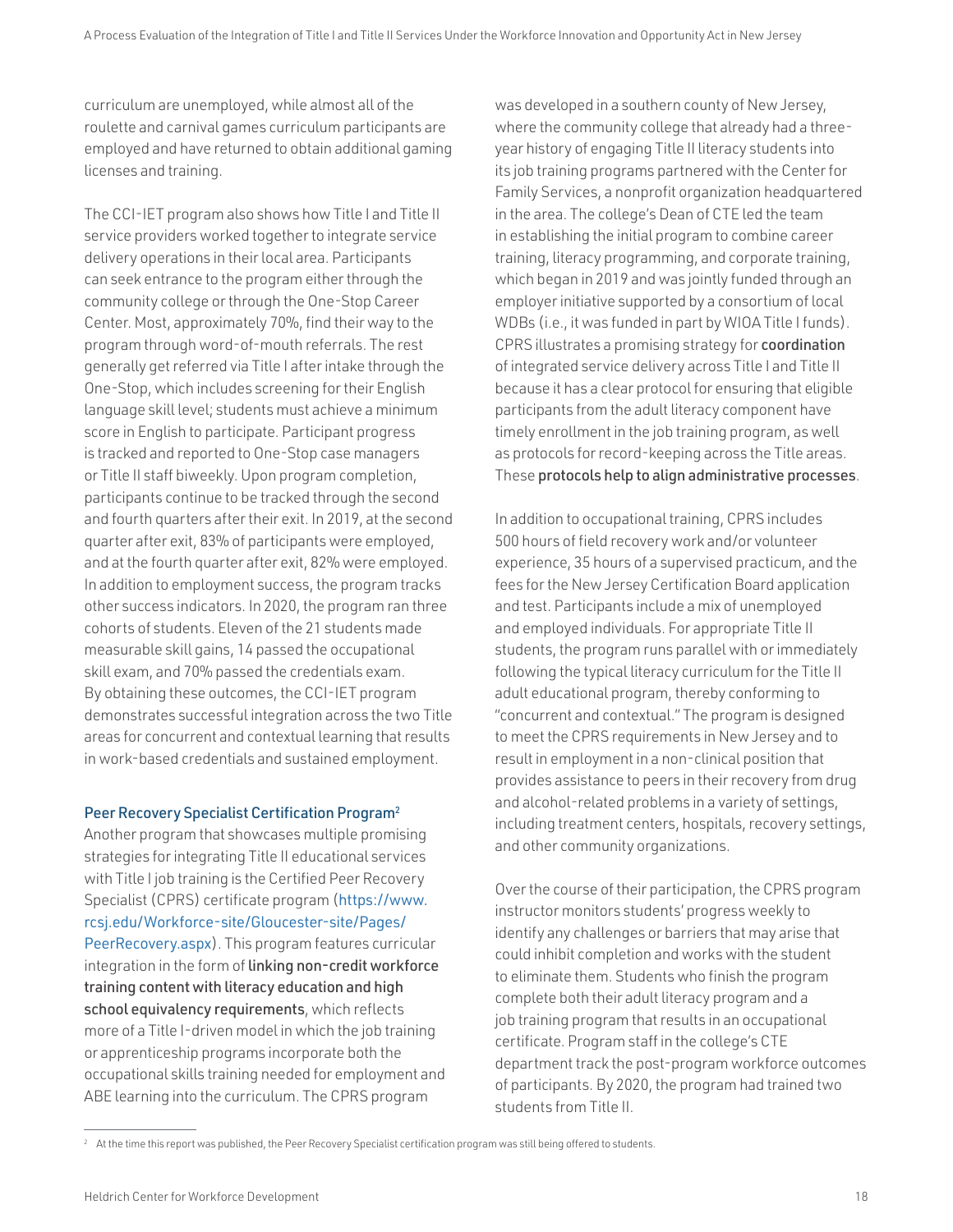# Integrated-Content Curricular Model: Infusing Work Concepts in Adult Basic Education3

This example shifts from describing a specific program to describing a model that focuses on a particular form of curricular integration — incorporating career content into literacy education — which uses work-related vocabulary in curricula, employs résumé writing as a tool for literacy learning, and/or infuses work concepts and scenarios in adult literacy learning. This approach reflects initiative taken by Title II personnel, such as at a county college in southern New Jersey that offers a variety of programs incorporating work-related vocabulary and foundational skill building into its ABE instruction. For over 10 years, the college has been using this integrated-content model for curriculum in its ServSafe (food safety training), Cardiopulmonary Resuscitation-Healthcare Provider Certification, Certified Nursing Assistant, Certified Clinical Medical Assistant, Peer Recovery Certificate, and Advanced Manufacturing programs. As program staff described their practices to researchers, this strategic approach relies on having effective communication among various stakeholders to integrate WIOA Title I and Title II services. They mentioned extensive planning, communication, and support from key stakeholders such as local businesses, industry liaisons, the college administration, and representatives from the state, county, and local WDBs. Program staff said they believe that the incorporated-learning model provides a smoother transition into the workplace and increases the likelihood of job retention and advancement by integrating students' language and basic skills development in the context of the workplace for which they are preparing. In addition to obtaining their high school diploma, students also gain valuable on-thejob skills, soft or non-technical skills for navigating the workplace, and computer literacy and language skills that are tailored to their chosen career path.

The college tracks employment outcomes of the students who participate in its adult educational programs. Without specificity, program staff reported anecdotal success. Many students have obtained jobs directly from internships, externships, and promotions in instances where the individual was already working in the field of study. Some program staff said that these Title II

programs have affected students' lives dramatically by offering a program that allows them to obtain their diploma while also receiving relevant workforce-related exposure in a field that directly prepares them for a career in demand.

# A Cooperative-Partnership Model: The Basic Skills Workforce Training Grant Program<sup>4</sup>

The Basic Skills Workforce Training Grant was spearheaded in 2007 as a partnership among NJDOL, the New Jersey Business and Industry Association, and the New Jersey Community College Consortium for Workforce and Economic Development. This program is highlighted as a promising practice using cooperation to form a partnership to integrate provision of WIOA Title I and Title II services to individuals who are already employed but still have educational needs that can be met to make them more valuable to their employers as upskilled workers. Key stakeholders engaging in the partnership include state-level leaders, representatives from business/industry across the state, and educators who focus on workforce development programming.

The partnership that established this statewide grant program attended to two aspects of service provision that interconnect: content of the training and payment for the training. The latter is managed through eligibility requirements. To determine an employer's eligibility, they must provide their Federal Employer Identification Number to verify that they are in compliance with New Jersey tax law and not owe the State of New Jersey any taxes. Individuals must show proof of being employed at least part time for 20 hours per week, as well as the employer's Federal Employer Identification Number, in order to enroll in courses. There is no limit to the number of courses individuals can participate in as long as they are eligible.

The content of training and the mechanism for delivering the training vary by locality and needs. Business development teams at community colleges throughout New Jersey are given funding monthly, provided that the funds are available, to design and implement training programs. Each community college can use the money to provide open-enrollment courses or to provide specific

<sup>&</sup>lt;sup>3</sup> At the time this report was published, the Integrated-Content Curricular model was still being utilized for ABE programming at this particular county college in southern New Jersey.

<sup>4</sup> At the time this report was published, the Basic Skills Workforce Training Grant program was still operational, with training sessions conducted virtually whenever feasible.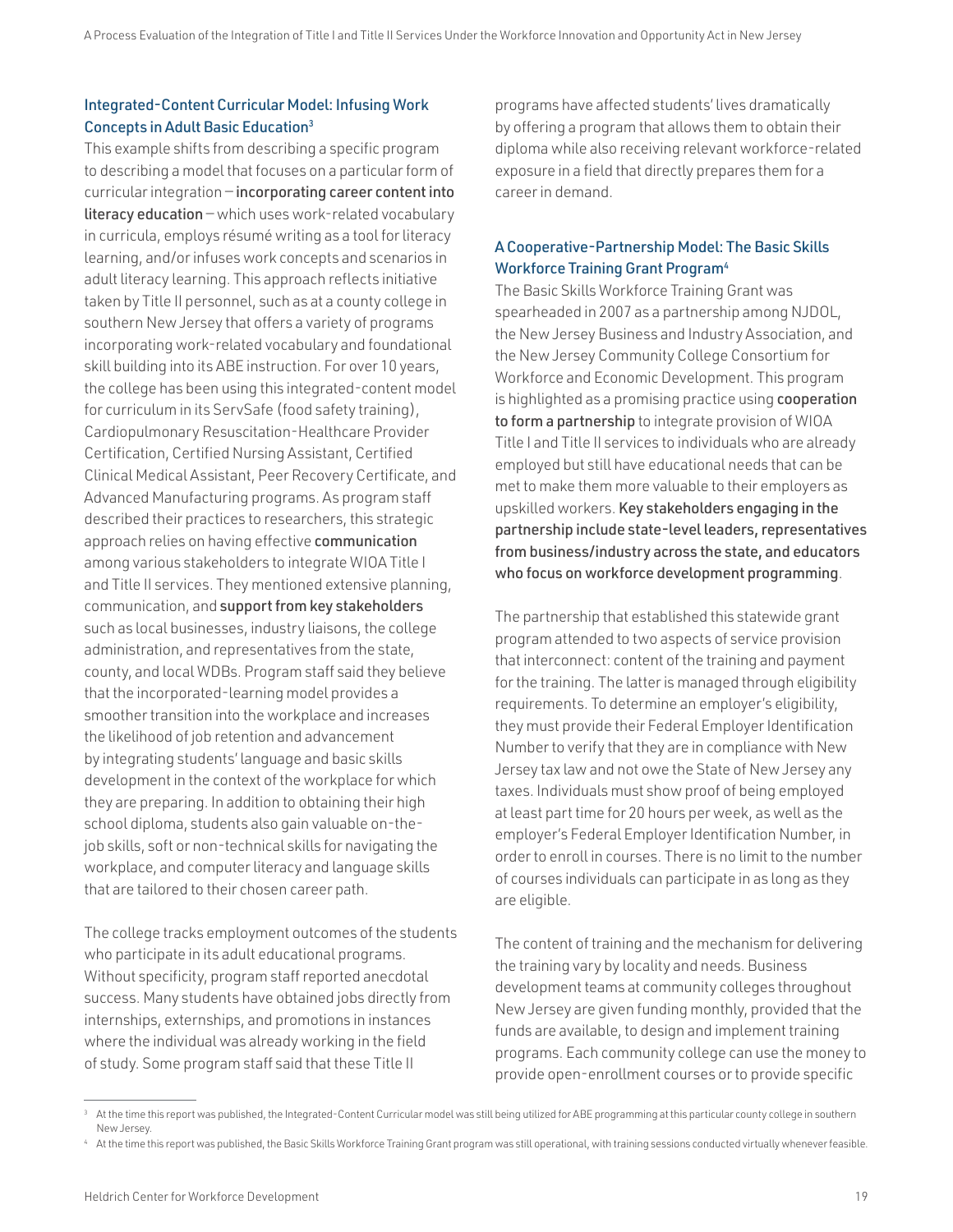training for employers, giving flexibility to structure program offerings based on what is needed. Trainings may be held on campus, at the employer's site, and online, or in any combination of the three. In order to hold a dedicated course or training at the employer's site, there must be a minimum of 10 employees participating. Workshop and class topics include communications (written, verbal, and customer service), ESL, mathematics and measurement, computer skills (Microsoft Word, Outlook, Excel, and PowerPoint), and Spanish in the workplace.

This example offers a more comprehensive model for program development in that it considers the flow of funding to support training as well as the flexible nature of aligning adult education with workforce development in ways that support job advancement through continuing education opportunities for those already employed. It also shows how program implementation can span geographic areas through a statewide partnership that fosters cooperative learning arrangements.

# Summary

As has been shown, there are numerous and varied tactics being taken in New Jersey in efforts to integrate provision of Title I and Title II services, both within and across the state's local areas. Evaluators will discuss implications of these findings as part of offering recommendations and in the concluding comments of this report. First, researchers present their findings on what the local area personnel reported about the challenges they confront integrating these two WIOA services.

# **Common Challenges to Integrating WIOA Title I and Title II in New Jersey**

The challenges identified by personnel seeking to integrate WIOA Title I and Title II services in New Jersey mirror the concerns discussed in the literature review of this report and echo the findings of the investigation conducted a few years ago by the SCALES subcommittee. Survey data captured the views of local area staff on six categories of challenges, asking them to indicate by category whether it was a major problem, a minor

problem, or not a problem at all. The six categories were "funding or resource issues," "policy issues, such as lack of policy, outdated policy, or bureaucratic inertia," "lack of leadership," "collaboration issues, such as coordination and communication," "logistical issues, such as technology," and "other service priorities taking precedent." Figure 1 summarizes their responses to assessing those challenges.

Feedback provided from Title I and Title II staff across the 18 local areas in New Jersey point to two, nearly ubiquitous challenges; both funding/resource issues and logistical/technological issues were identified by 97% of respondents as being either a major or a minor challenge. Of the two, funding/resource issues were deemed a bigger problem with 71% reporting it as a major challenge, whereas only 52% indicated that logistical/technological issues were a major problem. In addition, three quarters of local area personnel identified policy-related issues as problematic, with 29% viewing it as a major problem and 45% seeing it as more of a minor concern.

Seventy-four percent (74%) of respondents reported that "other service priorities" presented a challenge, which was the most commonly reported minor challenge (55%) among all the options (see Figure 1). This category refers to service issues other than the mandate to integrate Title II adult education with Title I workforce development. Even though this study had a singular focus, researchers recognize that local area staff have a broader scope of work to perform. This survey item was intended to document that, in some local areas, other aspects of service provision might take priority over the need to integrate across Title I and Title II. For example, some local areas might have been asked to coordinate more with local youth organizations, they might be preoccupied with implementing a new service approach such as JobSource (an online job search assistance portal), or they might have been focused on how to implement a new data collection method, etc. The point was not to determine what is competing for their attention but rather to acknowledge that local area staff have multiple priorities for conducting their work and limited time and money to accomplish a range of performance objectives and service goals.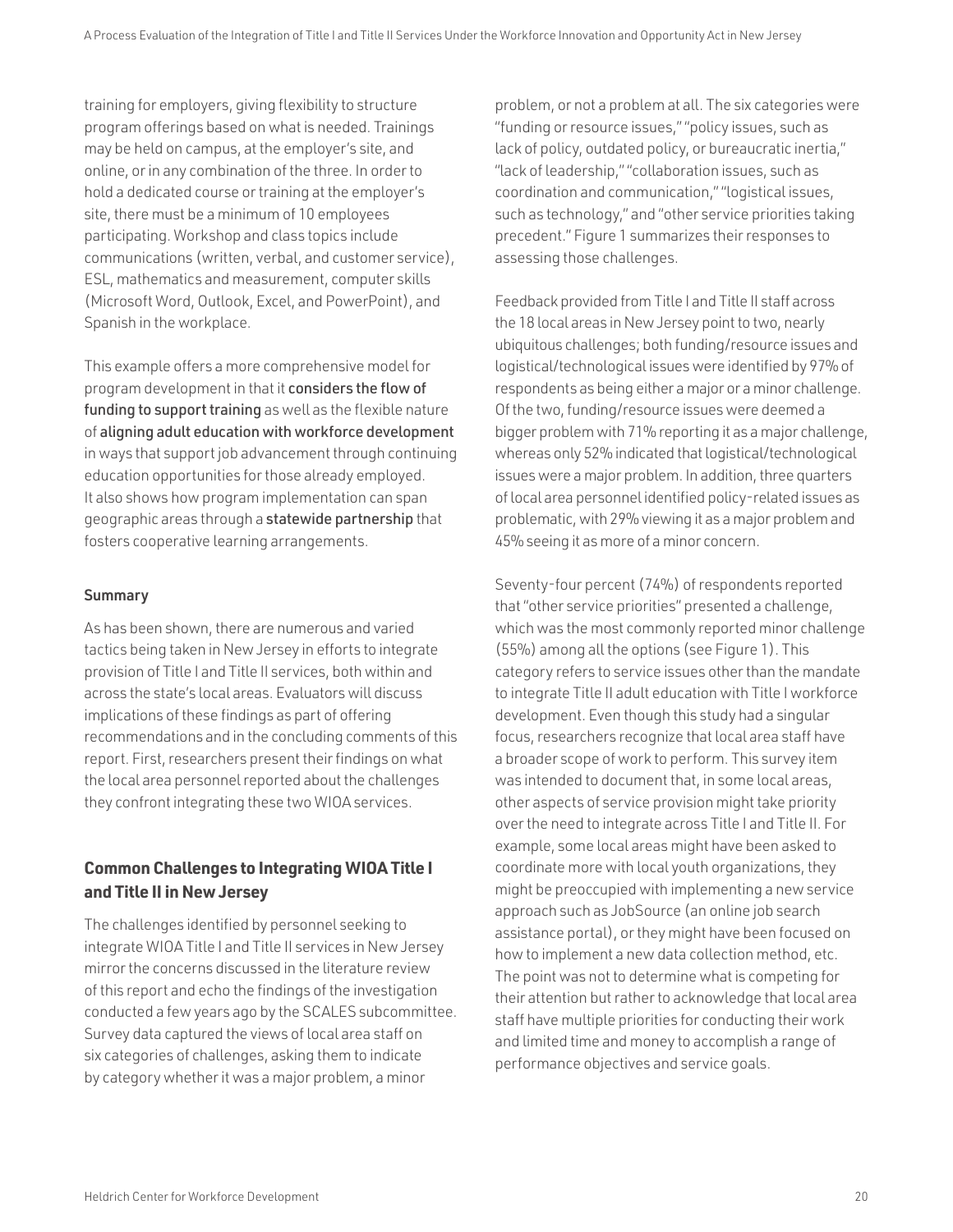

Figure 1: Challenges to Integrating Title I and Title II Services

Neither a perceived lack of leadership nor collaboration issues were seen as a major challenge (16% and 13%, respectively). That perception seems justified in light of the findings that describe the numerous and varied ways that local area staff work together across the two Title areas to develop and provide services. Other survey data, however, show 84% of respondents think that they could do more to integrate services in their local area.

Through the survey's design, evaluators sought to determine whether the source of challenges could be pinpointed by asking local staff to select their single biggest challenge to integrating Title I and Title II services from among the six categorical options after having identified more than one as a major problem. The topline results show that all survey respondents were prompted to select one type of issue as the biggest challenge (see Figure 2).

The outcome of applying that survey technique resulted in some interesting messaging, such as nearly a quarter (23%) reporting that nothing is a major challenge, which at a glance may seem to conflict with the responses they gave to individual question items about each of the six categories of issues, which were presented in Figure 2. However, staff responses to the single biggest challenge survey item actually validate measures of the degree of perceived challenges, with some staff generally feeling more optimistic about the potential for overcoming obstacles than others do, viewing them as minor rather than major problems. For the other categories of issues, how they ranked among the local staff's concerns about integrating across the Title areas more clearly aligns with how they responded to issues when asked about them one at a time. For instance, their responses to what is the biggest challenge to integrating services showed that lack of leadership is not a concern (0%) when considering that one aspect within the bigger picture of service provision, which is congruent with their responses to the previous items.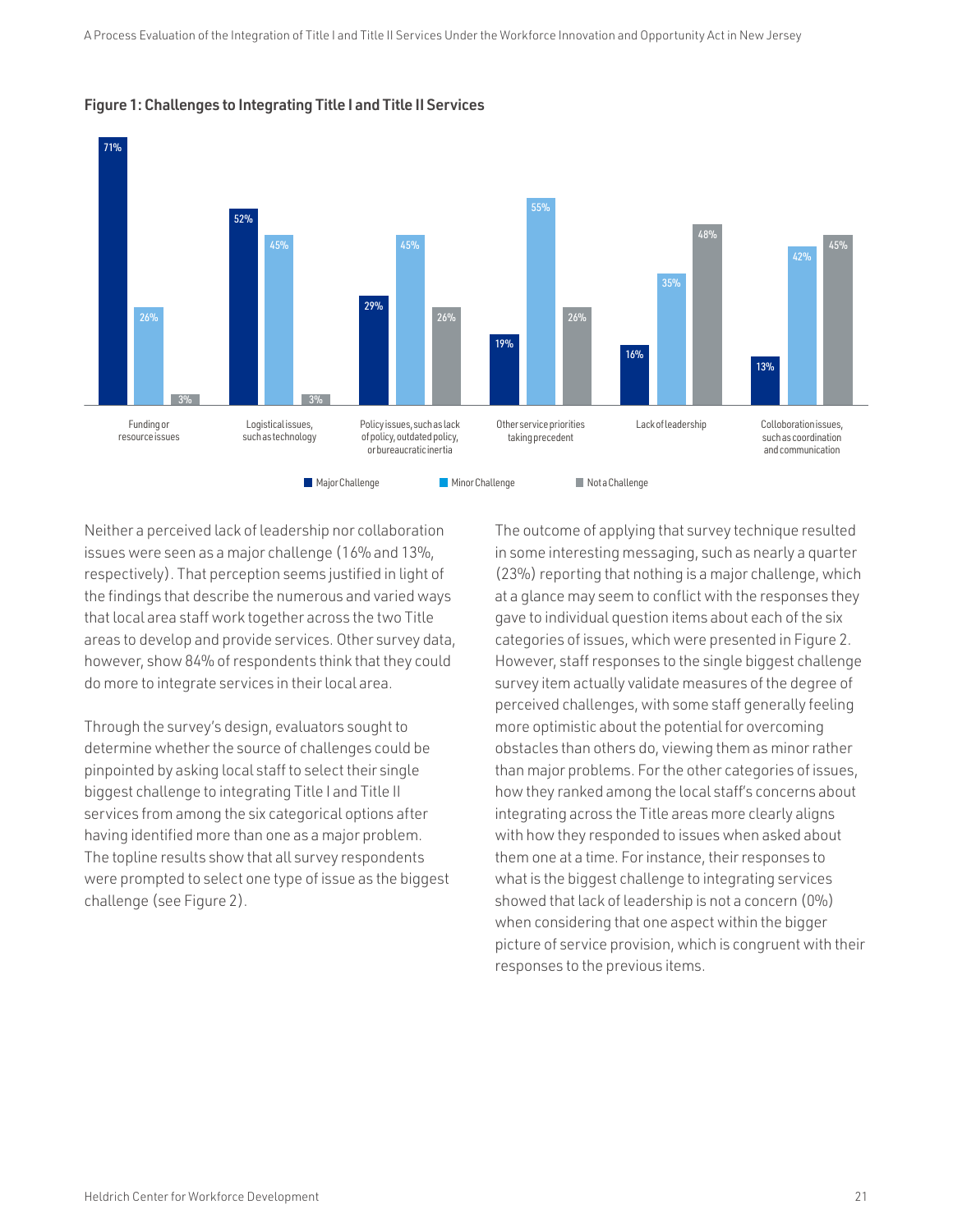

Figure 2: Biggest Challenges to Integrating Title I and Title II Services

Aside from the optimistic respondents who claimed that nothing is a major challenge, the three "biggest" challenges that local area staff confront to integrating adult literacy education and workforce development services are: (1) resources/funding (32%), (2) policyrelated issues (19%), and (3) logistical/technological issues (13%) (see Figure 2). Rather than think of these as separate matters, they can be considered as an interrelated set of challenges: policy, and how individuals interpret policy, governs their decision making about funding and other resources, which are necessary to address the logistical and technological problems being encountered. The experts who were interviewed for this study described the interrelatedness of issues, and commentary offered by local staff during their post-survey interviews also provides evidence that they, too, are savvy about how policy issues affect money and recognize that ensuring appropriate use of the varied funding streams greatly affects what they can and cannot do toward integrating Title I and Title II service delivery in their areas.

Within this interrelated set of challenges are policyrelated issues, identified as a major challenge by 29% of survey respondents and by another 45% as a minor challenge (see Figure 1). The most frequently discussed policy problem was challenges to integration posed by the eligibility criteria by which an individual is able to receive Title I-funded, workforce development services. This policy concern directly affects how local areas can use fiscal resources to help individuals in their areas, so some

staff might see a money problem while others see a policy problem and yet others might see both as problematic. Unlike access to Title II services, eligibility for Title I services, as well as the allocation of Title I resources, is dependent on the documentation of a person's legal status in the United States. As one survey respondent wrote, "… not every Title II participant is eligible for Title I services. Many Title II participants are employed or lack the documentation required [to receive] services." Differing eligibility criteria complicate integration efforts in the local areas and inhibit Title II program staff from referring their adult literacy learners to advance to job training or other Title I services due to the fact that an individual may be eligible for Title II services but not Title I services. In general, differing eligibility criteria inhibit the use of referrals and co-enrollment across the two systems, and the problem was almost universally described as a challenge to effective integration between the two Titles.

Concerns about financial and other resources topped the list of challenges to integrating services across the Title areas, with 71% saying it presents a major challenge and another 26% saying that funding issues pose a minor challenge (see Figure 1). As one interviewee asserted, "It always comes down to money." As analyzed in this study, this category encompasses twin challenges: the funding that is used to develop and implement programs, and the funding that supports data collection and entry into a database system. The latter, in particular, is a longstanding concern that previously was documented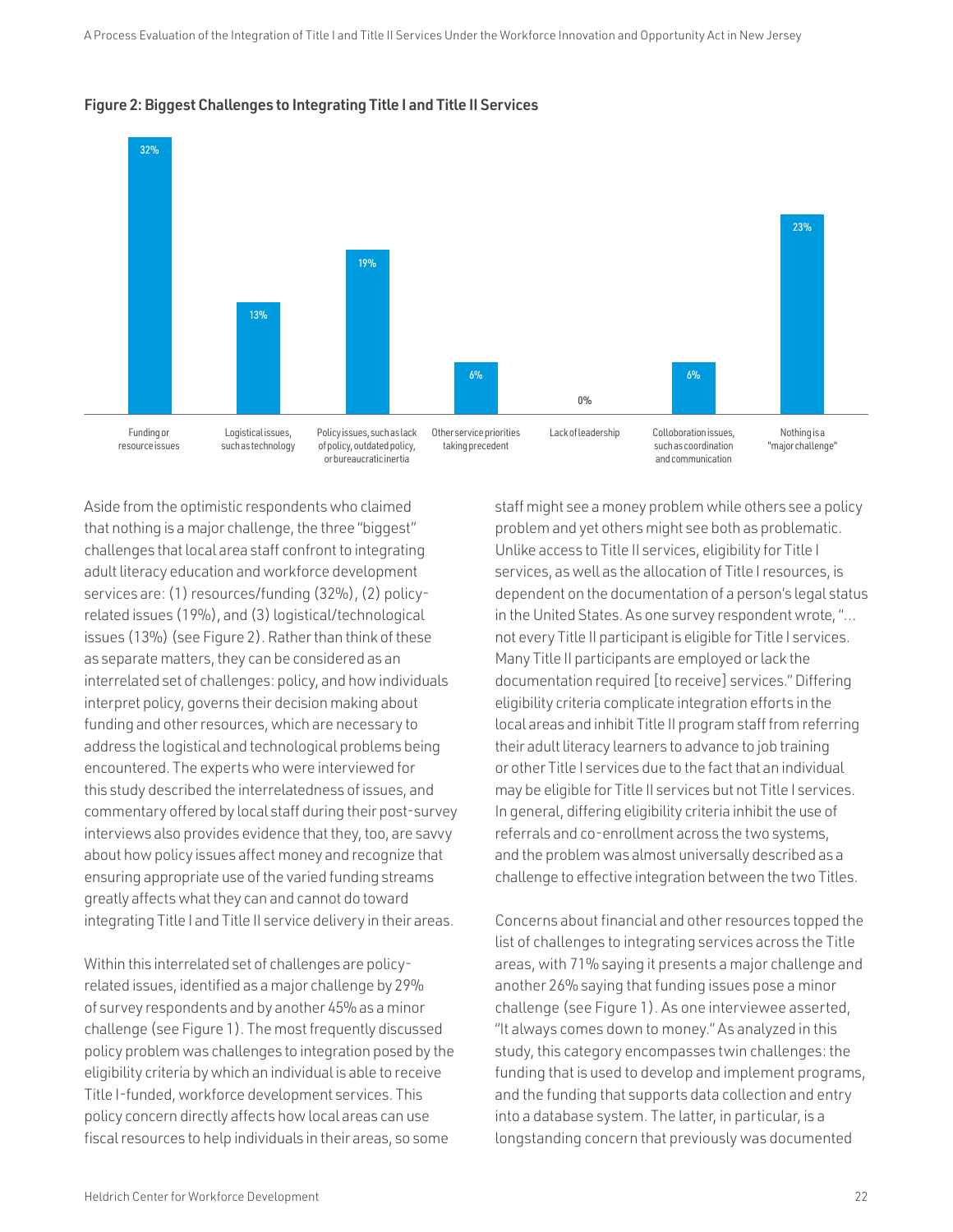by the SCALES subcommittee and is rooted in a legislative history of formerly disparate realms of service that each had its own data system: Literacy, Adult, and Community Education System for adult education and America's One-Stop Operating System for workforce development. Having separate funding and data systems poses significant challenges to integration because of the costs and resources needed for double data entry, the (in)ability to easily track customers through services, and confidentiality and privacy concerns surrounding data sharing between two data systems.

Survey respondents noted the difficulties with Title I and Title II having separate data reporting systems, which encourages the Titles to operate in silos and poses a hindrance to integration. One survey respondent wrote, "The two systems do not communicate to each other and therefore simple logistical challenges exist to ensure [the] data and service are best shared…Each agency may not know who shows up where and students needs may not be fully met." Other respondents stated a "better system of sharing client data" and "a single database used by both Titles" would be beneficial. One even suggested making the integration of the two data systems a requirement. However, stakeholders recognize that data sharing is not a simple matter. As one interviewee explained, "There's confidentiality issues that have to be worked through. You know, there's pieces that maybe an unemployment counselor would write in that I should not be able to see…that's a real obstacle."

Further evidence that the top challenges are interrelated is that resource issues and access to technology as a resource issue were discussed almost interchangeably during staff interviews. Interview subjects identified the lack of resources both to supply technology needed to provide online-based instruction and to provide proper professional development for their own staff as significant impediments to success for many Title II learners. One local area mentioned finding a creative way to finance an online learning platform but, overall, local areas reported struggling with the cost of implementing such systems, particularly without the foresight to plan for them (as occurred when the pandemic struck in early 2020). For instance, one interviewee said that an online platform they purchased was "pricey [and] it could essentially take most of my entire instructional [budget] for the year — and that's not even buying a pen or pencil or

book when we get back into the classroom." Critical gaps in resource planning included not only costs but also the capacity to properly train educators, who too often were unfamiliar and uncomfortable with online/remote instruction when they had to pivot quickly to teaching that way. One interviewee explained that they plan to spend time doing professional development with their Title II instructors so that "they can manage all of this technology without daily assistance." However, these and other comments about technological challenges are also reflected in survey responses that logistical issues, such as technology (52%), are a major challenge to integrating Title I and Title II services (see Figure 1). Among the critical needs of local staff is "more technology tools for those who lack access to continue to address the digital divide" in their area, exacerbated by the pandemic crisis.

Last, but certainly not least, among the challenges to integrating Title I and Title II services in New Jersey is a pervasive concern among the local areas is that not enough has been done to connect with employers, particularly for education/training pathways that lead more directly to opportunities for paid work. The situation is more dire in some local areas, where staff feel stymied that their efforts to connect with employers have not been fruitful. One local area reported that "employers do not engage with service providers at all." This poses a challenge to integration because local areas are trying to educate and increase the skill level of potential employees, but staff expressed being poorly informed about the hiring needs of employers, which is essential for successful job placement as an outcome of their efforts. Survey results indicate that about two thirds (68%) of respondents receive input from business, industry, and nonprofit organizations in their local area. However, they also described what they find challenging about seeking such input and trying to use information to develop and deliver programming to eligible participants. For instance, a local staff member said, "I think a lot of employers don't know that…we could be a help to them that we provide these resources. But I just don't think they know that we're here." Insufficient input from employers is a source of credibility problems for local areas, which is bad for everyone involved. One staff member articulated the situation in plain terms:

*You have to get the buy in from the employer because you can go through all of this and you can train people but if there isn't a job for them at the end, then you're*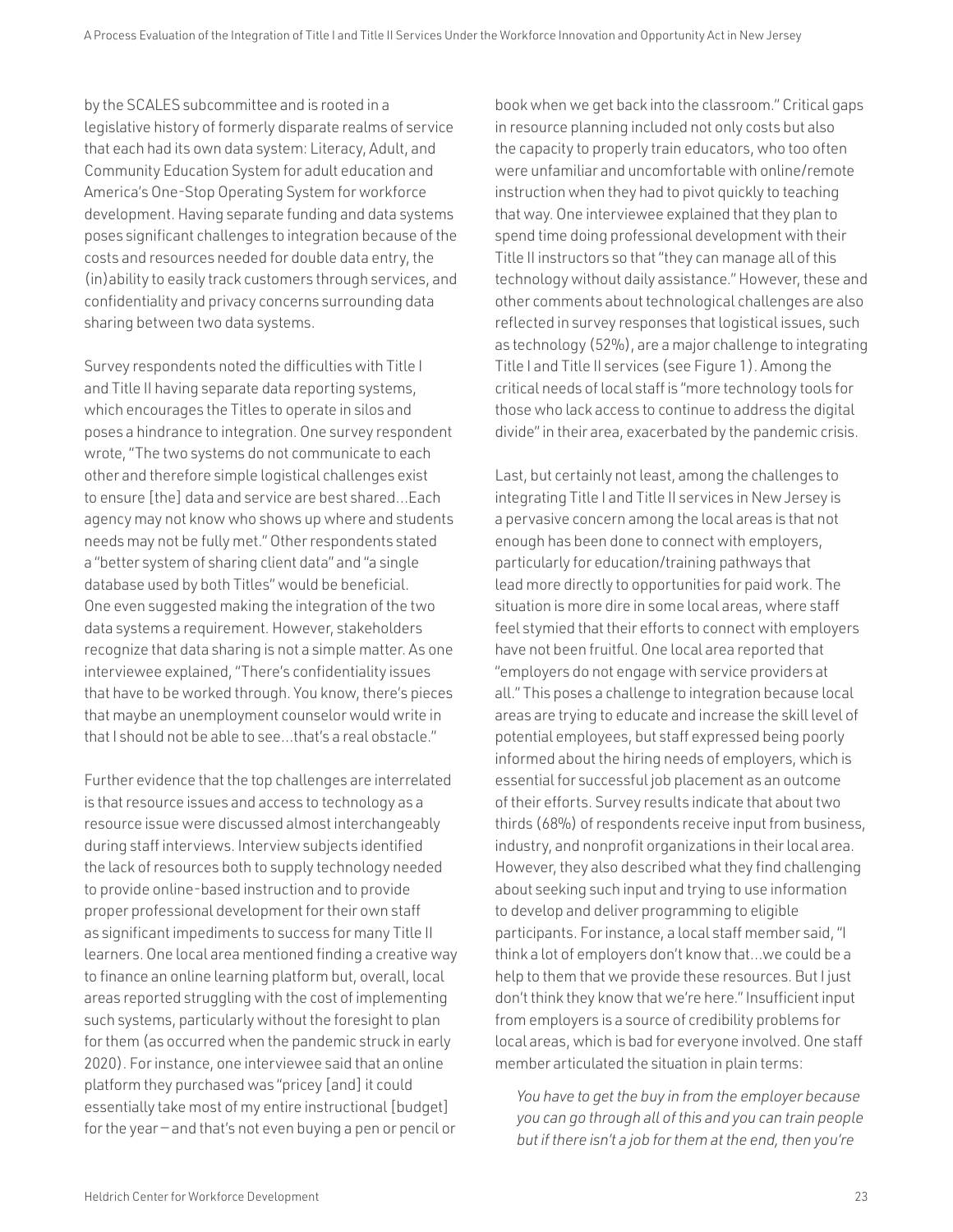*not going to get the outcomes. And then you're putting all this money in and you're getting people excited about training them for what you're going to tell them is entry level career opportunities. But if that isn't there at the end, it's not going to be long before the word gets out that you're training them for a position that doesn't exist.*

Descriptions of the disconnect between employers and Title I and II providers also materialized when survey respondents were asked what programmatic or policy changes are needed to better facilitate integration between the two Titles. One person answered by stating:

*Enable businesses and employers to easily identify and hire skilled workers and access other human resource assistance, including education and training for their current workforce, which may include assistance with pre-screening applicants, writing job descriptions, offering rooms for interviewing and consultation services on topics like succession planning and career ladder development and other forms of assistance.*

That suggestion reflects a local area perspective that employers lack awareness of the range and extent of services and resources that WIOA provides through the local sites, and points to missed opportunities for more engagement by employers as stakeholders in a system with capacity to provide services relevant to their business or industry.

# **Impact of COVID-19 on Service Integration Practices During Program Year 2019 in New Jersey**

Before turning to recommendations, evaluators briefly address the impact that the COVID-19 pandemic had on service integration practices in the local areas of the state. Since the topic of challenges has been discussed already, this section focuses specifically on issues of technology for engaging in remote learning, including the capacity of instructors to teach in online settings, and the functional capacity of local sites to operate under conditions that preclude face-to-face interactions; constrain access to services, tools, and data systems; and otherwise limit actions.

Declaration of a public health crisis at the onset of the COVID-19 pandemic in March 2020 shut down everything in New Jersey (and the nation) and plunged everyone into a virtual world — ready or not. All One-Stop Career Centers and providers of adult literacy education programming quickly had to adapt to remote forms of service delivery and virtual platforms for engaging in learning activities. For a small proportion of service providers, the transition did not pose any serious challenges. One local area shared, "There was no negative effect. The transition to virtual services was seamless. The pandemic allowed the provider to be creative and think outside of the box when it came to outreaching to students and keeping them engaged." However, this sentiment was not the norm. More frequent were comments by local staff expressing discomfort with or inadequacy of virtual services for providing the personal touch with their customers. The transition to virtual was described as "the most difficult barrier to overcome" because, as one local area staff member reported, "We are at a standstill. We are a community where email and voicemail messages do not effectively work with our clients. We need face-to-face time."

The pandemic's impact on local service integration efforts became apparent at the intake stage. Staff reported through surveys and interviews that testing was a significant barrier to delivering integrated Title I and Title II services. One reason for that is, in several local areas, the Title II literacy consortia partners conduct all of the intake testing for both the adult literacy educational programs and the One-Stop Career Center. The results of those tests determine if an individual goes into an ABE class through Title II or to the One-Stop Career Centers' Learning Link through Title I for higher-level learning in preparation for job training or high school equivalency testing. Without intake testing, regardless of which Title area is administering it, individuals cannot matriculate into either system. In terms of a broader impact on service operations, in many local areas, new customers were not even being brought into the WIOA system during the COVID-19 pandemic.

Technological barriers were discussed from multiple perspectives, including that of the customer using services and that of the instructional staff providing services. While barriers were severe, they were not insurmountable for every local area. In an interview with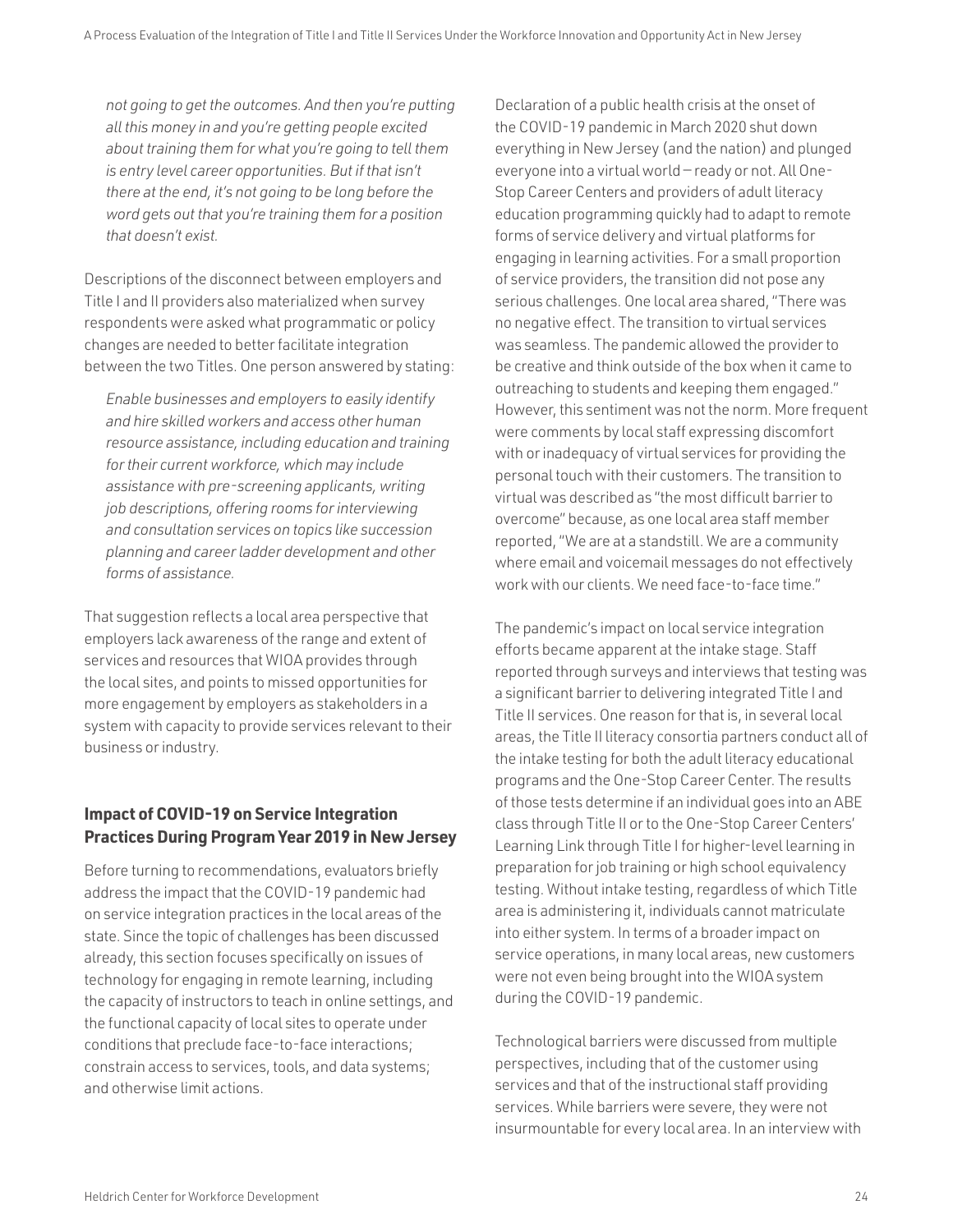an adult literacy staff member in a southern New Jersey county, the interviewee described staff printing and mailing packets of literacy lessons to learners to hold them over until in-person learning resumes or they were able to arrange a technological solution. Another local area described making significant budget modifications quickly to allow its local literacy consortium to purchase online learning software and ensure that all the literacy instructors had access to a new, online learning platform, and that curriculum was deployed to enable virtual instruction. While this local literacy consortium director was confident in the quality of the software, she was less confident of the staff's ability to master the technology. For many literacy educators, the online delivery of instruction was completely new and it was taking time to get them to the point where they could do it. The need for raising the technological skills of the instructors, as well as the students, was discussed in several interviews with Title II consortia leaders. Technological barriers were also discussed as a challenge in terms of access to hardware and Internet service, and in the context of digital literacy. Local areas reported losing customers during COVID-19 "...because many customers don't have the technology capabilities" or whatever technology they do have is inadequate.

But even in situations where technological limitations were addressed or accommodated through efforts made by local area staff, remote learning during the pandemic became a source of stress, particularly on adult literacy learners when it affected their entire family, and often the pressure was too great to keep them engaged. As one survey respondent explained, "Those who have the technology and skills are preoccupied with worries about food insecurity, paying rent, and meeting their family's basic needs instead of working on their literacy." A staff member lamented during an interview that she was losing touch with a notable percentage of her adult literacy learners due to the physical, intellectual, and emotional effort it took to learn on a shared computer with children in the house, or on a cell phone that made learning difficult, on top of all the other burdens and worries associated with COVID-19. Remote learning made implementing adult literacy in general, and any integrated approaches with Title I specifically, too difficult, in her opinion.

Moreover, the requirement to have fully remote operations limited the forms of instruction that could be implemented. One local area responded that the handson, work-related training pieces to its IET programs became impossible. A staff member explained, "The hands-on training has to be hands on. You can't teach somebody to be a casino dealer virtually. They have to hold the chips. You have to teach them how to cut the cards. You have to teach him how to deal." The staff member further explained that their local area had converted as many of its IET programs as possible to a virtual platform. However, in many such conversions, the hands-on component was lacking as a complement to the online component, rendering the entire certification program wholly inadequate. As one local Title II staff member explained:

*You know, it's massage therapy. It's medical assistant. It's any of these trainings that Title I is funding. How do you teach somebody to be a beautician or to do nails or dog grooming [remotely]? How do you teach anybody to do a training if you can't have them doing something in person?*

In summary, all aspects of WIOA Title I and Title II operations were adversely affected by the pandemic, and efforts of the local areas to implement their integration strategies were challenged in multiple ways. Staff adapted to provide services remotely to the individuals already enrolled in adult literacy education or workforce development programming, but encountered technological obstacles with both instructors' and learners' capacity for engaging in virtual settings. The most pervasive impact was the inability of local areas to conduct their intake processes with new clientele without physical access to their office locations. Ironically, the situation seemed worse for those local areas that had integrated more fully their intake procedures by positioning their One-Stop as the gateway into either Title I and Title II with orientation to services on both sides and assessment to determine individuals' paths forward accordingly. While the issue of physical access to One-Stops and other locations for obtaining services has greatly diminished since data were collected for this study, the various technological issues that arose in the wake of the COVID-19 pandemic have been considered by researchers and incorporated into the recommendations being offered in this process evaluation.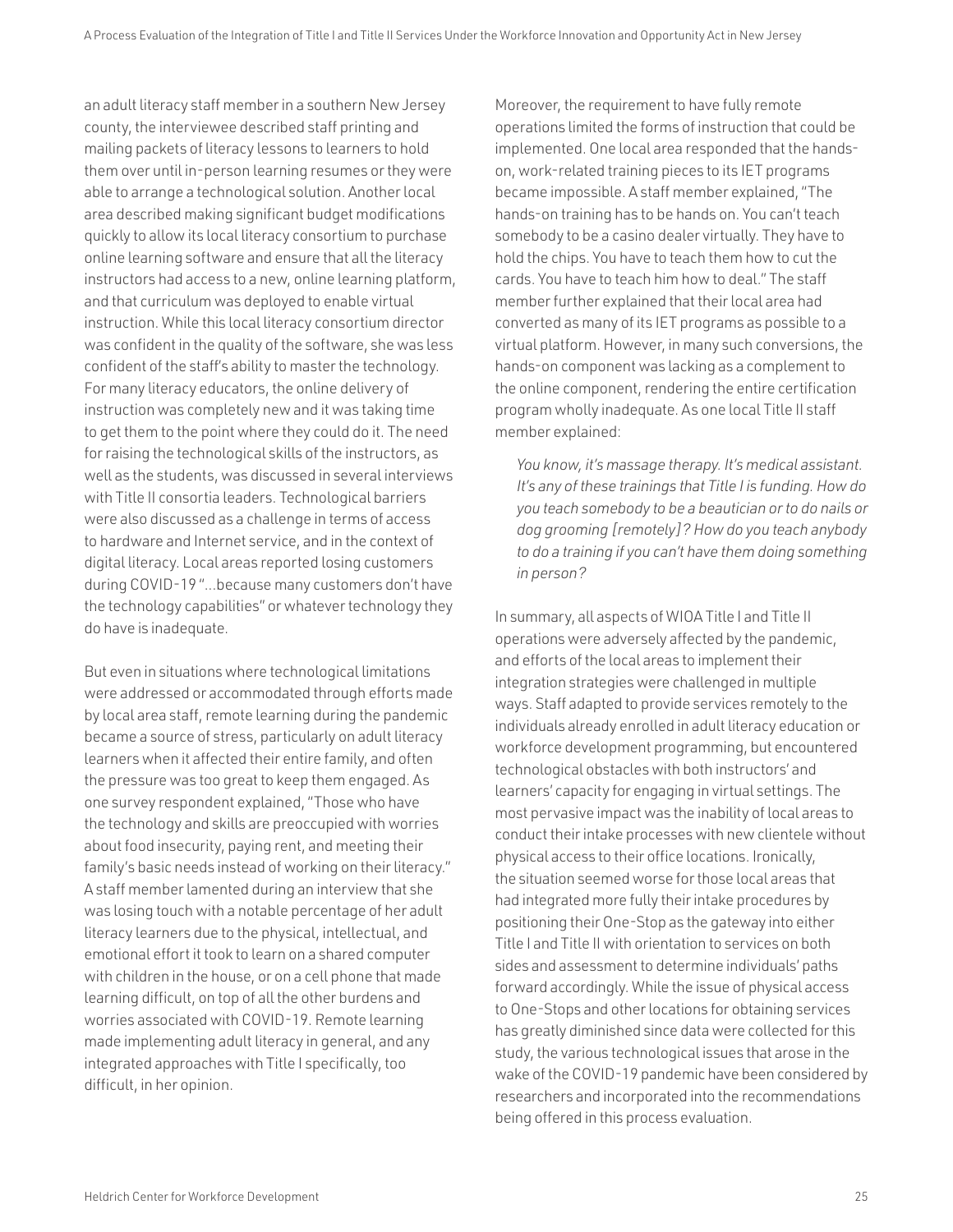# <span id="page-27-0"></span>Recommendations for Programmatic and/or Policy Changes in New Jersey

Based on a thorough analysis of the data collected through this process evaluation, researchers distilled the many suggestions from various stakeholders and compiled a set of recommendations for programmatic and policy changes at the state and local levels to facilitate better integration of WIOA Title I and Title II services. The recommendations are aimed at making a more seamless service delivery system for consumers of WIOA services and engaging appropriate stakeholders to focus on achieving improved educational and employment outcomes.

# **Recommendation #1. NJDOL should examine the quantitative data to search for evidence of workforce-related outcomes that resulted in local areas utilizing integrated services and for tracking participants through the WIOA system.**

This evaluation revealed numerous integrated service practices being implemented in the local areas providing WIOA services in New Jersey. However, an impact of the COVID-19 public health crisis was that the research team was unable to conduct a quantitative analysis of data from the America's One-Stop Operating System and the Literacy, Adult, and Community Education System to examine what workforce outcomes had been occurring in local areas utilizing integrated services. A quantitative study will inform NJDOL about the extent to which forms of integrated Title I and Title II service delivery are correlated with positive workforce outcomes and which workforce outcomes seem to be most affected by particular aspects of integration. Examining the program data will also allow exploration of outstanding questions that still exist such as the outcomes associated with co-enrollment, the service path and drop-off rates of individuals who use both systems, and the proportion of people accessing Title II services who are already employed, even if such examination reveals limitations in the data to answer such questions. In particular, evaluators recommend that data analysis should aim to investigate the pathways that individual consumers of services actually take through the WIOA system as they

proceed with education/training and obtain credentials and/or employment outcomes. Such an investigation could be used to help determine where there are pain points in the system, such as drop-off issues, as well as where the take-up of services is aligned with outcomes.

# **Recommendation #2. NJDOL should invest in the professional development of staff for vital skill sets, including service delivery in virtual settings and strategic planning.**

This study has shown that most WIOA service integration efforts being implemented across New Jersey are occurring as a result of what local staff have done, but it also revealed situations where staff did not have sufficient skills to adapt to changing conditions or to engage stakeholders enough in program development. Two areas of great need for staff development are in building the skill set to deliver a range of services to consumers in virtual settings and in building leadership skills to spearhead strategic planning processes. Both should be considered as strategic investments for increasing the capacity of the existing WIOA service delivery system statewide.

The pandemic-induced shift to virtual services in 2020 resulted in many local area Title I and II staff being forced to learn quickly, and typically on their own, how to use new online tools and learning platforms to aid in provision of services remotely. Professional development is needed for these staff members to improve their digital fluency and comfort level with virtual platforms because it will enable them to better connect with and provide quality services to their customers. The state learned a hard lesson that public health conditions can fluctuate rapidly and interfere with standard operating procedures, making it necessary for service providers to be agile so they can adapt to changing conditions. Moreover, having an option for virtual service delivery in addition to serving customers in face-to-face settings increases accessibility of WIOA services, particularly for those who may face transportation challenges in getting to appointments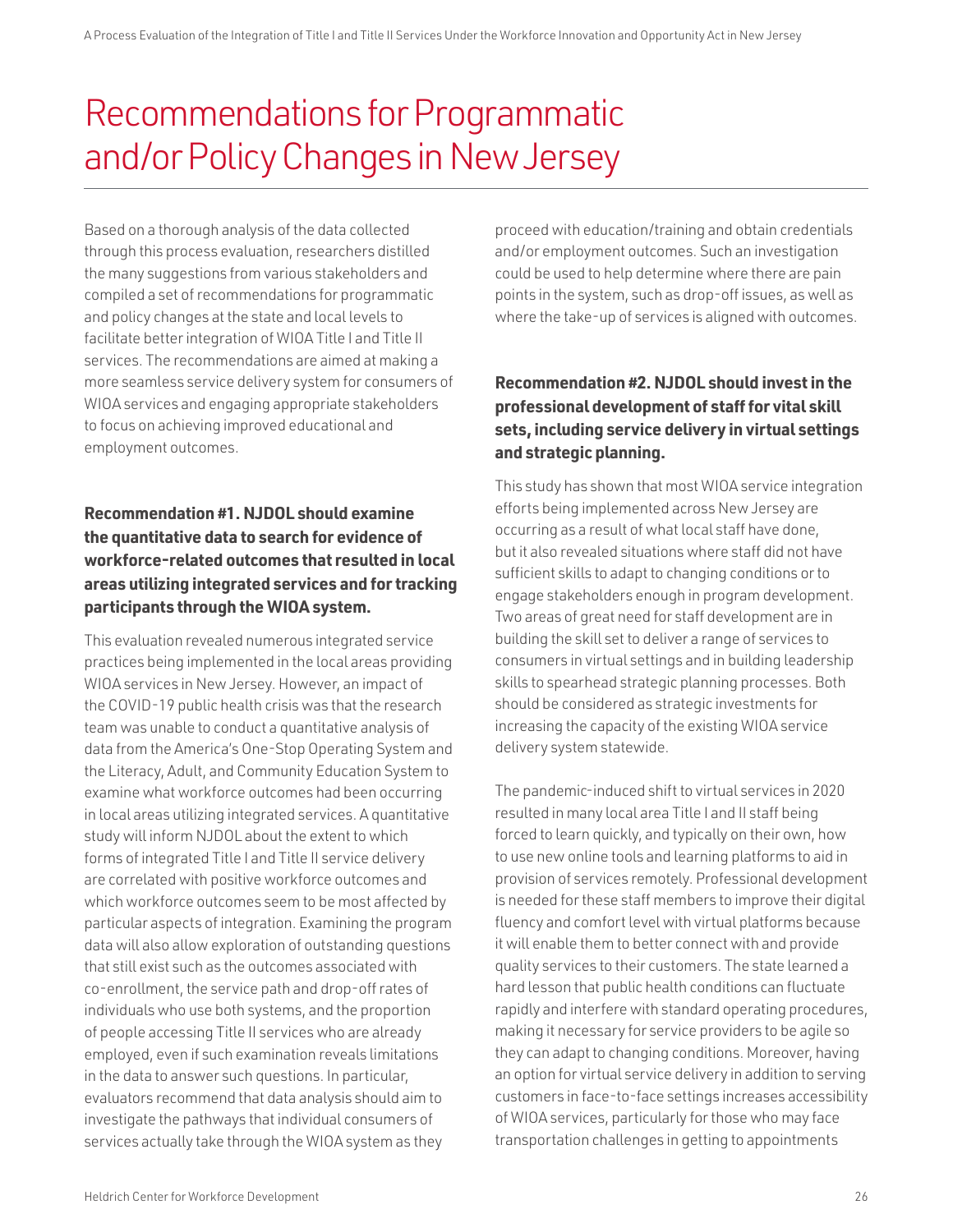on site. While NJDOL has a leadership role to play in championing the need for staff professional development and helping to identify funding streams to support it, local area personnel should be empowered to determine what specifically is needed for whom in their respective areas. Some areas may need to focus on developing their teaching staff who faced a lot of difficulty teaching virtually because they were not familiar with or did not know how to manage all of the technology that was needed to run classes, whereas in another area there may be a greater need to develop skills to have effective communication with customers when the majority of those interactions happen remotely. Staff development is not one-size-fits-all and should be tailored.

The second prong of professional development that NJDOL should champion and invest in is to support personnel, perhaps in state positions as well as in local areas, with developing their skills to facilitate strategic planning. While this report revealed that New Jersey has some instances of programs or models for programming that are well integrated across Title I and Title II, it also uncovered the fact that some local areas feel that their efforts to involve key stakeholders are floundering. It seems that the challenge of effectively engaging representatives from business, industry, and nonprofit organizations is much greater than that of getting people at the local WDBs and literacy consortia to coordinate and plan together. Yet the skills needed to engage diverse constituents in a joint endeavor are the same regardless of the topic or the participants, and all of the integrative service practices reported in this study came about as a result of people's strategic planning.

Recommendation #3. Statewide, more emphasis and effort should be directed toward increasing engagement of business/industry to obtain their input into programming for both adult literacy education and workforce development to ensure that relevant skills are being developed and training programs are being funneled into workplace opportunities.

While the imperative to obtain more effective involvement of business/industry in the design and implementation of WIOA programming is statewide, the particular approach taken to solicit such involvement will need to be developed strategically in each local area of New Jersey. Empowering local personnel through

developing their capacity to engage in strategic planning is key to this effort. Yet the state also can support local development strategies through joining partnerships where the clout of state-level representation in a venture lends credibility to what is being initiated at the local level. Note how three of the four programs highlighted in this report manifested with some degree of involvement by representatives of the state partnering with local area staff and members of the business community wanting some of their employment needs to be met through WIOA programs and services that educate and train people to participate in the workforce.

Encouraging the involvement of business in helping to develop and design integrated programs will help ensure that, upon program completion, participants will be equipped with the skills and knowledge that is needed by local employers. Active and improved business engagement that provides work-related exposure and experiences will allow programs to be more effective at meeting the needs of the regional community by aligning program content more closely with available job opportunities. One interviewee stated that it is necessary to "engage employers in a real way, to get them to see that collaboration is mutually beneficial." Designing programs with adequate, relevant input from employers is crucial for obtaining employment-related outcomes.

Recommendation #4. There is a role for SETC and its subcommittee, SCALES, to play in facilitating the sharing among local areas of useful tactics for integrating WIOA service delivery, engaging the business community, finding ways to braid funding, and other promising strategies that emerge in local area operations.

While local area personnel have demonstrated their capacity to integrate service delivery across WIOA Title I and Title II, there is much that they can learn from one another. To that end, SETC has a role to play in helping to disseminate strategies, tactics, and processes that local staff have shown to be effective in reaching particular aims and outcomes. Evaluators do not presume to tell the state how to enact a dissemination plan but instead encourage solicitation of ideas from local area personnel for what they think would be most helpful as ways to learn from each other. One idea that might get considered is to convene a regular forum, possibly in an online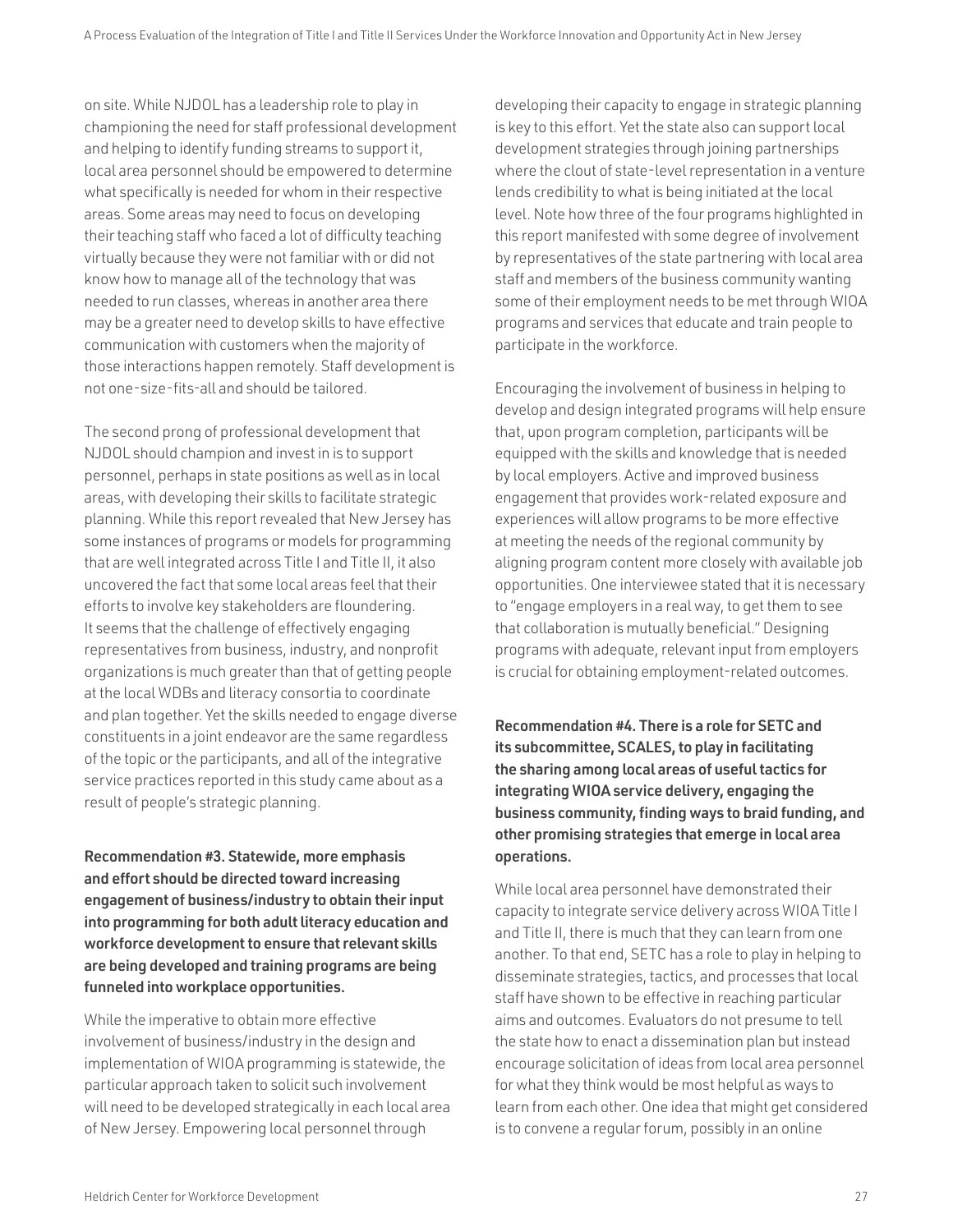<span id="page-29-0"></span>setting, for local staff to share best practices and discuss various strategies for how to integrate services. Peerto-peer learning in this context should be both effective and empowering as staff listen, learn, and determine how they can adapt something done in another area to make it work in their own local conditions. The research done for this evaluation shows there is demand for more guidance from the state. One survey respondent said that they would benefit from "clear guidance from the state on how to best integrate Title I and II services." Another survey respondent stated that it would be "helpful to have a clear directive from the state that local boards can use to help transform current structures." However, evaluators interpret such comments more as a cry for help than an insistence that the state be the sole source of guidance for helping local staff. The concern to be

addressed is providing more guidance to navigate the challenges of integrating WIOA services, and the state's role in making that happen is to support the sharing of ideas and proven strategies that could lead to more effective and integrated service delivery. Additionally, SETC might consider a repository for accumulating and sharing documented resources (e.g., an effectively designed intake form or program curriculum) to reduce the amount of time that local areas spend reinventing wheels that spin well elsewhere. Yet the overarching recommendation is that SETC should find out directly from local staff what kinds of information sharing would be most helpful to them, and then seek to leverage local talents and accomplishments as a means of supporting the efforts of WIOA personnel statewide.

# Conclusion

This process evaluation examined the integration of WIOA Title I (workforce development) and Title II (adult literacy education) services in New Jersey. The evaluation was based in extensive background research to illuminate the context surrounding the legal mandate to integrate these services, as well as to address the legislative vagary of "concurrent and contextual" to define what the implementation of integrated services looks like in practical settings. Resulting from those methods, New Jersey now can discuss three modes of curricular integration as well as a range of specific practices to integrate aspects of service delivery to consumers across the two Title areas. The various categories that define aspects of integrating workforce development and adult literacy education provide a framework that can be discussed, refined if deemed necessary, and applied in subsequent evaluations and analyses of administrative data.

Also resulting from this evaluation is considerable evidence, as reported by staff who perform the work, of specific integration practices being implemented in one or more of the 18 local areas within the state. Curricular integration has been achieved across 90% of the local areas using an effective method to blend adult literacy education and workforce development content. Integrating other components of service delivery have proven to be more challenging, and some areas have achieved greater success than others in this regard. Yet there are success stories and effective models that can be built upon as the state continues its mission of supporting local staff with their endeavors to improve service provision and outcomes. Recommendations in this report outline steps that ideally should be taken to further promote the integration of WIOA services and urge greater involvement of local business, industry, and nonprofit organizations to ensure that programming utilizes relevant work-based learning that is aligned to employment opportunities, whether to fill newly hired positions or to promote workers with upgraded skills. Due to the distinctiveness of the different regions of New Jersey, no single approach or strategy will work equally well in all areas. Instead, there is much opportunity to leverage the unique strengths that each area has for establishing partnerships and other collaborative efforts to design and implement programs and services through engaging employers as stakeholders alongside adult educators and local WDBs.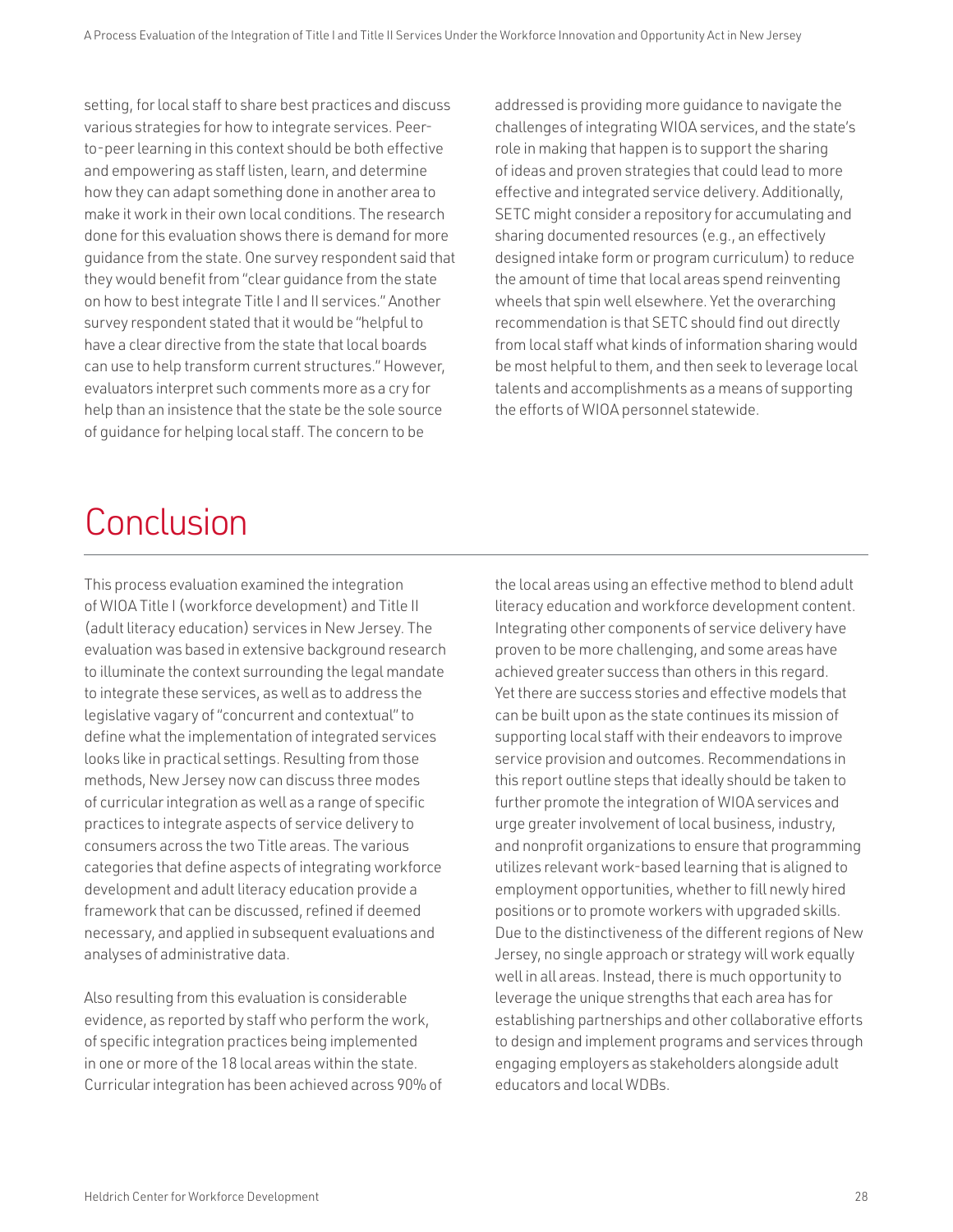# <span id="page-30-0"></span>Acknowledgments

This report was produced by the John J. Heldrich Center for Workforce Development at Rutgers, The State University of New Jersey for NJDOL. Stakeholders that were engaged in interviews in preparation of this report include the NJDOL/Office of Research and Information, NJDOL/Office of Workforce Development, NJDOL/Office of Adult Literacy, SETC, NJDOL/Office of Research and Information's evaluation subcommittee, multiple local area One-Stop Career Centers, literacy consortia staff, local Workforce Investment Board directors, and adult literacy and workforce development experts across New Jersey and New York. An online survey was completed by 31 local area One-Stop and literacy consortia staff. Thank you to all who took the time to share their perspectives and expertise, which were invaluable in preparation of this report.

# About the Heldrich Center

The John J. Heldrich Center for Workforce Development at Rutgers University is devoted to transforming the workforce development system at the local, state, and federal levels. The center, located within the Edward J. Bloustein School of Planning and Public Policy, provides an independent source of analysis for reform and innovation in policymaking and employs cuttingedge research and evaluation methods to identify best practices in workforce development, education, and employment policy. It is also engaged in significant partnerships with the private sector, workforce organizations, and educational institutions to design effective education and training programs. It is deeply committed to assisting job seekers and workers attain the information, education, and skills training they need to move up the economic ladder.

As captured in its slogan, "Solutions at Work," the Heldrich Center is guided by a commitment to translate the strongest research and analysis into practices and programs that companies, communitybased organizations, philanthropy, and government officials can use to strengthen their workforce and workforce readiness programs, create jobs, and remain competitive. The center's work strives to build an efficient labor market that matches workers' skills and knowledge with the evolving demands of employers. The center's projects are grounded in a core set of research priorities:

- ► Career and Technical Education
- ► Data Collection and Analysis
- ► Disability Employment
- ► Job Seekers in Transition
- ► Program Evaluation
- ► Trend Analysis

Learn more: [www.heldrich.rutgers.edu](http://www.heldrich.rutgers.edu)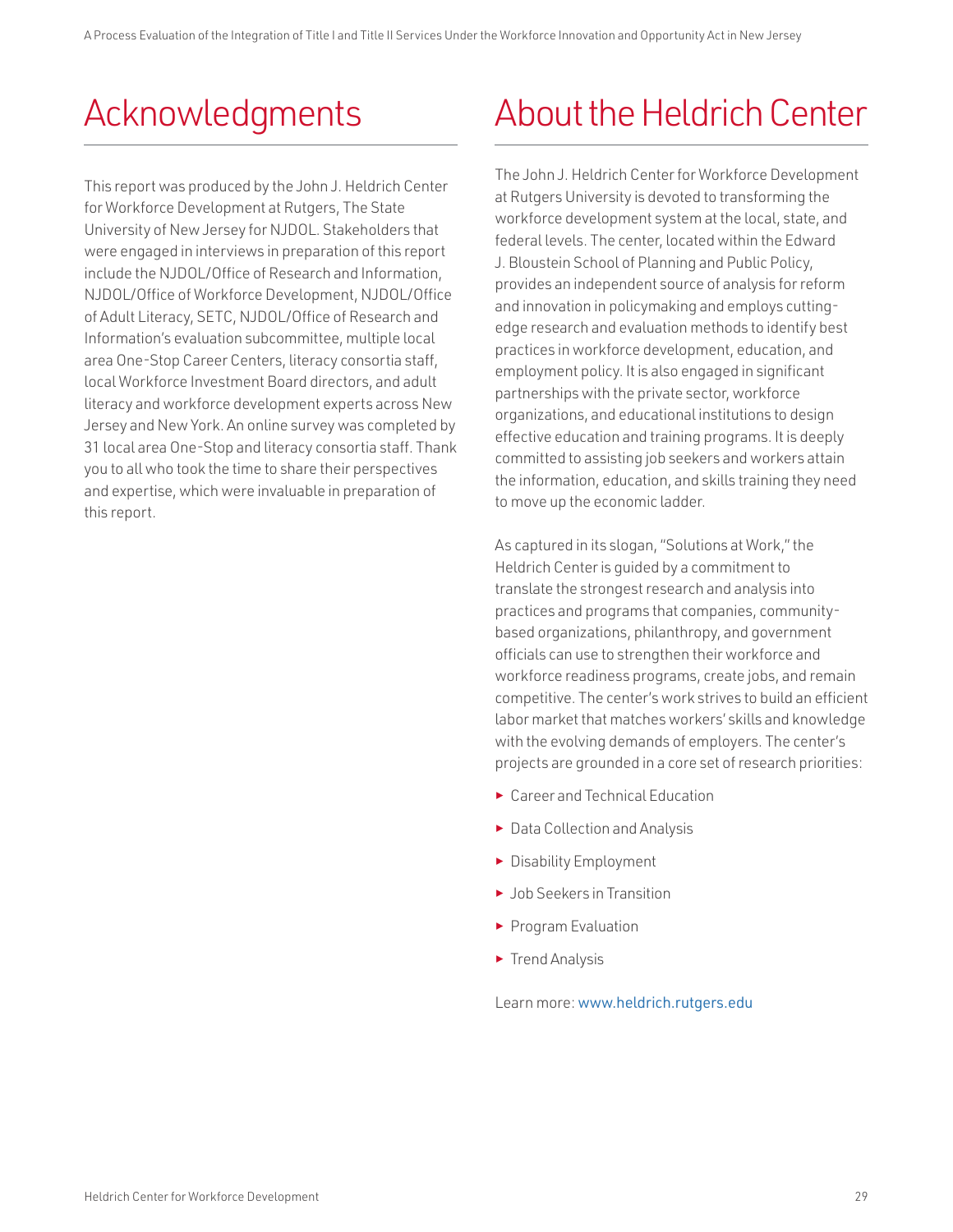# <span id="page-31-0"></span>**Bibliography**

- Alabama Office of the Governor. (n.d.). *Governor's Office of Education and Workforce Transformation*. [https://governor.alabama.gov/](https://governor.alabama.gov/assets/2019/09/Governor-Ivey-GOEWT-Office-Internship.pdf) [assets/2019/09/Governor-Ivey-GOEWT-Office-Internship.pdf](https://governor.alabama.gov/assets/2019/09/Governor-Ivey-GOEWT-Office-Internship.pdf)
- Anderson, T., Eyster, L., Lerman, R. I., Clymer, C., Conway, M., & Montes, M. (2014). *The first year of Accelerating Opportunity: Implementation findings from the states and colleges.* Urban Institute. [https://www.urban.org/sites/default/files/publication/22986/413238-The-First-](https://www.urban.org/sites/default/files/publication/22986/413238-The-First-Year-of-Accelerating-Opportunity-Implementation-Findings-from-the-States-and-Colleges.PDF)[Year-of-Accelerating-Opportunity-Implementation-Findings-from-the-States-and-Colleges.PDF](https://www.urban.org/sites/default/files/publication/22986/413238-The-First-Year-of-Accelerating-Opportunity-Implementation-Findings-from-the-States-and-Colleges.PDF)
- Anderson, T., Eyster, L., Lerman, R. I., Conway, M., Jain, R., & Montes, M. (2016). *Implementation of Accelerating Opportunity: Final implementation findings with lessons for the field.* Urban Institute. [https://www.urban.org/sites/default/files/alfresco/](https://www.urban.org/sites/default/files/alfresco/publication-pdfs/2000791-Implementation-of-Accelerating-Opportunity-Final-Implementation-Findings-with-Lessons-from-the-Field.pdf) [publication-pdfs/2000791-Implementation-of-Accelerating-Opportunity-Final-Implementation-Findings-with-Lessons-from](https://www.urban.org/sites/default/files/alfresco/publication-pdfs/2000791-Implementation-of-Accelerating-Opportunity-Final-Implementation-Findings-with-Lessons-from-the-Field.pdf)[the-Field.pdf](https://www.urban.org/sites/default/files/alfresco/publication-pdfs/2000791-Implementation-of-Accelerating-Opportunity-Final-Implementation-Findings-with-Lessons-from-the-Field.pdf)
- Bergson-Shilcock, A. (2016). *Integrated education and training policy: 50 state scan.* National Skills Coalition. [https://www.](https://www.nationalskillscoalition.org/wp-content/uploads/2021/01/Integrated-Education-and-Training-Policy-Toolkit-1.pdf) [nationalskillscoalition.org/wp-content/uploads/2021/01/Integrated-Education-and-Training-Policy-Toolkit-1.pdf](https://www.nationalskillscoalition.org/wp-content/uploads/2021/01/Integrated-Education-and-Training-Policy-Toolkit-1.pdf)
- Bradley, D. H. (2015). *The Workforce Innovation and Opportunity Act and the One-Stop delivery system.* Congressional Research Service.<https://fas.org/sgp/crs/misc/R44252.pdf>
- Bragg, D. D., & Barnett, E. A. (2008). *Final report of the Charles Stewart Mott Breaking Through initiative*. Unpublished manuscript. [https://www.researchgate.net/publication/229035271\\_Final\\_report\\_of\\_the\\_Charles\\_Stewart\\_Mott\\_Breaking\\_Through\\_initiative](https://www.researchgate.net/publication/229035271_Final_report_of_the_Charles_Stewart_Mott_Breaking_Through_initiative)
- Bragg, D. D., & Barnett, E. A. (2009). *Lessons learned from Breaking Through.* University of Illinois at Urbana-Champaign. [https://www.researchgate.net/profile/Debra\\_Bragg/publication/228711394\\_Lessons\\_Learned\\_from\\_Breaking\\_Through/](https://www.researchgate.net/profile/Debra_Bragg/publication/228711394_Lessons_Learned_from_Breaking_Through/links/575c414e08ae9a9c95573bc1/Lessons-Learned-from-Breaking-Through.pdf) [links/575c414e08ae9a9c95573bc1/Lessons-Learned-from-Breaking-Through.pdf](https://www.researchgate.net/profile/Debra_Bragg/publication/228711394_Lessons_Learned_from_Breaking_Through/links/575c414e08ae9a9c95573bc1/Lessons-Learned-from-Breaking-Through.pdf)
- Bragg, D. D., Dresser, L., & Smith, W. (2012). Leveraging workforce development and postsecondary education for low-skilled, lowincome workers: Lessons from the shifting gears initiative. *New Directions for Community Colleges,* (157), 53-66.
- California Workforce Development Board. (n.d.). *SlingShot: Accelerating income mobility through regional collaboration.* [https://](https://cwdb.ca.gov/wp-content/uploads/sites/43/2016/08/1SlingshotOverview415L.pdf) [cwdb.ca.gov/wp-content/uploads/sites/43/2016/08/1SlingshotOverview415L.pdf](https://cwdb.ca.gov/wp-content/uploads/sites/43/2016/08/1SlingshotOverview415L.pdf)
- Christian, L. M., Smyth, J. D., & Dillman, D. A. (2014). *Internet, phone, mail, and mixed-mode surveys: The tailored design method.* Wiley.
- Commission on Higher Education and the State Employment and Training Commission's Task Force on Adult Literacy. (1998). *The literacy connection: Coordinating initiatives to improve adult literacy in New Jersey.* [https://www.nj.gov/njsetc/commission/scales/](https://www.nj.gov/njsetc/commission/scales/reports/documents/The%20Literacy%20Connection%201998.pdf) [reports/documents/The%20Literacy%20Connection%201998.pdf](https://www.nj.gov/njsetc/commission/scales/reports/documents/The%20Literacy%20Connection%201998.pdf)
- Creswell, J. W. (2014). *Research design: Qualitative, quantitative, and mixed methods approaches.* SAGE Publications.
- Denise, L. (1999). Collaboration vs. c-three (cooperation, coordination, and communication). *Innovating, 7*(3), 1-6.
- East Alabama Works. (2019). *Governor presents action plan for workforce development.* [https://eastalabamaworks.com/governor](https://eastalabamaworks.com/governor-presents-action-plan-for-workforce-development/)[presents-action-plan-for-workforce-development/](https://eastalabamaworks.com/governor-presents-action-plan-for-workforce-development/)
- Endel, B., Anderson, N., & Kelley, J. (2011). *Achieving ambitious goals: Case studies of scaling-up programs for advancing low-skilled adults.* Jobs for the Future.<https://eric.ed.gov/?id=ED519794>
- Eyster, L., Barnow, B., Anderson, T., Conway, M., Lerman, R. I., Jain, R., Kuehn, D., & Montes, M. (2018). *Findings from the Accelerating Opportunity evaluation.* Urban Institute. [https://www.urban.org/sites/default/files/publication/96116/findings\\_from\\_the\\_](https://www.urban.org/sites/default/files/publication/96116/findings_from_the_accelerating_opportunity_evaluation.pdf) [accelerating\\_opportunity\\_evaluation.pdf](https://www.urban.org/sites/default/files/publication/96116/findings_from_the_accelerating_opportunity_evaluation.pdf)
- Jersey, R. (n.d.). *Workforce at Gloucester.* Rowan College of South Jersey. [https://www.srcsj.edu/Workforce-site/Gloucester-site/](https://www.rcsj.edu/Workforce-site/Gloucester-site/Pages/PeerRecovery.aspx) [Pages/PeerRecovery.aspx](https://www.rcsj.edu/Workforce-site/Gloucester-site/Pages/PeerRecovery.aspx)
- Jobs for the Future. (2006). *Breaking Through: The initiative after one year.* [https://jfforg-prod-new.s3.amazonaws.com/media/](https://jfforg-prod-new.s3.amazonaws.com/media/documents/BreakingThroughatOne.pdf) [documents/BreakingThroughatOne.pdf](https://jfforg-prod-new.s3.amazonaws.com/media/documents/BreakingThroughatOne.pdf)
- Jobs for the Future. (2010). *The Breaking Through practice guide.* <https://www.jff.org/resources/breaking-through-practice-guide/>
- Legal Information Institute. (n.d.). *What are states' responsibilities in regard to evaluations?* Cornell Law School. [https://www.law.](https://www.law.cornell.edu/cfr/text/20/682.220) [cornell.edu/cfr/text/20/682.220](https://www.law.cornell.edu/cfr/text/20/682.220)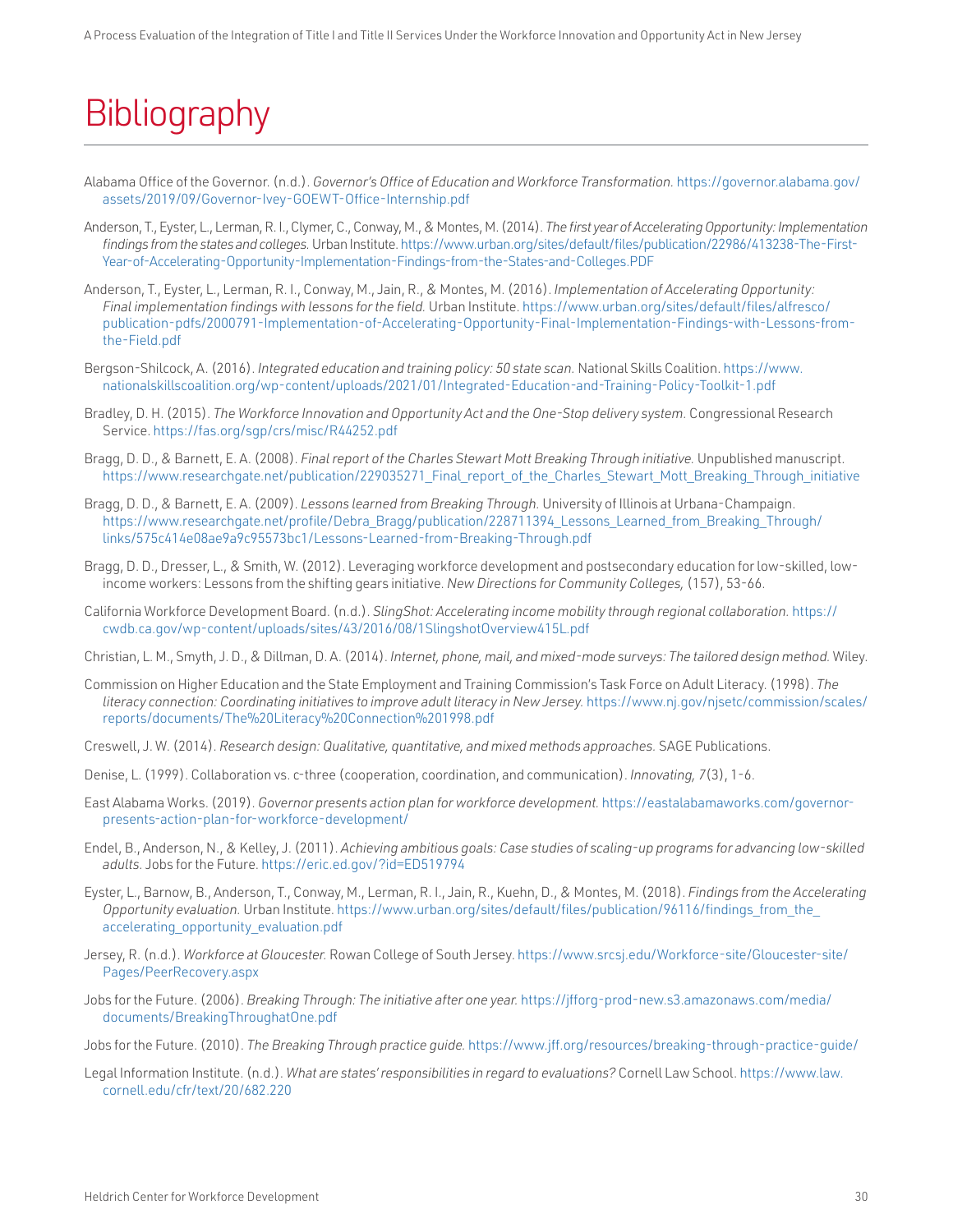- Liebowitz, M., & Combes Taylor, J. (2004). B*reaking Through: Helping low-skilled adults enter and succeed in college and careers.*  Jobs for the Future & National Council for Workforce Education. [https://www.jff.org/resources/breaking-through-helping-low](https://www.jff.org/resources/breaking-through-helping-low-skilled-adults-enter-and-succeed-college-and-careers/)[skilled-adults-enter-and-succeed-college-and-careers/](https://www.jff.org/resources/breaking-through-helping-low-skilled-adults-enter-and-succeed-college-and-careers/)
- Negoita, M. (2015). *The Workforce Investment Act accountability system: The role of performance measures in service delivery.* Social Policy Research Associates. [https://wdr.doleta.gov/research/FullText\\_Documents/ETAOP-2016-05\\_The%20Workforce%20](https://wdr.doleta.gov/research/FullText_Documents/ETAOP-2016-05_The%20Workforce%20Investment%20Act%20Accountability%20System%20-%20The%20Role%20of%20Performance%20Measures%20in%20Service%20Delivery.pdf) [Investment%20Act%20Accountability%20System%20-%20The%20Role%20of%20Performance%20Measures%20in%20](https://wdr.doleta.gov/research/FullText_Documents/ETAOP-2016-05_The%20Workforce%20Investment%20Act%20Accountability%20System%20-%20The%20Role%20of%20Performance%20Measures%20in%20Service%20Delivery.pdf) [Service%20Delivery.pdf](https://wdr.doleta.gov/research/FullText_Documents/ETAOP-2016-05_The%20Workforce%20Investment%20Act%20Accountability%20System%20-%20The%20Role%20of%20Performance%20Measures%20in%20Service%20Delivery.pdf)
- Roberts, B., & Price, D. (2012). *An evaluation of the first five years of Shifting Gears.* The Joyce Foundation. [https://www.](https://www.philanthropyohio.org/sites/default/files/resources/SG_Strengthening_State_Systems_Report_-_final_0.pdf) [philanthropyohio.org/sites/default/files/resources/SG\\_Strengthening\\_State\\_Systems\\_Report\\_-\\_final\\_0.pdf](https://www.philanthropyohio.org/sites/default/files/resources/SG_Strengthening_State_Systems_Report_-_final_0.pdf)
- Roberts, B., & Price, D. (2015). *Building career pathways for adult learners: An evaluation of progress in Illinois, Minnesota, and*  Wisconsin after eight years of Shifting Gears building career pathways for adult learners. The Joyce Foundation. [http://hdl.voced.](http://hdl.voced.edu.au/10707/380126) [edu.au/10707/380126](http://hdl.voced.edu.au/10707/380126)
- Schanker, J. B., & Taylor, J. C. (2012). *Forging new pathways: The impact of the Breaking Through initiative in Michigan*. Jobs for the Future. [https://jfforg-prod-new.s3.amazonaws.com/media/documents/BT\\_ForgingNewPathways\\_110912e.pdf](https://jfforg-prod-new.s3.amazonaws.com/media/documents/BT_ForgingNewPathways_110912e.pdf)
- Smith, T. (2019). *Reflections on Accelerating CTE: Final evaluation report.* Jobs for the Future. [https://files.eric.ed.gov/fulltext/](https://files.eric.ed.gov/fulltext/ED598367.pdf) [ED598367.pdf](https://files.eric.ed.gov/fulltext/ED598367.pdf)
- Smith, T., & Toglia, J. (n.d.). *Accelerating CTE student success: The role of team teaching and supplemental instruction.* Jobs for the Future. <https://jfforg-prod-new.s3.amazonaws.com/media/documents/Accelerating-CTE-042418.pdf>
- State Employment and Training Commission. (2017). *Titles I and II workgroup meeting.*
- State of New Jersey. (2016). *Combined state plan for the Workforce Innovation and Opportunity Act 2016.* [https://www.nj.gov/njsetc/](https://www.nj.gov/njsetc/planning/unified/documents/NJ%20Combined%20State%20Plan%20for%20WIOA%202016.pdf) [planning/unified/documents/NJ%20Combined%20State%20Plan%20for%20WIOA%202016.pdf](https://www.nj.gov/njsetc/planning/unified/documents/NJ%20Combined%20State%20Plan%20for%20WIOA%202016.pdf)
- Strauss, A., & Corbin, J. (1998). *Basics of qualitative research: Techniques and procedures for developing grounded theory.* SAGE Publications.
- U.S. Department of Education, Office of Vocational and Adult Education. (2013). *An American heritage Federal adult education: A legislative history 1964-2013.* [https://lincs.ed.gov/publications/pdf/Adult\\_Ed\\_History\\_Report.pdf](https://lincs.ed.gov/publications/pdf/Adult_Ed_History_Report.pdf)
- U.S. Department of Labor, Employment and Training Administration. (n.d.). *About.* <https://www.dol.gov/agencies/eta/wioa/about>
- U.S. Department of Labor, Employment and Training Administration. (2014). *Workforce Innovation and Opportunity Act frequently asked questions.* [https://wdr.doleta.gov/directives/attach/TEN/WIOA\\_FAQs\\_Acc.pdf](https://wdr.doleta.gov/directives/attach/TEN/WIOA_FAQs_Acc.pdf)
- U.S. Department of Labor, Office of the Assistant Secretary for Administration & Management. (n.d.). *Section 188 of the Workforce Innovation and Opportunity Act.* [https://www.dol.gov/agencies/oasam/centers-offices/civil-rights-center/statutes/section-188](https://www.dol.gov/agencies/oasam/centers-offices/civil-rights-center/statutes/section-188-workforce-innovation-opportunity-act) [workforce-innovation-opportunity-act](https://www.dol.gov/agencies/oasam/centers-offices/civil-rights-center/statutes/section-188-workforce-innovation-opportunity-act)
- Wachen, J., Jenkins, D., & Van Noy, M. (2011). Integrating basic skills and career-technical instruction: Findings from a field study of Washington State's I-BEST model. *Community College Review, 39*(2), 136-159.<https://doi.org/10.1177/0091552111406108>
- Workforce Innovation and Opportunity Act of 2014. (2014a). H.R. 803, 113th Congress. <https://www.govinfo.gov/content/pkg/PLAW-113publ128/pdf/PLAW-113publ128.pdf>
- Workforce Innovation and Opportunity Act of 2014. (2014b). 128 U.S.C.
- Zeidenberg, M., Cho, S. W., & Jenkins, P. D. (2010). *Washington State's integrated basic education and skills training program (I-BEST): New evidence of effectiveness.* Community College Research Center. [https://ccrc.tc.columbia.edu/media/k2/](https://ccrc.tc.columbia.edu/media/k2/attachments/i-best-evidence-effectiveness.pdf) [attachments/i-best-evidence-effectiveness.pdf](https://ccrc.tc.columbia.edu/media/k2/attachments/i-best-evidence-effectiveness.pdf)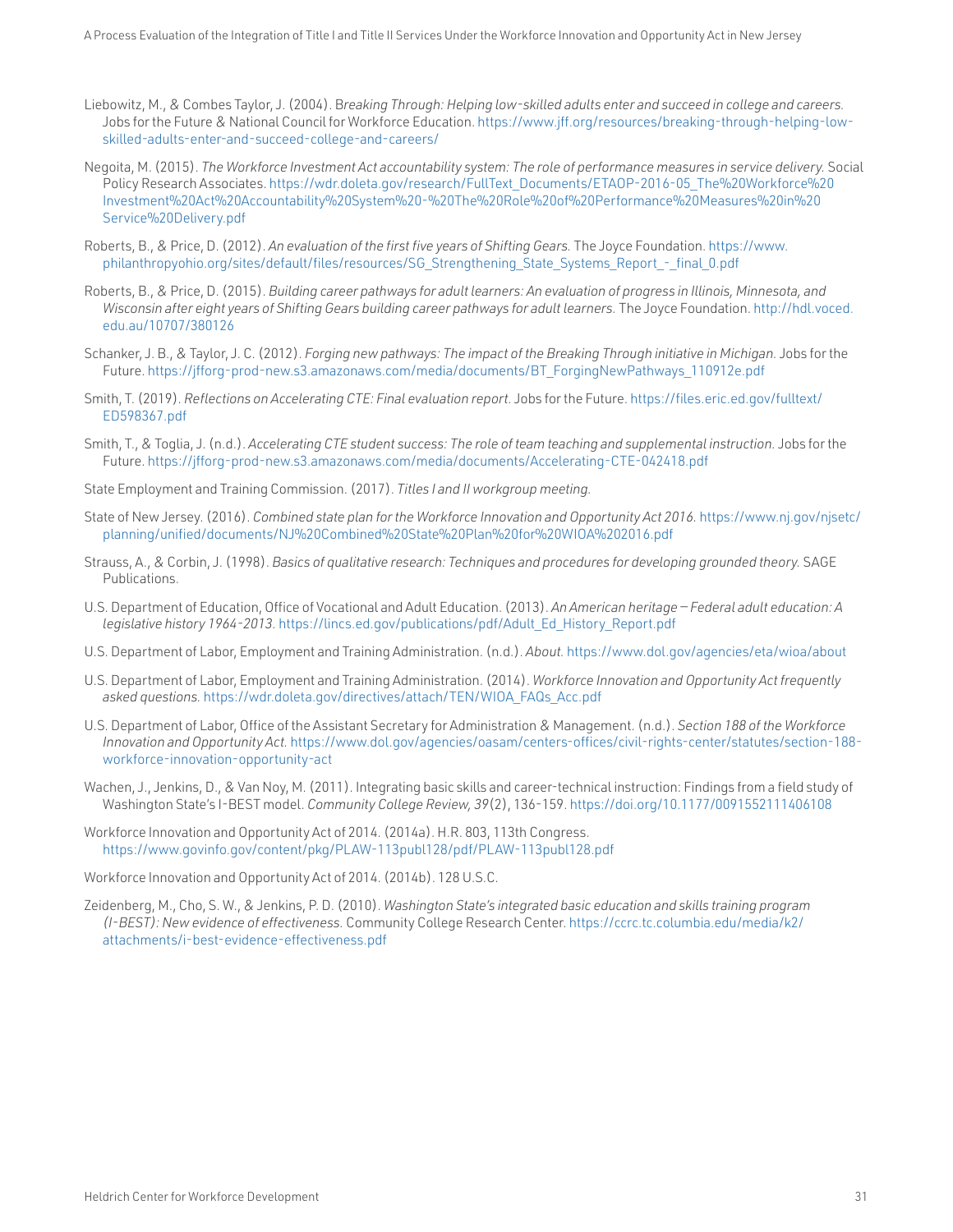# <span id="page-33-0"></span>Appendix A: List of Preliminary Expert Interviewees

- ► Stacie Evans, Director for Language and Literacy Programs, City University of New York. Interviewed on August 21, 2020.
- ► Paul Jurmo, consultant on basic education for development. Interviewed on August 18, 2020.
- ► Martin Murphy, Director, Long Island Regional Adult Education Network. Interviewed on August 19, 2020.
- ► Ira Yankwitt, Literacy Assistance Center, New York, NY. Interviewed on August 5, 2020.

# Appendix B: Survey Instrument

## I. Introduction

## DISPLAY TO ALL

The Heldrich Center at Rutgers University is conducting a study on behalf of the New Jersey Department of Labor (NJDOL) to document the extent of integration between Title I workforce development services and Title II adult literacy services in local areas across New Jersey, highlight best practices of integration where they exist across the state, and to inform NJDOL and local areas on policy changes that could be made to improve integration of Title I and Title II services.

The following questions ask you to describe your experiences, opinions, and ideas about Title I and Title II integration in your area. The majority of this survey asks you to please think about your experience prior to the pandemic when responding to the survey questions. This survey is voluntary and will take you approximately 20 minutes to complete. Your name will not be used. Your answers will be shared with NJDOL in our final report. Thank you for your participation.

## II. Background of Respondent

## ASK ALL

## *Q1. What is the name of your program agency?*

- ► Atlantic Cape Community College
- ► Bergen County Technical Schools
- ► Brookdale Community College
- ► Camden County College
- ► Essex County College
- ► Hunterdon County Education Services Commission
- ► Mercer County Community College
- ► Morris County Vocational School District
- ► New Brunswick Board of Education
- ► New Jersey Department of Corrections
- ► Paterson Public Schools
- ► Rowan College at Burlington County
- ► Rowan College at Gloucester County
- ► Salem County Vocational Technical School
- ► St. Francis Community Center
- ► Union City Adult Learning Center
- ► Union County College
- ► Other, specify: \_\_\_\_\_\_\_\_\_\_\_\_\_\_\_\_\_\_\_\_\_\_\_\_\_\_\_\_\_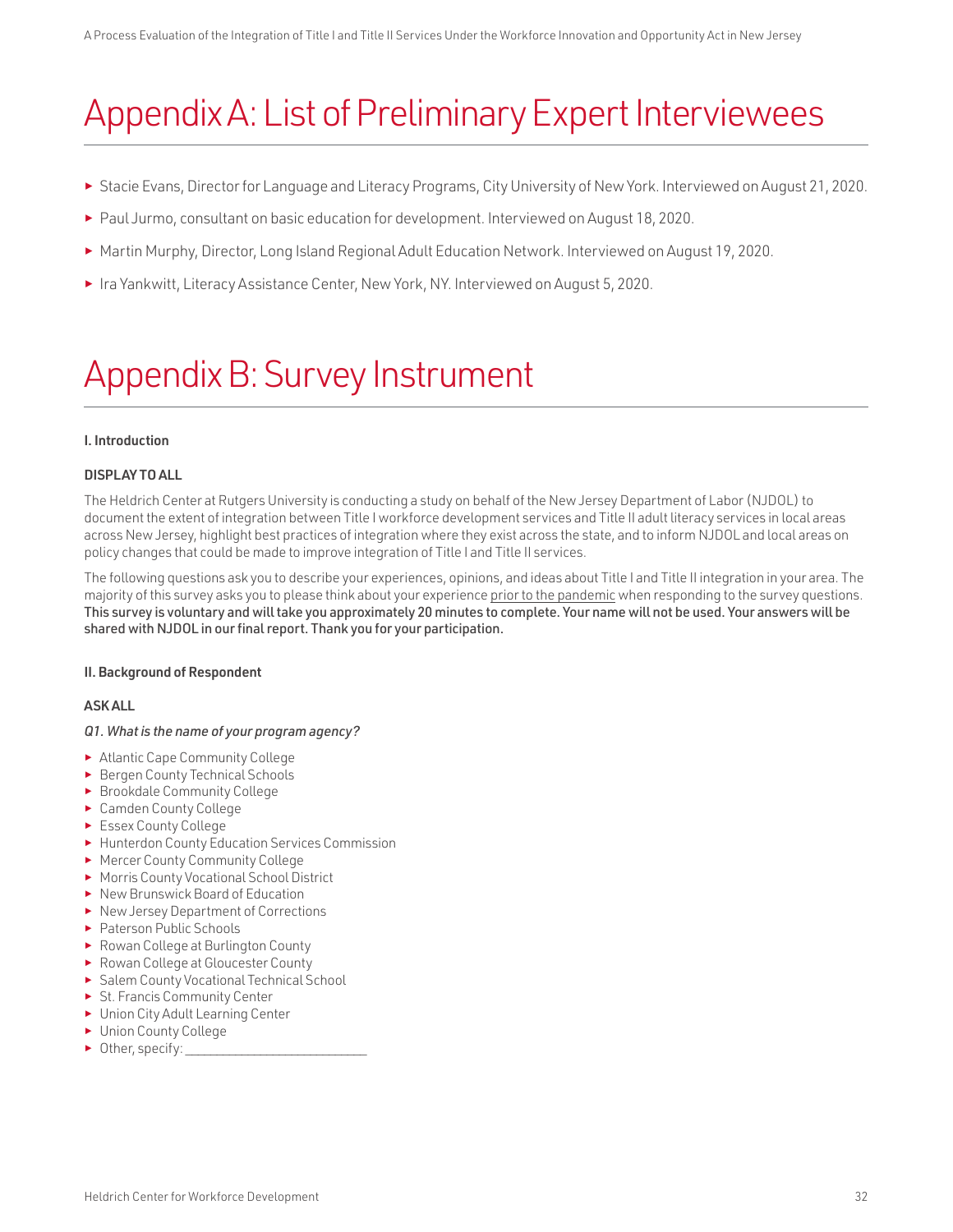## ASK ALL

#### *Q2. What is your job title/position/designation at the program where you work?*

OPEN-ENDED TEXT BOX

#### III. Workforce Development Board (WDB) Working Relationship

#### DISPLAY TO ALL

First, we want to understand your relationship with the Workforce Development Board (WDB) in your local area. Please think about your experience prior to the beginning of the COVID-19 pandemic.

## ASK ALL

*Q3. Do you, or does a representative of the Title II literacy consortium in your local area, serve as a member of your local WDB or not?*

- 1. Yes, myself
- 2. Yes, someone else
- 3. No/Unsure

## ASK IF SERVE ON WDB (Q3=1,2)

*Q4. Do you, or does a representative of the Title II literacy consortium in your local area, attend WDB meetings in your local area on a regular basis?*

- 1. Yes
- 2. No
- 3. Unsure

## ASK ALL

*Q5. Other than attend WDB meetings, in what ways does your Title II consortium work with or liaison with the WDB staff in your local area or not? Check all that apply.*

- 1. Engage in informal communication occasional email and phone conversations
- 2. Engage in formal communication arrange meetings with WDB staff
- 3. Sponsor events together
- 4. Engage in strategic planning on ways to improve customer services in our local area
- 5. Other, specify:

### ASK ALL

#### *Q6. How often do you or someone else on your staff communicate to workforce development staff about…*

- a. Policy-related issues related to Title I and Title II services?
- b. Operations-related issues related to Title I and Title II services?

This includes emails, phone calls, and attending meetings other than full WDB meetings.

- 1. Regularly
- 2. Occasionally
- 3. Never
- 4. Unsure

#### ASK ALL

*Q7. In your opinion, how important is it for you or someone else on your staff to communicate with the workforce development staff in your local area?*

- 1. Very important
- 2. Somewhat important
- 3. Not too important
- 4. Not at all important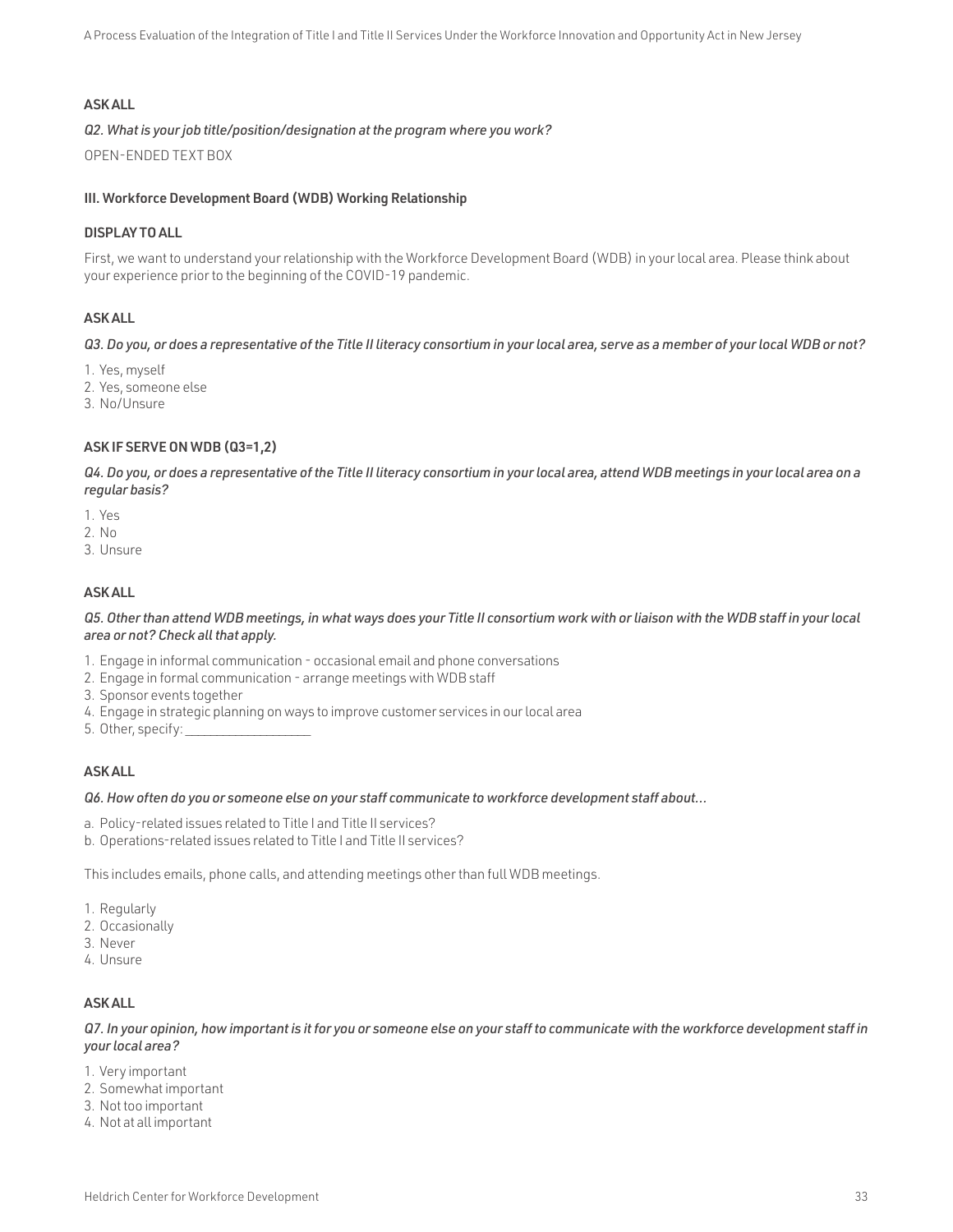### IV. Approaches to Integration

## DISPLAY TO ALL

Integration of Title I workforce development services and Title II adult literacy services is a goal under the Workforce Innovation and Opportunity Act (WIOA) and is defined as a service approach in which adult education and literacy activities are connected to workforce preparation activities to improve labor market connections for adult learners.

Integration activities are implemented differently in local areas across New Jersey. We want to ask about integration practices that may be used in your local area for more specific information about Title I and Title II integration in New Jersey.

## ASK ALL

*Q8. To what extent are Title I (workforce development) services and Title II (adult literacy) services integrated in your local area?*

- 1. A great deal
- 2. Somewhat
- 3. A little
- 4. Not at all

### BASED ON SOME EXTENT OF INTEGRATION IN LOCAL AREA (Q8=1,2,3)

*Q9. Can you please provide a brief description, and/or an example, of one way in which your local area's Title I and Title II services are integrated?*

OPEN-ENDED text box

## BASED ON SOME EXTENT OF INTEGRATION IN LOCAL AREA (Q8=1,2,3)

*Q10. Do you track employment outcomes of learners your local area serves through Title II programs who also receive service through Title I programs?*

- 1. Yes
- 2. No
- 3. Don't know

## DISPLAY TO ALL

Thinking about the integration practices that your local area might or might not be engaged in…

### The following questions, Q11a to Q11d, will be asked of the following items, see below for the example using Q11.

Q11. Aligning content of adult education with post-secondary program prerequisites.

Q12. Linking non-credit workforce training content with literacy education and high school equivalency requirements.

Q13. Incorporating career content into literacy education.

#### Q11a to Q11d to be repeated for Q12 and Q13 items.

## ASK ALL

#### *Q11a. To what extent does your local area align content of adult education with post-secondary program prerequisites?*

1. A lot - GO TO Q11B

- 2. A little GO TO Q11B
- 3. Not at all GO TO Q12A
- 4. Don't know GO TO Q12A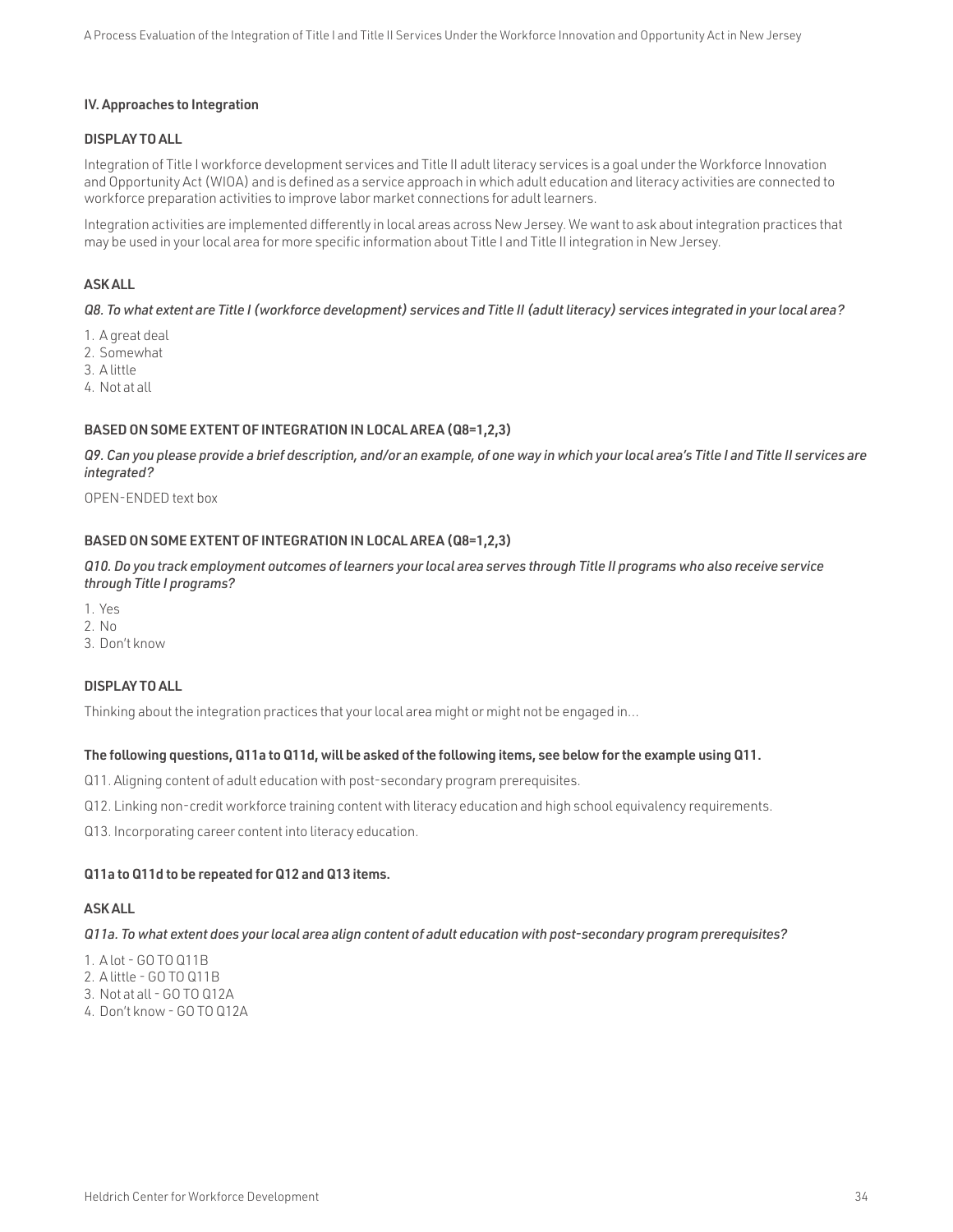## ASK IF EXTENT IS A LOT OR A LITTLE (Q11A=1,2)

*Q11b. And thinking about service delivery…how much do your local area's customers benefit from this type of integration practice? (aligning content of adult education with post-secondary program prerequisites)*

- 1. Benefit a lot
- 2. Benefit somewhat
- 3. Benefit a little
- 4. Do not benefit at all

## ASK IF EXTENT IS A LOT OR A LITTLE (Q11A=1,2)

*Q11c. How difficult was it for your consortium to implement this type of integration practice? (aligning content of adult education with post-secondary program prerequisites)*

- 1. Very difficult
- 2. Somewhat difficult
- 3. Not too difficult
- 4. Not at all difficult

## ASK IF EXTENT IS A LOT OR A LITTLE (Q11A=1,2)

*Q11d. Based on your experience, could this integration practice be replicated in other areas throughout the state? (aligning content of adult education with post-secondary program prerequisites)*

- 1. Yes, could be replicated
- 2. No, could not be replicated
- 3. Don't know

## \* Q12A to D AND Q13A to D BATTERIES HERE. Q14 FOLLOWS THE COMPLETION OF Q11, Q12, Q13.

## ASK IF ANY Q11, Q12, or Q13 USED (Q11A OR Q12A OR Q13A=1,2,3)

#### *Q14. How has the COVID-19 pandemic affected your local area's ability to continue to implement these integration practices of Title I and Title II services?*

1. Specify: OPEN-ENDED text box

2. Not applicable/The pandemic has not affected my local area's ability to continue to implement this practice

## DISPLAY TO ALL

Thinking about other integration practices that your local area might or might not be engaged in…

#### The following questions, Q15a to Q15d, will be asked of the following items, see below for the example using item Q15.

Q15. Engage in regional education/industry partnerships with the local WDB.

Q16. Engage in partnerships between the local community college, local career and technical education programs, and Title II providers.

Q17. Coordinate apprenticeships, with embedded literacy education, with local businesses and/or community-based organizations.

### Q15a to Q15d to be repeated for Q16 and Q17 items

### ASK ALL

#### *Q15a. To what extent does your local area engage in regional education/industry partnerships with the local WDB?*

- 1. A lot GO TO Q15B
- 2. A little GO TO Q15B
- 3. Not at all GO TO Q16A
- 4. Don't know GO TO Q16A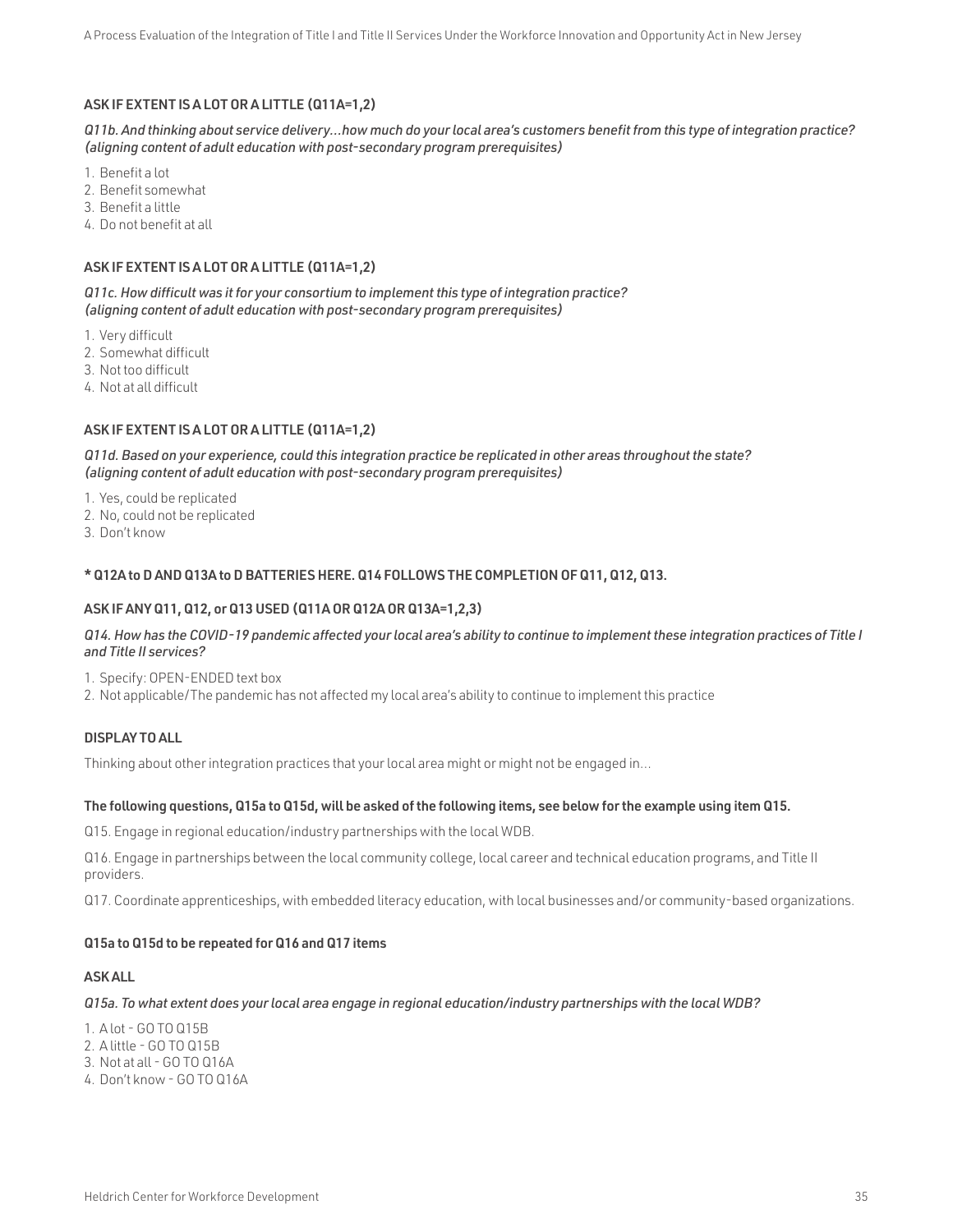## ASK IF EXTENT IS A LOT OR A LITTLE (Q15A=1,2)

*Q15b. And thinking about service delivery…how much do your local area's customers benefit from this type of integration practice? (engaging in regional education/industry partnerships with the local WDB)*

- 1. Benefit a lot
- 2. Benefit somewhat
- 3. Benefit a little
- 4. Do not benefit at all

## ASK IF EXTENT IS A LOT OR A LITTLE (Q15A=1,2)

*Q15c. How difficult was it for your consortium to implement this type of integration practice? (engaging in regional education/industry partnerships with the local WDB)*

- 1. Very difficult
- 2. Somewhat difficult
- 3. Not too difficult
- 4. Not at all difficult

## ASK IF EXTENT IS A LOT OR A LITTLE (Q15A=1,2)

*Q15d. Based on your experience, could this integration practice be replicated in other areas throughout the state? (engaging in regional education/industry partnerships with the local WDB)*

- 1. Yes, could be replicated
- 2. No, could not be replicated
- 3. Don't know

### \*Q16A to D AND Q17A to D BATTERIES HERE. Q18 FOLLOWS THE COMPLETION OF Q15, Q16, Q17.

## ASK IF ANY Q15, Q16, or Q17 USED (Q15A OR Q16A OR Q17A=1,2,3)

#### *Q18. How has the COVID-19 pandemic affected your local area's ability to continue to implement these integration practices of Title I and Title II services?*

1. Specify: OPEN-ENDED text box

2. Not applicable/The pandemic has not affected my local area's ability to continue to implement this practice

# DISPLAY TO ALL

Next, thinking about programs, policies, or procedures that your local area might or might not engage in…

#### The following questions, Q19a to Q19d, will be asked of the following items, see below for the example using item Q19.

- Q19. Co-enrollment in Title I and Title II services.
- Q20. Established data sharing policies between Title I and Title II.
- Q21. Common case management for individuals who are enrolled in Title I and Title II.
- Q22. Single point of entry for all WIOA services.
- Q23. Orientation/introduction of Title I services to all adult learners in Title II program.
- Q24. Shared intake assessment/testing across WIOA programs.

Q25. Input from business, industry, and nonprofit organizations (such as having an employer serve on an advisory committee, review or co-develop a curriculum, assist with mock interviews, serve as a guest teacher in an adult basic education class, etc.).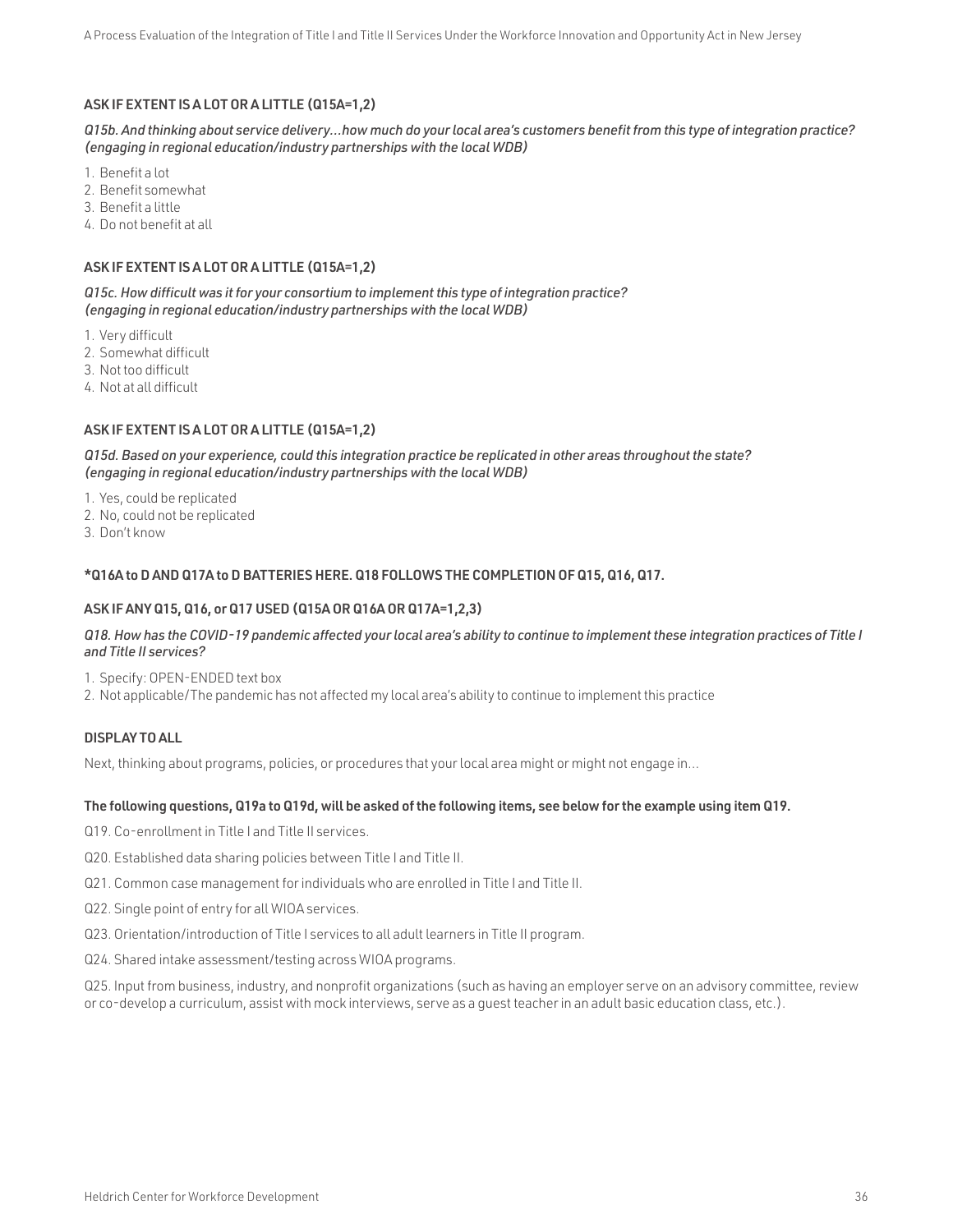## Q19a to Q19d to be repeated for Q20 to Q25 items.

### ASK ALL

*Q19a. Co-enrollment in Title I and Title II services.*

*Is your local area engaged in this program, policy, or procedure?*

1. Yes - GO TO Q19B

- 2. No GO TO Q20A
- 3. Don't know GO TO Q20A

### ASK IF ENGAGED IN PROGRAM/POLICY/PROCEDURE (Q19A=1)

*Q19b. How much does this integration practice contribute to effective service delivery in your local area's consortium? (co-enrollment in Title I and Title II services)*

- 1. Contributes a lot
- 2. Contributes some
- 3. Contributes a little
- 4. Not at all contributes

#### ASK IF ENGAGED IN PROGRAM/POLICY/PROCEDURE (Q19A=1)

*Q19c. How difficult was it for your consortium to implement this type of integration practice? (co-enrollment in Title I and Title II services)*

- 1. Very difficult
- 2. Somewhat difficult
- 3. Not too difficult
- 4. Not at all difficult

### ASK IF ENGAGED IN PROGRAM/POLICY/PROCEDURE (Q19A=1)

*Q19d. Based on your experience, could this integration practice be replicated in other areas throughout the state? (co-enrollment in Title I and Title II services)*

- 1. Yes
- 2. No
- 3. Don't know

## \*Q20A to D - Q25A to D BATTERIES HERE. Q26 FOLLOWS THE COMPLETION OF Q19 to Q25.

## ASK IF ANY Q19 to Q25 USED (Q19A OR Q20A OR Q21A OR Q22A OR Q23A OR Q24A OR Q25A=1)

## *Q26. How has the COVID-19 pandemic affected your local area's ability to continue to implement these integration practices of Title I and Title II services?*

- 1. Specify: OPEN-ENDED text box
- 2. Not applicable/The pandemic has not affected my local area's ability to continue to implement this practice

## ASK ALL

## *Q27. Overall, to what extent do you think integrating Title I services and Title II services is a priority in your local area?*

- 1. Integration is a big priority
- 2. Integration is a small priority
- 3. Integration is not a priority
- 4. Don't know if integration is a priority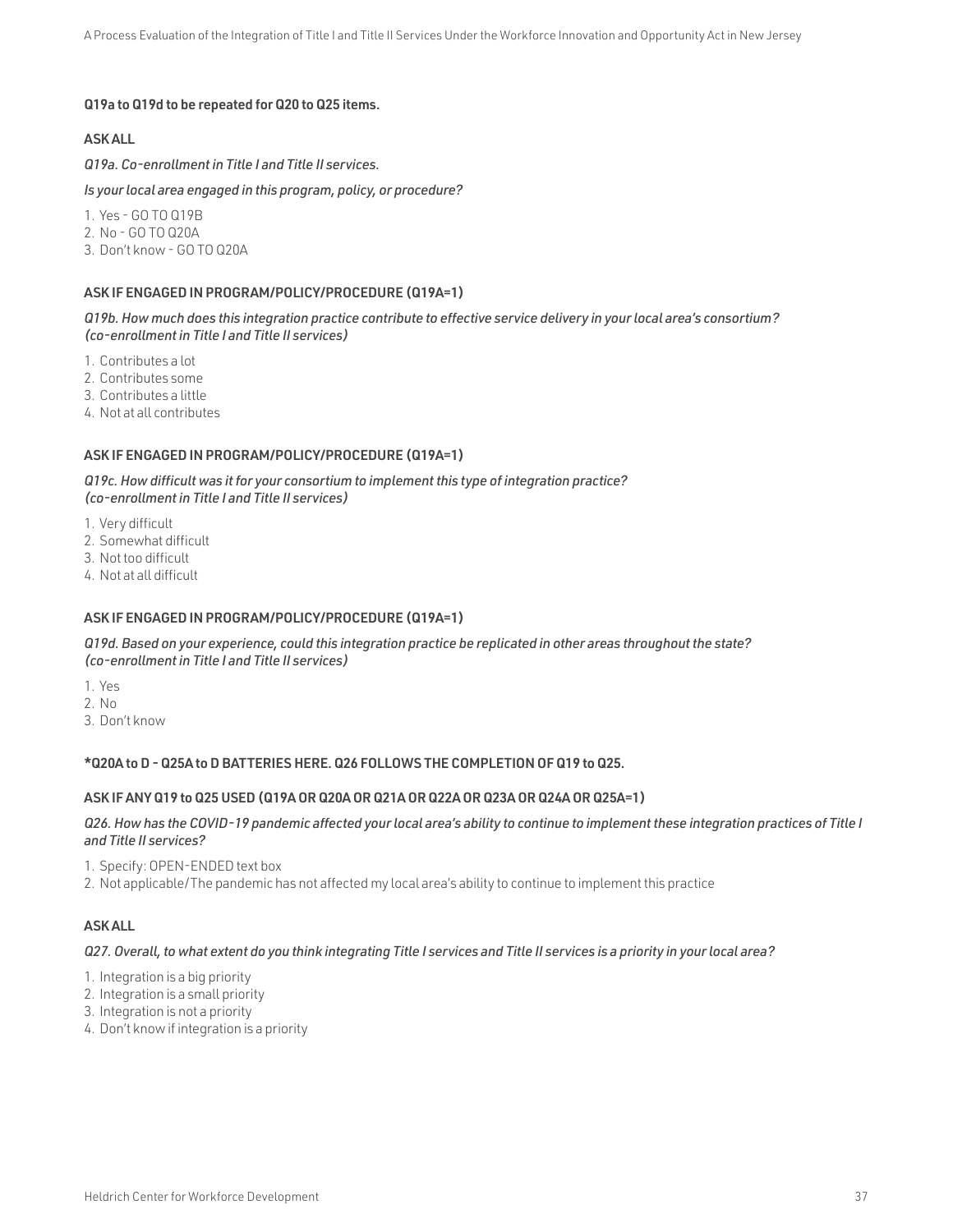### V. Program Implementation

### ASK ALL

#### *Q28. Thinking about your overall experience working in adult literacy services, how important are the following strategic components when establishing successful integration practices between Title I and Title II services?*

- a. Leadership from within your consortium/local area
- b. Leadership from the state WDB/state
- c. Cooperation between Title I and Title II services staff
- d. Funding blending
- e. Co-teaching
- f. Data collection
- g. Input from business, industry, and nonprofit organizations
- 1. Very important
- 2. Somewhat important
- 3. Not too important
- 4. Not at all important

#### ASK IF MORE THAN ONE RATED "VERY IMPORTANT" IN Q28 (Q28A-G=1)

### *Q29. And which strategic component do you think is MOST important when establishing a successful integration practice between Title I and Title II services?*

- 1. Leadership from within your consortium/local area
- 2. Leadership from the state WDB/state
- 3. Cooperation between Title I and Title II services staff
- 4. Funding blending
- 5. Co-teaching
- 6. Data collection
- 7. Input from business, industry, and nonprofit organizations

#### ASK ALL

#### *Q30. What do you think are the challenges to integrating Title I and Title II services? Please assess each of the following things. Is it a major problem, a minor problem, or not a problem?*

- a. Funding or resource issues
- b. Policy issues, such as lack of policy, outdated policy, or bureaucratic inertia
- c. Lack of leadership
- d. Collaboration issues, such as coordination and communication
- e. Logistical issues, such as technology
- f. Other service priorities taking precedent
- 1. A major problem
- 2. A minor problem
- 3. Not a problem

#### ASK ALL

*Q31. What programmatic or policy changes are needed in your local area to facilitate better integration between Title I and Title II services?*

OPEN-ENDED text box

#### VI. COVID-19 Impact

## ASK ALL

## *Q32. Given the impact of the COVID-19 pandemic, what are your biggest challenges to providing adult literacy services now?*

OPEN-ENDED text box